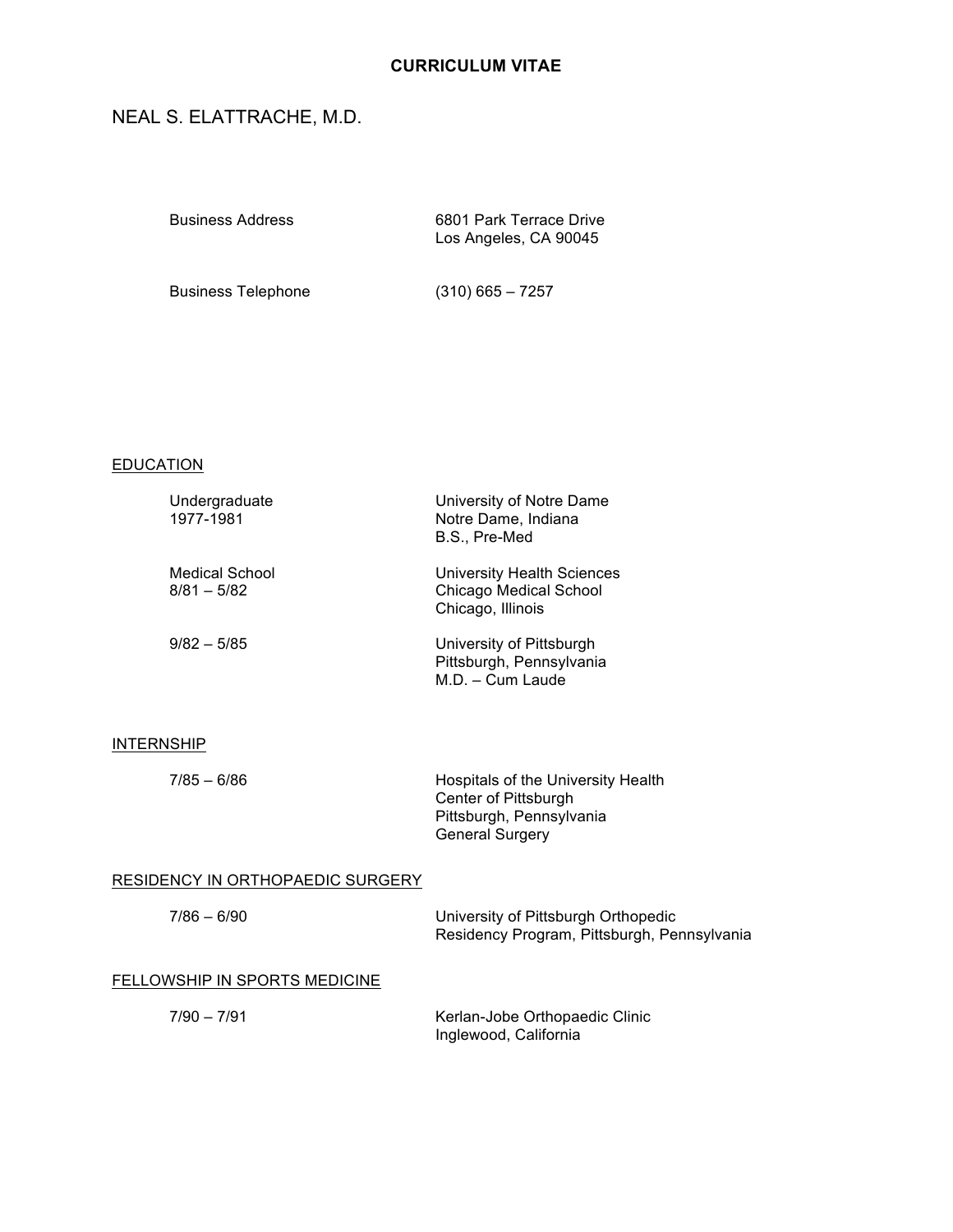CURRICULUM VITAE NEAL S. ELATTRACHE, M.D. Page 2 of 40

## PRIVATE PRACTICE

| 1991 – present | Associate and Partner          |
|----------------|--------------------------------|
|                | Kerlan-Jobe Orthopaedic Clinic |

## APPOINTMENTS AND POSITIONS

| $2016 - 2017$    | President, Herodicus Society                                                                                     |
|------------------|------------------------------------------------------------------------------------------------------------------|
| $2016$ – present | Current Vice President and Future President (2018),<br>American Orthopaedic Society for Sports Medicine          |
| $2016$ – present | Head Team Physician Los Angeles Rams                                                                             |
| $2012 - present$ | Co-Director of Medical Affairs, Kerlan-Jobe Institute,<br>a Cedars-Sinai Affiliate                               |
| 2012             | California Council of Delegates Representative                                                                   |
| 2009 - present   | Chairman, Kerlan-Jobe Orthopaedic Research<br>Foundation                                                         |
| 2010             | Chairman, Program Committee, American<br>Orthopaedic Society for Sports Medicine                                 |
| 2008             | Senior Surgeon, Orthopaedic Surgical Staff Support<br>for USOC Delegation, 2008 Olympic Games, Beijing,<br>China |
| $2008 - present$ | Head Team Physician, Los Angeles Dodgers                                                                         |
| 2007 - 2011      | Chairman, Nominating Committee, Herodicus Society                                                                |
| 2007             | Program Committee, American Orthopaedic Society<br>for Sports Medicine                                           |
| 2004             | Nominating Committee, American Orthopaedic<br>Society for Sports Medicine                                        |
| 2003 - 2006      | Closed Meeting Program Committee, American<br>Shoulder and Elbow Surgeons                                        |
| 2003 – 2004      | Executive Committee, American Shoulder and Elbow<br>Surgeons                                                     |
| $2002 - 2003$    | Open Meeting Program Committee, American<br>Shoulder and Elbow Surgeons                                          |
| 2002             | Program Committee, American Shoulder and Elbow<br>Surgeons                                                       |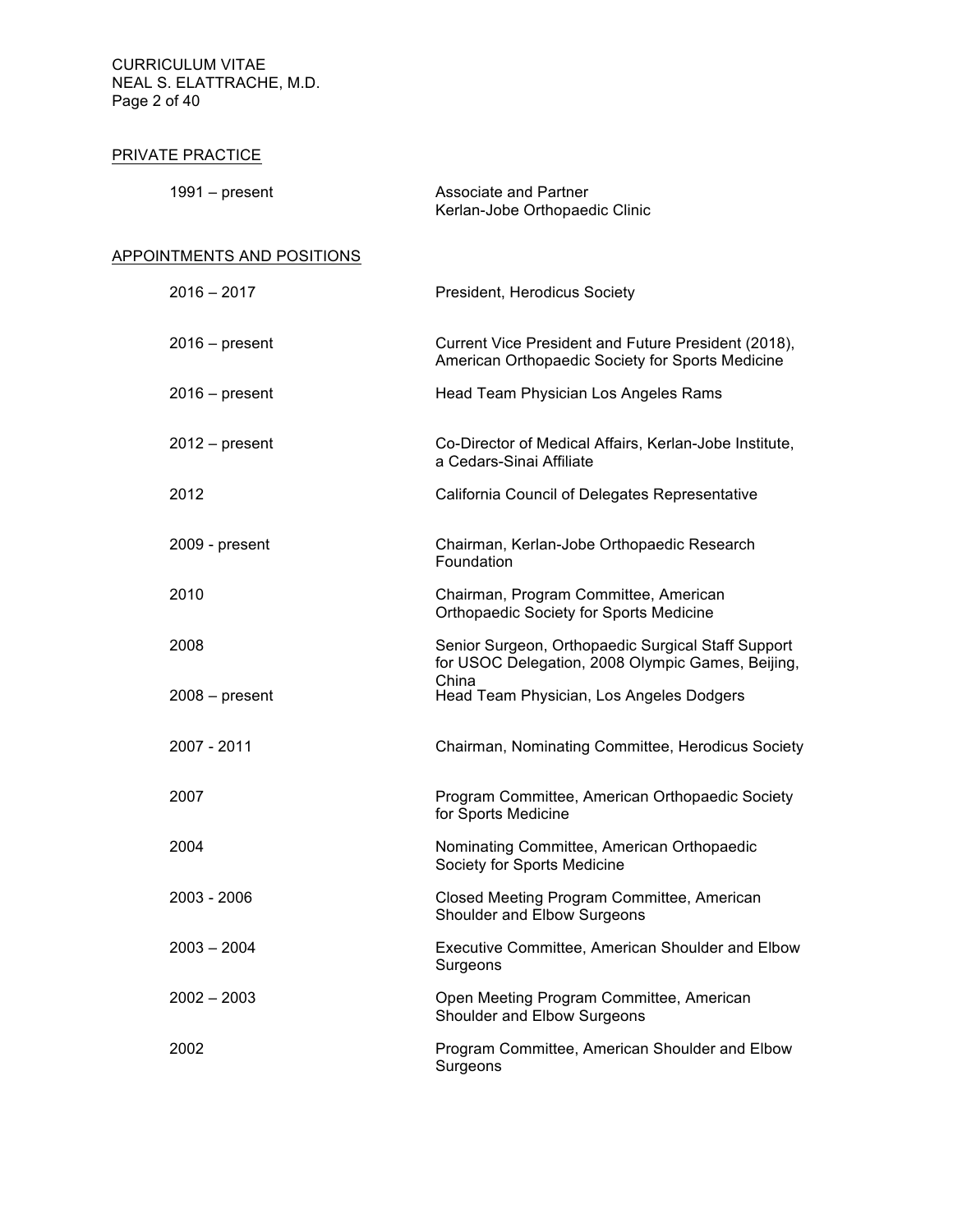CURRICULUM VITAE NEAL S. ELATTRACHE, M.D. Page 3 of 40

| $2000 - 2001$    | Focus Meeting Committee, American Shoulder and<br><b>Elbow Surgeons</b>        |
|------------------|--------------------------------------------------------------------------------|
| $2000 - 2009$    | Chairman, Program Committee Closed Meeting,<br>Shoulder and Elbow Surgeons     |
| $2000 - 2002$    | <b>Continuing Education Committee</b>                                          |
| $2000 - present$ | Exchange Fellowship Committee, American Shoulder<br>and Elbow Surgeons         |
| $1999 - 2009$    | Vice-Chairman, Kerlan Jobe Orthopaedic Research<br>Foundation                  |
| 2000-2005        | Team Physician, L.A. Avengers Professional Arena<br>Football team              |
| $1996 - present$ | Director, Kerlan Jobe Orthopaedic Clinic<br>Sports Medicine Fellowship Program |
| 1996 - present   | Member, Kerlan Jobe Orthopaedic Clinic Executive<br>Committee                  |
| $1995 - present$ | Orthopaedic Consultant,<br>St. Louis Rams Football Team                        |
| $1991 - 1995$    | Team Physician/Orthopaedic Surgeon,<br>Los Angeles Rams Football Team          |
| $1991 - present$ | <b>Orthopaedic Consultant</b><br>L.A. Dodgers, L.A. Kings, L.A. Lakers         |
| $1991 - present$ | Clinical Instructor, Department of Orthopaedic Surgery<br>USC, Los Angeles, CA |

## AWARDS AND HONORS

Alpha Omega Alpha, Medical Honor Society, University of Pittsburgh, School of Medicine

Dr. R.J. Behan Prize, Outstanding Performance in Surgery, University of Pittsburgh, School of Medicine

Cum Laude Graduate, University of Pittsburgh, School of Medicine, 1985

Neer Award Nomination, "Posterior Impingement of the Elbow in Professional Baseball Players: Results of Arthroscopic Treatment" 1996

Neer Award Nomination, "Part I: Footprint Contact Characteristics for a Transosseous-equivalent Rotator Cuff Repair Technique Compared with a Double-row Technique" and "Part II: Biomechanical Assessment for a Footprint-restoring Transosseous-equivalent Rotator Cuff Repair Technique Compared with a Double-row Technique" 2005

Herodicus Society Award for Best Resident Paper 2005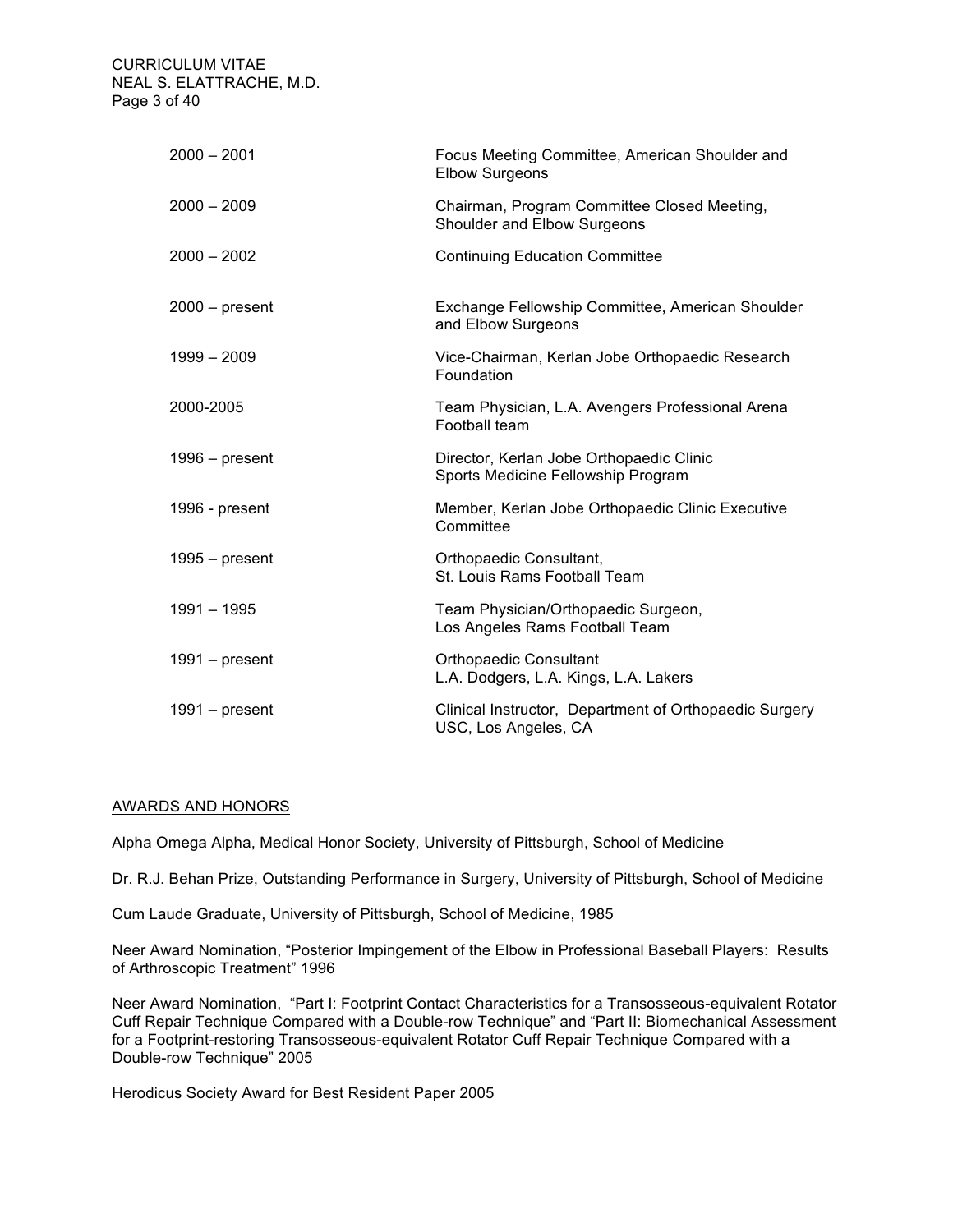CURRICULUM VITAE NEAL S. ELATTRACHE, M.D. Page 4 of 40

Smith&Nephew Research Award: "Transosseous-Equivalent Rotator Cuff Technique", 2005.

James Andrews Excellence in Baseball Sports Medicine Award 2006

Best Doctors® In America 2007, 2008, 2009, 2010, 2011, 2012

Super Doctors Southern California 2008, 2009, 2010, 2011

Neer Award Nomination, " Part I: Early Clinical Outcome of OCD Lesions of the Capitellum Treated with Microfracture" and "Part II: Clinical Outcome of OCD Lesions of the Capitellum Treated with Osteochondral Allografts" 2008

Professional Recognition

Top 10 Super Surgeons in U.S. – S .I. com Baseball Prospectus Top 50 Most Powerful People in LA Sports – Daily News

Peer Selection as:

Americas Top Doctors – Castle & Connelly Best Doctors in America Super Doctors in America Top 19 US Sports Surgeons – Orthopaedic This Week Top 20 North American Shoulder Surgeons – OTW Top 70 North American Knee Surgeons – Beckers Spine and Orthopaedic Review 59 Great Orthopaedic Surgeons in U.S. Recommended for Excellence - Beckers Spine and Orthopaedic Review

## SOCIETY MEMBERSHIPS

American Academy of Orthopaedic Surgeons American Orthopaedic Society for Sports Medicine American Shoulder and Elbow Society American Orthopaedic Association Herodicus Society American Medical Association California Medical Association National Orthopaedic Education Society Notre Dame Orthopaedic Society NFL Physicians Society – former Member

#### BOARD CERTIFICATION

| 1993 | <b>Board Certified</b>                            |
|------|---------------------------------------------------|
|      | American Board of Orthopaedic Surgery             |
| 2002 | Recertified American Board of Orthopaedic Surgery |
|      |                                                   |

American Board of Orthopaedic Surgery –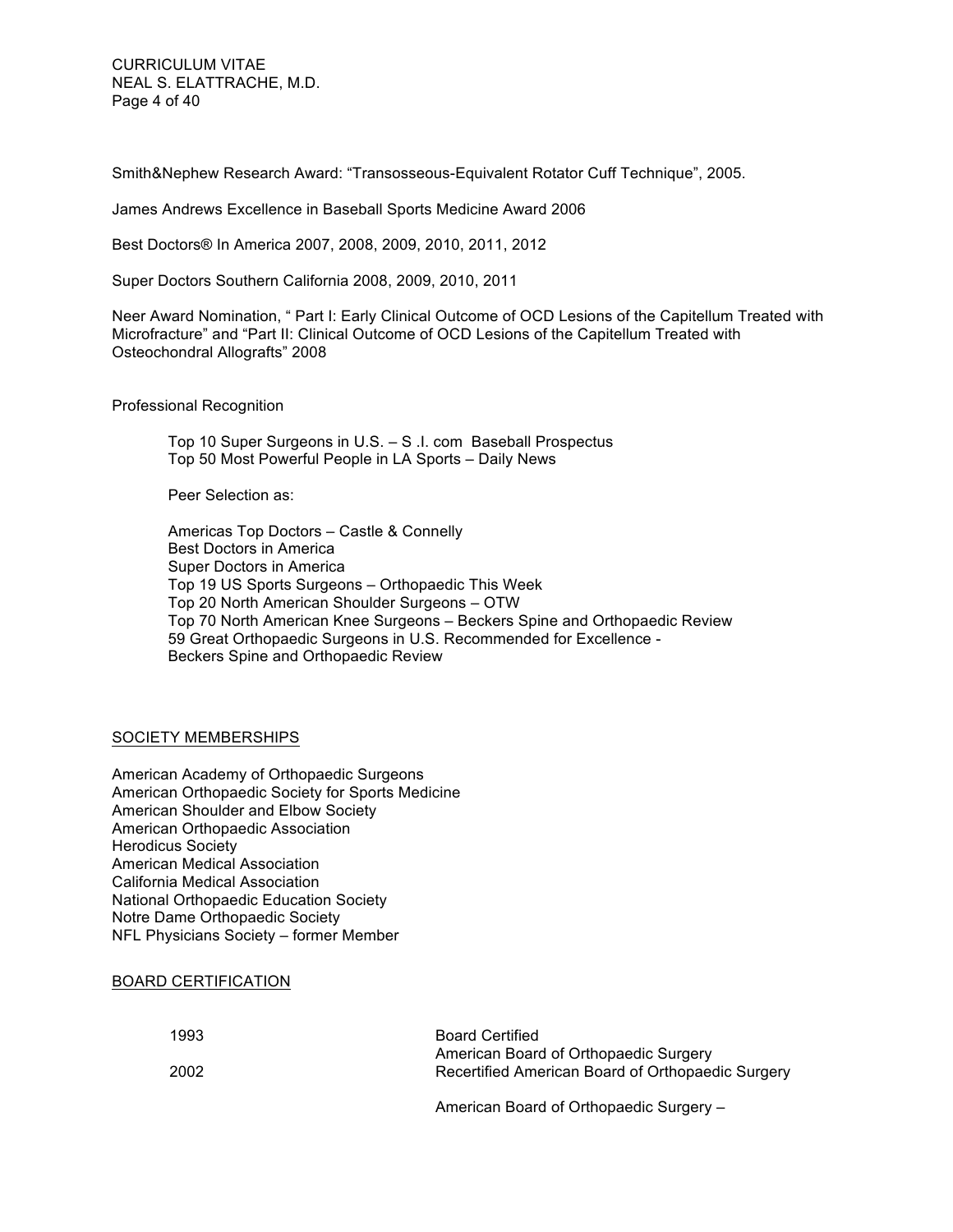CURRICULUM VITAE NEAL S. ELATTRACHE, M.D. Page 5 of 40

2007 Subspecialty in Orthopaedic Sports Medicine

#### MEDICAL LICENSURE

1985

State of Pennsylvania MD039262E

1990

State of California G068481

#### HOSPITAL AFFILIATIONS

Cedar Sinai Medical Center, Los Angeles, California White Memorial Medical Center, Los Angeles, California

## RESEARCH GRANTS

- 1. McMahon, PJ, Lee TQ, Skinner HB, Anzel SH, Tibone JE, ElAttrache NS: Effect of the Bankart Lesion on Anterior Joint Stability with Simulated Glenohumeral Muscle Forces. Department of Veterans Affairs Merit Review. Co-Investigator \$134,000 April 1, 1998.
- 2. Herbenick MA, Limpisvasti O, Mohr KJ, Aguinaldo A, ElAttrache NS: Biomechanical Effectiveness of a Neuromuscular Training Program in Adolescent Female Athletes. Pfizer In-Scope Orthopedic Fellowship Research Grant. Coinvestigator \$20,000 February 2006.

## EDITORAL BOARD

 1. Editor–in-Chief; Pittsburgh Orthopaedic Journal, Dept. Of Orthopaedic Surgery University of Pittsburgh, Inaugural Issue, Volume 1, 1989 – 1990.

## EDITED AND AUTHORED TEXTBOOKS

- 1. Jobe FW, **ElAttrache NS,** Mohr K,: Athletic Forever: The Kerlan Jobe Orthopaedic Clinic Plan for Lifetime Fitness: Contemporary Publishing Inc. 1998.
- 2. **ElAttrache NS,** Harner CD, Mirzayan R, Sekiya JK: Surgical Techniques in Sports Medicine – Lippincott Williams & Wilkins, Wolters Kluwer 2007
- 3. Dines JS, Altchek DW, Andrews JR, **ElAttrache NS,**Wilk KE, Yocum LA: Sports Medicine of Baseball – Lippincott Williams & Wilkins, Wolters Kluwer 2012.
- 4. Limpisvasti O, **ElAttrache NS**: Anterior Cruciate Ligament Reconstruction Evoling Concepts. American Academy of American of Orthopaedic Surgeons 2013.

TEXTBOOK PUBLICATIONS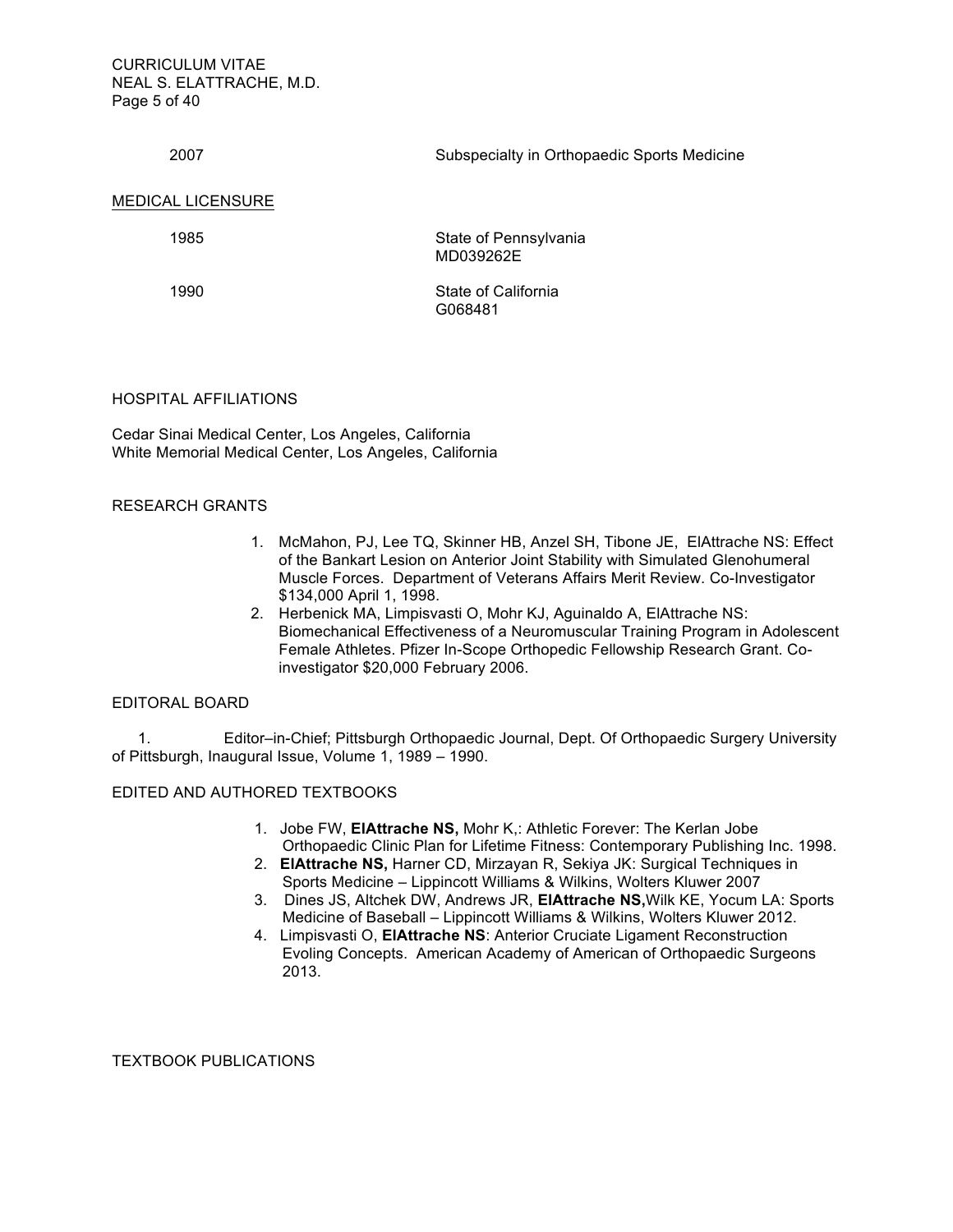- 1. Jobe FW, Fanton GS, **ElAttrache, NS**: Ulnar Nerve Injury; Jobe FW, ElAttrache NS: Diagnosis and Treatment of Ulnar Collateral Ligament Injuries in Athletes in Morrey BF(ed) The Elbow and its Disorders, Second Edition. W.B. Saunders Company, 1993.
- 2. Jobe FW, **ElAttrache NS**: Diagnosis and Treatment of Ulnar Collateral Ligament Injuries in Athletes In Morrey BF (ed) The Elbow and its Disorders, Second Edition. W.B. Saunders Company, 1993.
- 3. Jobe FW, **ElAttrache NS**: Treatment of Ulnar Collateral Ligament Injuries in Athletes in Morrey BF The Elbow Raven Press, 1994.
- 4. Ciccotti MG, Shields CL Jr, **ElAttrache NS**: Meniscectomy in Fu FH, Harner CD, Vince KG (eds) Knee Surgery. Williams & Wilkins, 1994.
- 5. Kelley JD, **ElAttrache NS**: Muscle Disruption of the Shoulder Girdle in FW Jobe, Pink MM, Glousman RE, Kvitne RS, Zemel NP (eds) Operative Technique in Upper Extremity Sports Injuries. C.V. Mosby, 1995.
- 6. Jobe FE, **ElAttrache NS**: Treatment of Ulnar Collateral Ligament Injuries in Athletes in Morrey BF (ed) Master Techniques in Orthopaedic Surgery, The Elbow. Raven Press Ltd., 1994.
- 7. **ElAttrache NS**, Mulholland JB, McMahon PJ, Tibone JE: Capsulolabral Reconstruction for Anterior and Posterior Glenohumeral Instability in Fe FH, Ticker, Imhoff (eds) An Atlas of the Shoulder.
- 8. **ElAttrache NS**, McMahon PJ: Elbow and Forearm Dislocations and Collateral Ligament Injuries in Herndon (ed) Reconstruction of the Upper Extremity.
- 9. **ElAttrache NS**, Valadie III Al, Mulholland JB: The Unique Features of Sports Injuries to the Elbow, in Chan KM, Fu FH, Maffulli N, Rolf C, Kurosaka M (eds) Controversies in Orthopaedic Sports Medicine.
- 10. **ElAttrache NS**, Valadie III AL: Overuse Syndromes of the Elbow in Baratz ME, Imbriglia J (eds) Orthopaedic Surgery: A Clinical and Basic Science Overview.
- 11. Jobe FW, **ElAttrache NS**, Mohr K: Athletic Forever: The Kerlan-Jobe Orthopaedic Clinic Plan for Lifetime Fitness. Contemporary Publishing Inc. 1998.
- 12. **ElAttrache NS**, Ekman EF: Shoulder and Elbow in the Overhead Athlete in Flatow EL, Graham TJ, Loder RT (eds) Orthopaedic Knowledge Update 6.
- 13. **ElAttrache NS**, Ekmann EF: Sports and Overuse Injuries to the Elbow-Arthroscopy, Debridement, in Morrey BF (ed) The Elbow and its Disorders Third Edition, 2000.
- 14. **ElAttrache NS**, Jobe FW: Diagnosis and Treatment of Ulnar Collateral Ligament Injuries in Athletes, in Morrey BF (ed) The Elbow and its Disorders Third Edition, 2000.
- 15. **ElAttrache NS**, Jobe FW: Treatment of Ulnar Collateral Ligament Injuries in Athletes in Morrey BF (ed) Master Techniques in Orthopaedic surgery, The Elbow, Raven Press LTD., 2001.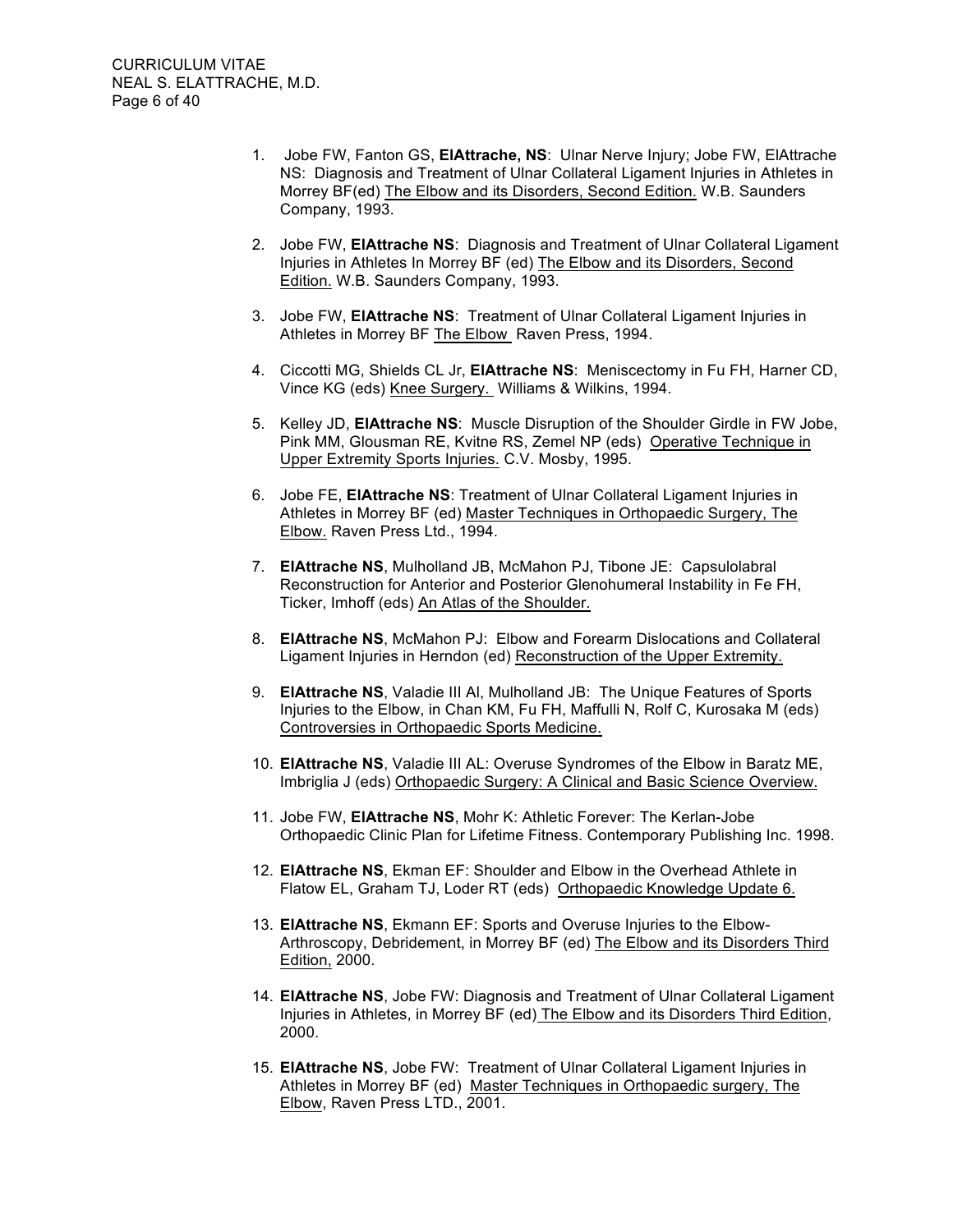- 16. Ahmad CS, **ElAttrache NS**: Acute Elbow Injuries in Garret W (ed) Orthopaedic Knowledge Update: Sports Medicine 3*,* American Academy of Orthopaedic Surgeons, Chicago, 2004
- 17. Yamaguchi K, **ElAttrache NS**, Ahmad CS, Keener JD: Shoulder and Elbow Injuries in Athletes in \_\_\_\_\_ (eds) Orthopaedic Knowledge Update 9.
- 18. Ahmad CS, **ElAttrache NS**: MCL Reconstruction in the Overhead Athlete in Plancher KD (ed) Techniques in Orthopaedics: Surgical Management of Complex Elbow Problems: Update 2006.
- 19. **ElAttrache NS**, Harner C, Mirzayan R (eds): Surgical Techniques in Sports Medicine. Lippincott Williams and Wilkins, 2007.
- 20. **ElAttrache NS**, Park MC: Transossseous-Equivalent Rotator Cuff Repair in **ElAttrache NS**, Harner C, Mirzayan R (eds) Surgical Techniques in Sports Medicine. Lippincott Williams and Wilkins, 2007.
- 21. Mirzayan R, d'Arc BW, **ElAttrache NS**: Superior Labrum, Anterior to Posterior Tears in **ElAttrache NS**, Harner C, Mirzayan R (eds) Surgical Techniques in Sports Medicine. Lippincott Williams and Wilkins, 2007.
- 22. Mirzayan R, Acevedo DC, Ahmad CS, **ElAttrache NS**: Management of the Arthritic and Stiff Elbow and Osteochondritis Dessicans of the Capitellum in **ElAttrache NS**, Harner C, Mirzayan R (eds) Surgical Techniques in Sports Medicine. Lippincott Williams and Wilkins, 2007.
- 23. Ahmad CS, Mirzayan R, **ElAttrache NS**: Ulnar Collateral Ligament Reconstruction in **ElAttrache NS**, Harner C, Mirzayan R (eds) Surgical Techniques in Sports Medicine. Lippincott Williams and Wilkins, 2007.
- 24. Ahmad CS, **ElAttrache NS**: Arthroscopic Posteromedial Decompression for Valgus Extension Overoad in Yamaguchi K, King GJW, McKee MD, O'Driscoll SW (eds) Advanced Reconstruction: Elbow. American Academy of Orthopaedic Surgeons, 2007.
- 25. **ElAttrache NS**, Ahmad CS: Mosaicplasty for Capitellar Osteochondritis Dissecans in Yamaguchi K, King GJW, McKee MD, O'Driscoll SW (eds) Advanced Reconstruction: Elbow. American Academy of Orthopaedic Surgeons, 2007.
- 26. Ahmad CS, ElAttrache NS: Arthroscopy in the Throwing Athlete in Morrey BF (ed) The Elbow and its Disorders,  $4<sup>th</sup>$  Edition. 2007
- 27. Ahmad CS, **ElAttrache NS**: Arthroscopic Rotator Cuff Repair: Double-Row Techniques in Cole BJ, Sekiya JK (eds) Surgical Techniques of the Shoulder, Elbow, and Knee in Sports Medicine. Saunders, 2008.
- 28. Ahmad CS, **ElAttrache NS**: Reconstructive Strategies for Recurrent Valgus Instability in Graham T, Brems T (eds) Contemporary Management of Complex Upper Extremity Disorders. New York: Springer-Verlag New York, In Print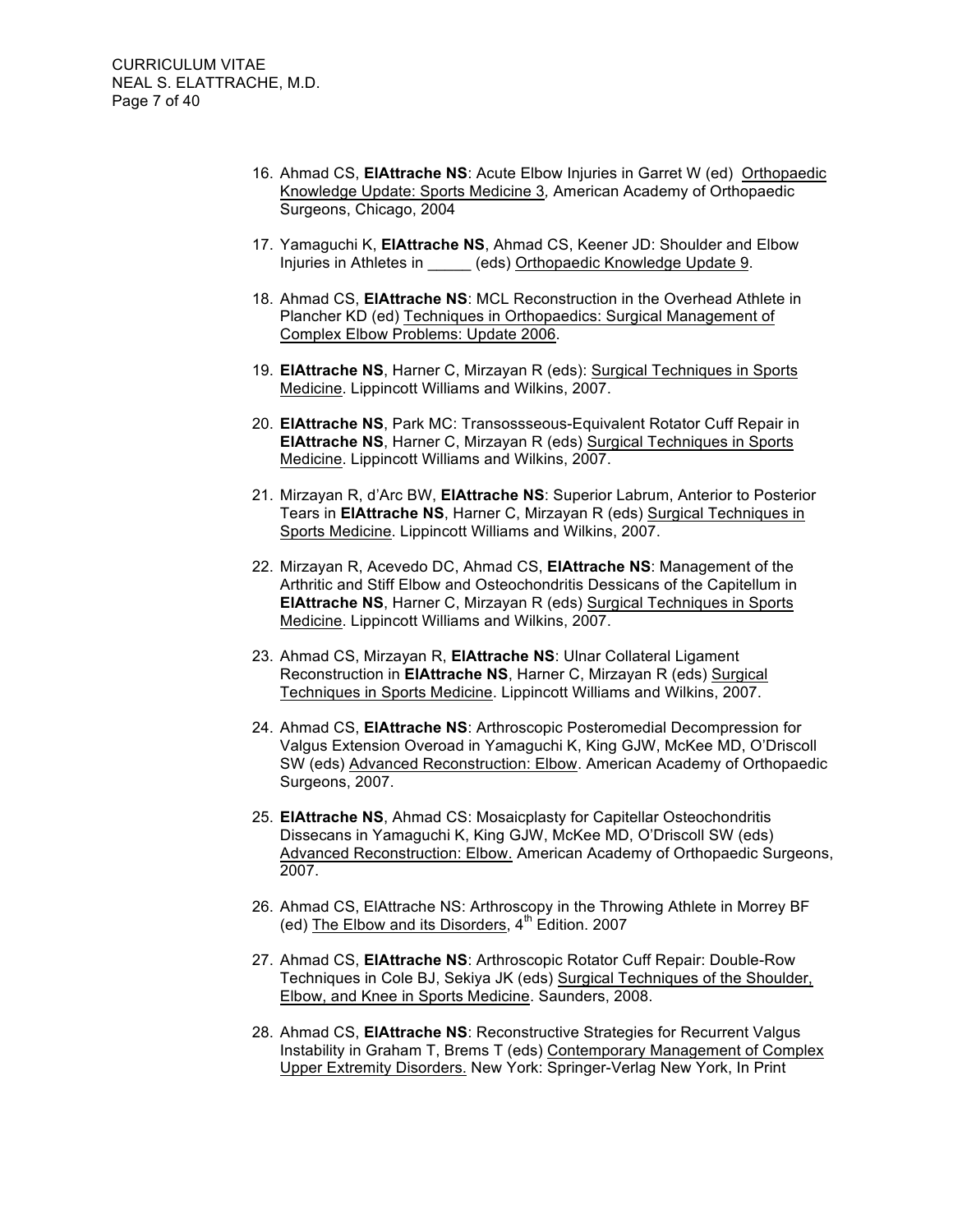- 29. Ahmad CS, **ElAttrache NS**: Medial Collateral Ligament Reconstruction in Levine W (ed) The Athlete's Elbow. American Academy of Orthopaedic Surgeons, 2008.
- 30. **ElAttrache NS**, other authors: Operative Treatment Elbow: Arthroscopy in Cole BJ, Gomoll AH (eds) Biologic Joint Reconstruction: Alternatives to Joint Arthrosplasty**.** SLACK, Inc, 2008.
- 31. Park MC, **ElAttrache NS**: Rotator Cuff Repair Bridging Suture Technique in Andrews, David (eds) Name of Textbook?, SLACK, Inc, 2008.
- 32. Ahmad CS, **ElAttrache NS**: The Shoulder in Sports in Rockwood CA, Matsen FA (eds) The Shoulder.
- 33. Nelson CO, **ElAttrache NS**: Medial Ulnar Collateral Ligament Reconstruction in Fu F (ed) Sports Medicine. Lippincott Williams & Wilkins, Philadelphia, 2010.
- 34. Gonzalez-Lomas G, **ElAttrache NS**: Arthroscopic Management of Elbow Osteochondritis Dessecans Lesions in Fu F (ed) Sports Medicine. Lippincott Williams & Wilkins, Philadelphia, 2010.
- 35. Dines JS, ElAttrache NS: Pitfalls in the Treatment of Shoulder Pain in Throwing Athletes in Kibler WB (ed) Pitfalls in the Management of Common Shoulder Problems. American Academy of Orthopaedic Surgeons, Rosemont, IL, 2011.

## JOURNAL PUBLICATIONS

- 1. Robert J, Blanda JB, **ElAttrache NS**, Mears DC: The Treatment of 120 Nonunions with Internal Fixation. *Orthopaedic Transactions*, New Orleans, LA, 1982.
- 2. **ElAttrache NS**, Hanely EN: Spinal Osteoblastoma. *Orthopaedic Consultation*: Volume 9, Number 2, February 1988.
- 3. **ElAttrache NS**: Winter Skiing Injuries. *Trauma Rounds*: Volume 4, February 1990.
- 4. **ElAttrache NS**, Baratz M, Herndon JH: Rupture of the Pectoralis Major Tendon, *The Pittsburgh Orthopaedic Journal*: Volume 1, 1990.
- 5. **ElAttrache NS**, Fadale PD, Fu FH: Thoracic Spine Fracture in a Football Player. A Case Report *American Journal of Sports Medicine*. Volume 21, Number 1:157- 160, Jan/Feb 1993.
- 6. Davidson PA, **ElAttrache NS**, Jobe CM, Jobe FE: Rotator Cuff and Posterior-Superior Glenoid Labrum Injury Associated with Increased Glenohumeral Motion: A New Site of Impingement. *Journal of Shoulder and Elbow Surgery*: Volume 4, Number 5:384-390, Sept/Oct 1995.
- 7. Mulholland JB, **ElAttrache NS**: ACL Instability and Reconstruction. *Operative Techniques in Orthopaedics*, Volume 7 Number 1, 1996.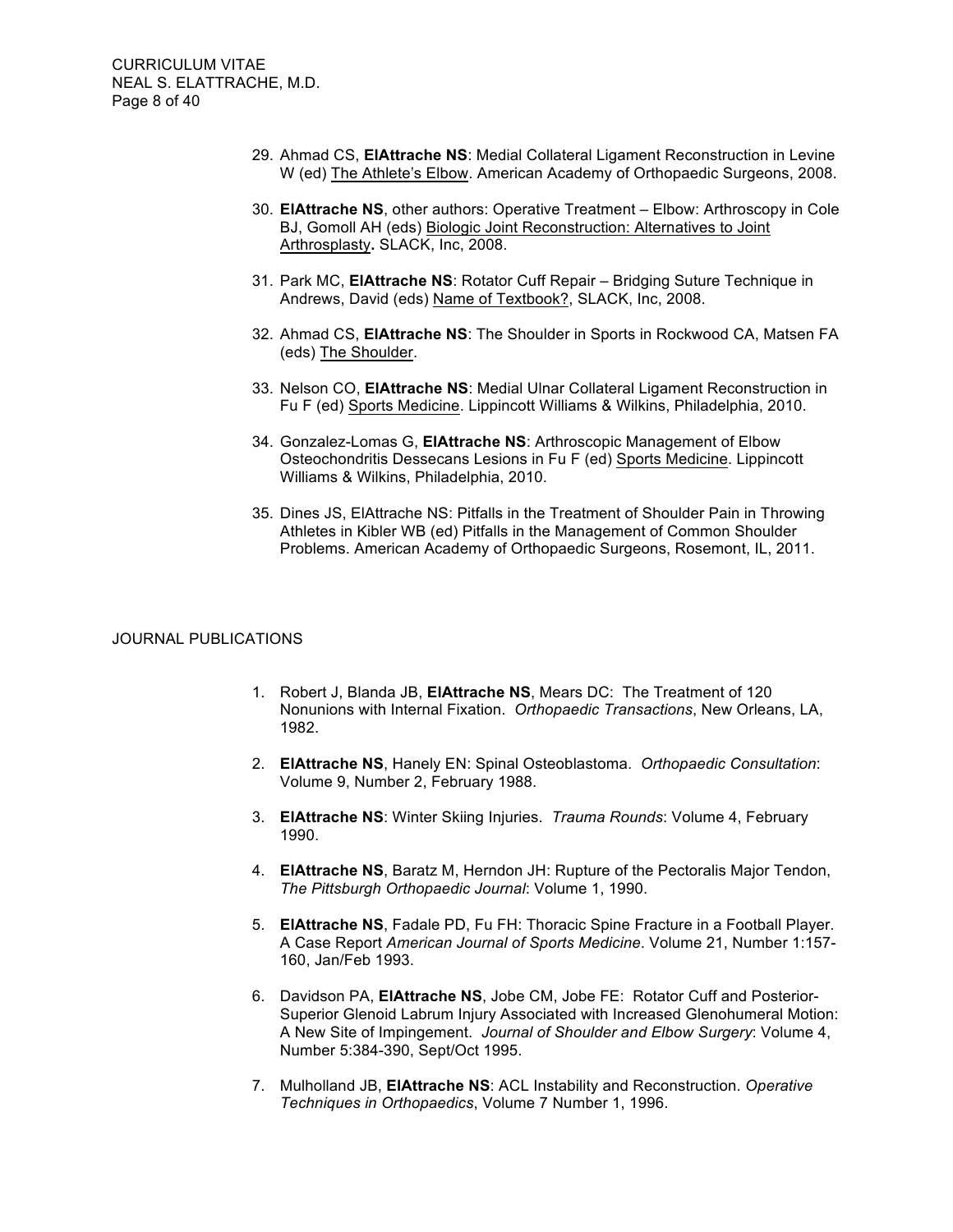- 8. Stefko JM, Tibone JE, McMahon PJ, Cauley PE, **ElAttrache NS**: Strain of the Anterior Band of the Glenohumeral Ligament at the Time of Capsular Failure. *Journal of Shoulder Elbow Surgery,* Volume 6, Number 5:473-479, Sept/Oct 1997.
- 9. **ElAttrache NS**, Thompson B: Clinical Impact of Elbow Magnetic Resonance Imaging. *Operative Techniques in Sports Medicine*: Volume 5, Number 1, Jan 1997.
- 10. Latimer HA, Tibone JE, **ElAttrache NS**, McMahon PJ: Reconstruction of the Lateral Collateral Ligament of the Knee with Patellar Tendon Allograft of a New Technique in Combined Ligament Injuries. *The American Journal of Sports Medicine*: Volume 26, Number 5:656-662, Sept/Oct 1998.
- 11. McMahon PJ, Tibone JE, Cawley PE, Hamilton C, Fechler JD, **ElAttrache NS**, Lee TQ: The Anterior Band of the Inferior Glenohumeral Ligament: Biomechanical Properties from Tensile Testing in a Position of Apprehension. *Journal of Shoulder Elbow Surgery*, Volume 7, Number 5: 467-471, Sept/Oct 1998.
- 12. Maloney MD, Mohr KJ, **ElAttrache NS**: Elbow in the Throwing Athlete-Difficult Diagnoses and Surgical Complications. *Clinics in Sports Medicine*: Volume 18, Number 4, October 1999.
- 13. **ElAttrache NS**, Bast SC, David T.: Medial Collateral Ligament Reconstruction *Techniques in Shoulder and Elbow Surgery*: Volume 1, Number 4, 2000.
- 14. Paley KJ, Jobe FW, Pink MM, Kvitne RS, **ElAttrache NS**: Arthroscopic Findings in the Overhand Throwing Athlete: Evidence for Posterior Internal Impingement of the Rotator Cuff*. Arthroscopy: The Journal of Arthroscopic and Related Surgery:* Volume 16, Number 1:35-40, Jan/Feb 2000.
- 15. Reddy AS, Kvitne RS, Yocum LA, **ElAttrache NS**, Glousman RE, Jobe FW: Arthroscopy of the Elbow: a Long-Term Clinical Review. *Arthroscopy: The Journal of Arthroscopic and Related Surgery*: Volume16, Number 6:588-94, Sept 2000.
- 16. Cain EL, **ElAttrache NS**, Dlabach JA, Azar FM: Thrower's Elbow: Roundtable Discussion, Part I. *American Journal of Orthopaedics*: Volume 30 Number 10:761-767, Oct 2001.
- 17. Cain EL, **ElAttrache NS**, Dlabach JA, Azar FM: Thrower's Elbow: Roundtable Discussion, Part II. *American Journal of Orthopaedics*: Volume 30 Number 10:821-, Nov 2001.
- 18. Miller, CM, Tibone JE, Hewitt M, Kharrazi FD, **ElAttrache NS**: Interference Screw Divergence in Femoral Tunnel Fixation During Endoscopic Anterior Cruciate Ligament Reconstruction Using Hamstring Grafts, *Arthroscopy: The Journal of Arthroscopic and Related Surgery*: Volume 18, Number 5:510-514, May/June 2002.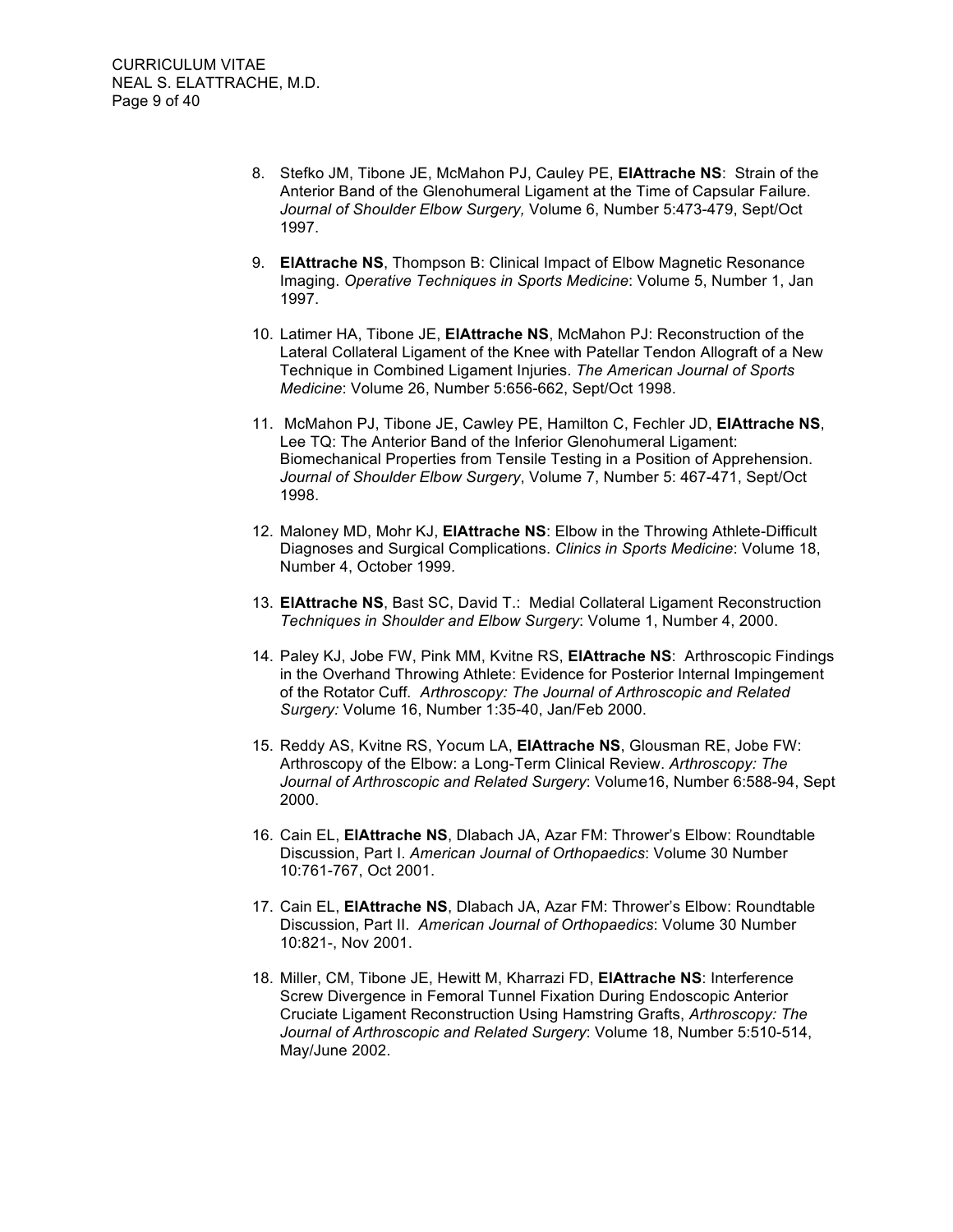- 19. Parentis MA, Mohr KJ, **ElAttrache NS**: Disorders of the Superior Labrum: Review and Treatment Guidelines. *Clinical Orthopaedics and Related Research*: 400:77-87, July 2002.
- 20. Kharrazi ED, Glousman RE, Kvitne RS, **ElAttrache NS**, Tibone JE: Reoperation on the Acromioclavicular Joint Following Arthoscopic Subacromial Decompression. *Submitted JSES*, 2002.
- 21. **ElAttrache NS**, Remia, LF, Kharrazi, FD: Technique, Complications and Outcome of Outpatient Arthroscopic Capsular Release for Refractory Arthrofibrosis of the Shoulder. *Submitted JSES*, 2002.
- 22. **ElAttrache NS**, Ortiz GS, Tibone JE, Kan DM: Isometry of the Posterolateral Ligament Complex of the Knee. AJSM
- 23. **ElAttrache NS**, Mazzocca AD, Alberta FG, Romeo AA: Single Incision Technique Using An Interference Screw For The Repair Of Distal Biceps Tendon. *Operative Techniques in Sports Medicine*: Volume 11, Number 1:36-41, January 2003.
- 24. **ElAttrache NS**, Ahmad CS: Valgus Extension Overload Syndrome and Olecranon Stress Fractures*. Sports Medicine and Arthroscopy Review*: Volume 11, Number 1:25-29, Mar 2003.
- 25. Ahmad CS, Lee TQ, **ElAttrache NS**: Biomechanical Evaluation of a New Ulnar Collateral Ligament Reconstruction Technique with Interference Screw Fixation. *American Journal of Sports Medicine*: Volume 31, Number 3:332-337, May/Jun 2003.
- 26. Kaminehi S, Hirahara H, Pomianowski S, Neale PG, O'Driscoll SW, **ElAttrache NS**, AN K-N, : Partial Posteromedial Olecranon Resection: A Kinematic Study. *The Journal of Bone and Joint Surgery*: Volume 85-A, Number 6:1005-1011, June 2003.
- 27. Enad JG, Kharrazi D, **ElAttrache NS**, Yocum LA: Electrothermal Capsulorraphy in Glenohumeral Instability without Bankart Tear. *Arthroscopy: The Journal of Arthroscopic and Related Surgery*: Volume 19, Number 7: 740-745, September 2003.
- 28. Ahmad CS, **ElAttrache NS**: Arthroscopic Biceps Tenodesis. *Orthopaedic Clinics of North America*: Volume 34, Number 4: 499-506, October 2003.
- 29. Enad JG, **ElAttrache NS**, Tibone JE, Yocum LA: Isolated Electrothermal Capsulorraphy in Overhand Athletes. *The Journal of Shoulder and Elbow Surgery*: Volume 13, Number 2: 133-137, Mar/Apr 2004.
- 30. Ahmad CS, **ElAttrache NS**: Valgus Extension Overload Syndrome and Stress Injury of the Olecranon. *Clinics in Sports Medicine:* Volume 23, Number 4: 665- 676, Oct 2004.
- 31. Ahmad CS, Park MC, **ElAttrache NS**: Elbow Medial Ulnar Collateral Ligament Insufficieny Alters Posteromedial Olecranon Contact. *American Journal of Sports Medicine*: Volume 32, Number 7: 1607-1612, Oct/Nov 2004.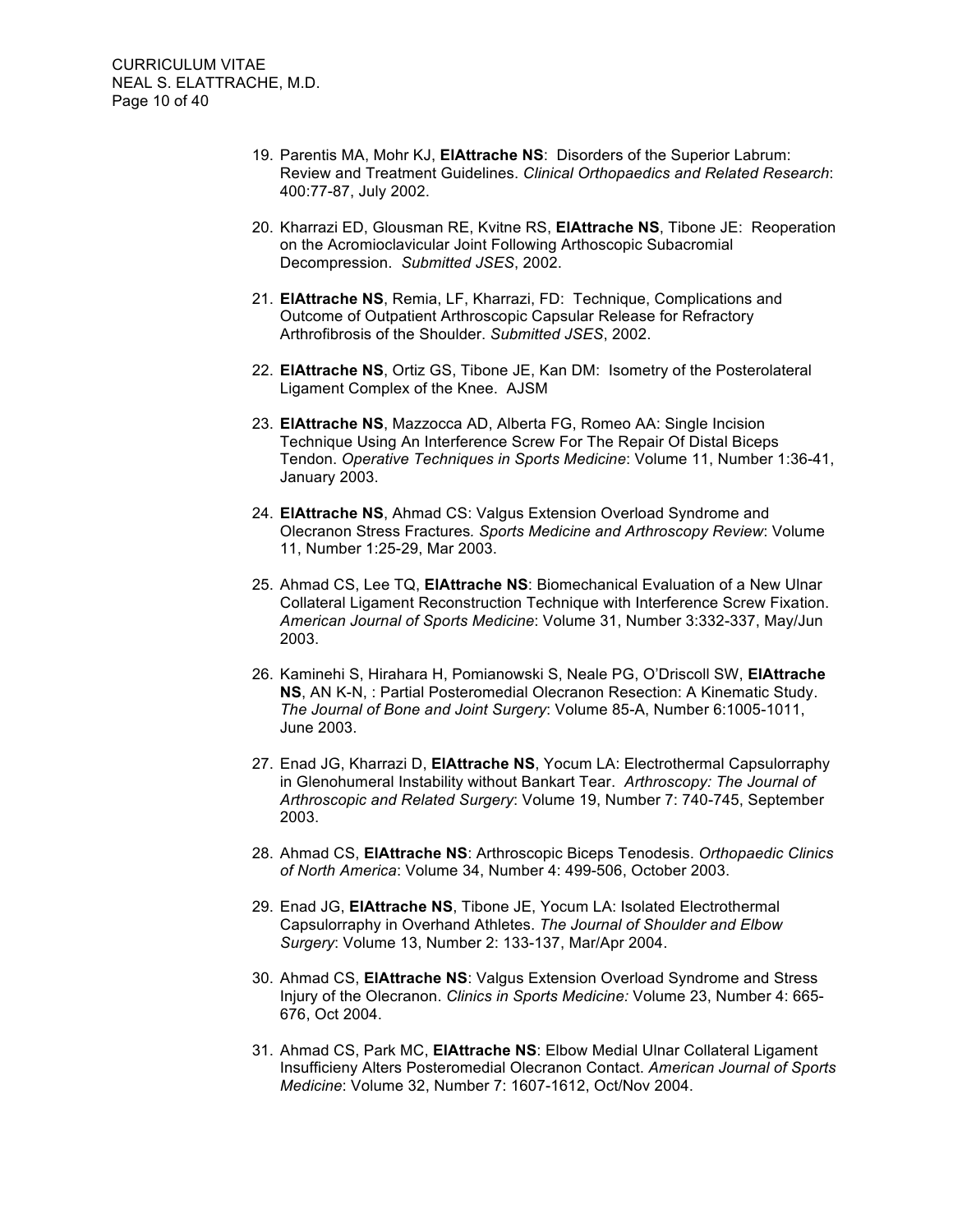- 32. Kamineni S, **ElAttrache NS**, O'Driscoll SW, Ahmad CS, Hirohara H, Neale PG, An KN, Morrey BF: Medial Collateral Ligament Strain with Partial Posteromedial Olecranon Resection. A Biomechanical Study. *The Journal of Bone and Joint Surgery:* Volume 86-A, Number 11, Nov 2004.
- 33. Sethi PM, Kingston S, **ElAttrache NS**: Accuracy of Anterior Intra-articular Injection of the Glenohumeral Joint. Arthroscopy: *The Journal of Arthroscopic and Related Surgery*: Volume 21, Number 1:77-80, January 2005.
- 34. Grossman MG, **ElAttrache NS**, Shields CL, Glousman RE: Revision Anterior Cruciate Ligament Reconstruction: Three to Nine Year Follow-up*. Arthroscopy: The Journal of Arthroscopic and Related Surgery*: Volume 21, Number 4:418- 423, Apr 2005.
- 35. Youm T, Matthews PV, **ElAttrache NS**: Treatment of Patients with Spinoglenoid Cysts Associated with Superior Labral Tears without Cyst Aspiration, Debridement or Excision. *Arthroscopy: The Journal of Arthroscopic and Related Surgery.* Volume 22, Number 5: 548-552, May 2005.
- 36. Safran M, Ahmad CS, **ElAttrache NS**: Ulnar Collateral Ligament of the Elbow. *Arthroscopy: The Journal of Arthroscopic and Related Surgery*: Volume 21, Number 11:1381-1395, Nov 2005.
- 37. Alberta FG, **ElAttrache NS**, Mihata T, McGarry MH, Tibone JE, Lee TQ. Arthroscopic Anteroinferior Suture Plication Resulting in Decreased Glenohumeral Translation and External Rotation. Study of a Cadaver Model. *The Journal of Bone and Joint Surgery*: Volume 88, Number 1: 179-187, Jan 2006.
- 38. Kim DH, **ElAttrache NS**, Tibone JE, Jun BJ, DeLaMora SN, Kvitne RS, Lee TQ: Biomechanical Comparison of a Single-row Versus Double-row Suture Anchor Technique for Rotator Cuff Repair. *American Journal of Sports Medicine*: Volume 34, Number 3:407-414, Mar 2006.
- 39. Kim DH, Gambardella RA, **ElAttrache NS**, Yocum LA, Jobe FW: Arthroscopic Treatment of Posterolateral Elbow Impingement from Lateral Synovial Plicae in Throwing Athletes and Golfers. *American Journal of Sports Medicine*: Volume 34, Number 3:438-444, Mar 2006.
- 40. Bell JE, Ahmad CS, **ElAttrache NS** "Update on Repair Biomechanics for Rotator Cuff Fixation" Techniques in Shoulder and Elbow Surgery , Sept 2006.
- 41. Ahmad CS, **ElAttrache NS**. "Elbow Valgus Instability in the Throwing Athlete". J Am Acad Orthop Surg Vol 14 No 12:693-700, November 2006.
- 42. Park MC**, ElAttrache NS**, Ahmad CS, Tibone JE. : Technical Note: "Transosseous Equivalent" Rotator Cuff Repair Technique. Arthroscopy, The Journal of Arthroscopic and Related Surgery. December 2006 Volume 22, No. 12pp. 1360
- 43. Dines JS, Grande DA, **ElAttrache NS**, Dines DM: Biologics in Shoulder Surgery: Suture Augmentation and Coating to Enhance Tendon Repair. Techniques in Orthopaedics 22(1):20-25, 2007.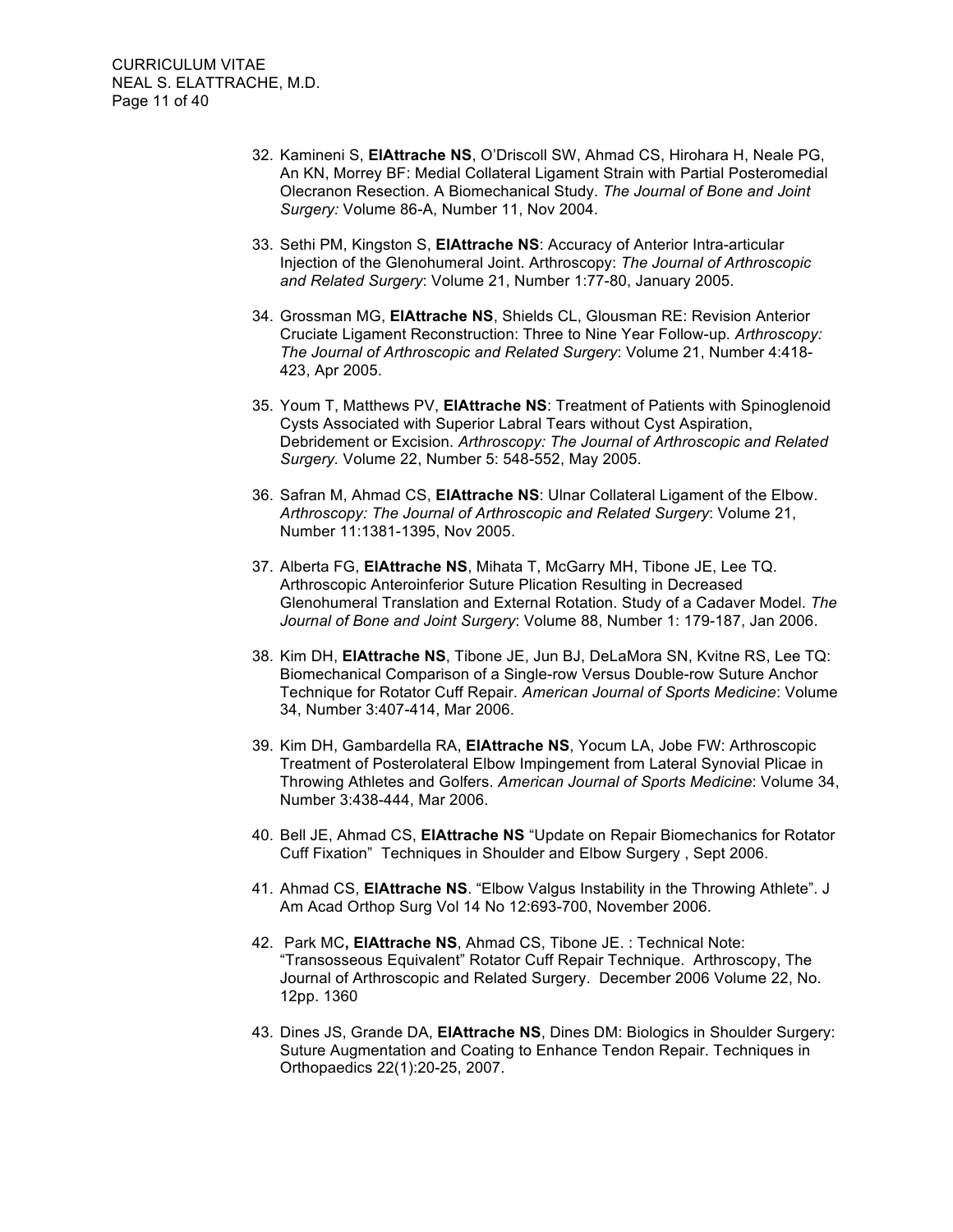- 44. Limpisvasti O, **ElAttrache NS,** Jobe FW,:"Understanding Shoulder and Elbow Injuries in Baseball"Journal American Academy Orthopedic Surgeons. March 2007 Volume 15, No 3.
- 45. Temple JD, Sethi PM, Kharrazi FD, **ElAttrache NS**. "Direct Biceps Tendon and Supraspinatus Contact as an Indicator of Rotator Cuff Tear During Shoulder Arthroscopy in the Lateral Decubitus Position". J Shoulder Elbow Surg. Vol 16 No 3:327-9, May/June 2007.
- 46. Cole BJ, **ElAttrache NS**, Anbari A. "Arthroscopy Rotator Cuff Repairs: An Anatomic and Biomechanical Rationale for Different Suture-anchor Repair Configurations". Arthroscopy. Vol 23 No 6:662-9, June 2007.
- 47. Kamineni S, Savoie FH 3<sup>rd</sup>, **ElAttrache NS** "Endoscopic extracapsular capsulectomy of the elbow: a neurovascular safe technique for high-grade contractures" Arthroscopy 23(7):789-92, 2007.
- 48. Davis JT, Idjadi JA, Siskosky MJ, **ElAttrache NS**. "Dual Direct Lateral Portals for Treatment of Osteochondritis Dissecans of the Capitellum: an Anatomic Study" Arthroscopy Vol 23 No 7:723-8, July 2007.
- 49. Park MC, **ElAttrache NS,** Tibone JE, Ahmad CS, Jun B, Lee TQ. "Part I : Footprint contact characteristics for a transosseous-equivalent rotator cuff repair technique compared with a double-row repair technique" Journal of Shoulder and Elbow Surgery. July/August 2007. Volume16, No 4.
- 50. Park MC, Tibone JE, **ElAttrache NS,** Tibone JE, Ahmad CS, Jun B, Lee TQ. "Part II: Biomechanical assessment for a footprint-restoring transosseousequivalent rotator cuff repair technique compared with a double-row repair technique" Journal of Shoulder and Elbow Surgery. July/August 2007. Volume 16, No 4.
- 51. Dines JS, **ElAttrache NS,** Conway JE, Smith W, Ahmad CS. "Clinical Outcomes of the DANE TJ Technique to Treat Ulnar Collateral Ligament Insufficiency of the Elbow" AM J Sports Medicine August 2007.
- 52. Park MC, Jun BJ, Park CJ, Ahmad CS, **ElAttrache NS**, Lee TQ "The Biomechanical Effects of Dynamic External Rotation on Rotator Cuff Repair Compared to Testing With the Humerus Fixed" Am J Sports Medicine Vol 35: 1931 – 1939, Nov 2007.
- 53. Youm, T, Tibone, JE, **ElAttrache NS**, McGarry MH, Lee TQ "Simulated Type II Superior Labral Anterior Posterior Lesions Do Not Alter the Path of Glenohumeral Articulation: A Cadaveric Biomechanical Study" Am J Sports Medicine Vol 36(4): 767 – 774, April 2008.
- 54. Park MC, Idjadi JA, **ElAttrache NS**, Tibone JE, McGarry MH, Lee TQ "The Effect of Dynamic External Rotation Comparing 2 Footprint-Restoring Rotator Cuff Repair Techniques" Am J Sports Medicine Vol 36(5): 893 – 900, May 2008.
- 55. Dines JS, Yocum LA, Frank JB, **ElAttrache NS**, Gambardella RA, Jobe FW "Revision Surgery for Failed Elbow Medial Collateral Ligament Reconstruction" Am J Sports Medicine Vol 36(6):1061-1065, June 2008.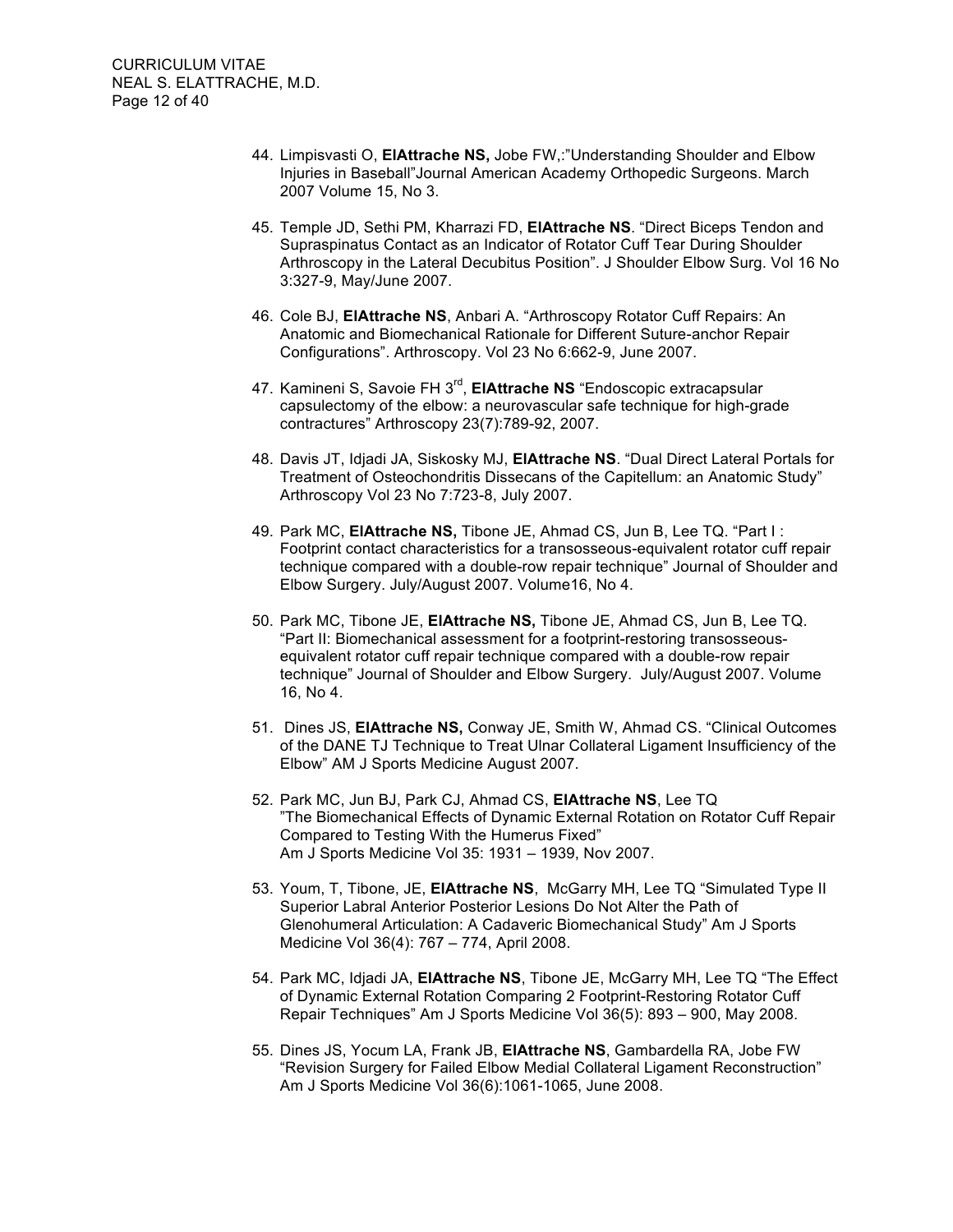- 56. Frank JB, **ElAttrache NS**, Dines JS, Blackburn A, Crues J, Tibone JE "Repair Site Integrity After Arthroscopic Transosseous-Equivalent Suture-Bridge Rotator Cuff Repair" Am J Sports Medicine Vol 36(8): 1496-1503, August 2008.
- 57. Alberta FG, **ElAttrache NS** "Diagnosis and Treatment of Distal Biceps and Anterior Elbow Pain in Throwing Athletes" Sports Med and Arthroscopy Rev 16(3): 118-123, September 2008.
- 58. Park MC, **ElAttrache NS** "Treating Full-thickness Cuff Tears in the Athlete: Advances in Arthroscopic Techniques" Clin Sports Med 27(4):719-29, 2008.
- 59. Domb BG, Glousman RE, Brooks A, Hansen M, Lee TQ, **ElAttrache NS** "High-Tension Double-Row Footprint Repair Compared with Reduced-Tension Single-Row Repair for Massive Rotator Cuff Tears" J Bone Joint Surg Am Vol 90: 35-39, 2008.
- 60. Dines JS, **ElAttrache NS** "Horizontal Mattress with a Knotless Anchor to Better Recreate the Normal Superior Labrum Anatomy" Arthroscopy 24(12:1422-5, 2008.
- 61. Youm T, **ElAttrache NS**, Tibone JE, McGarry MH, Lee TQ "The Effect of the Long Head of the Biceps on Glenohumeral Kinematics" J Shoulder Elbow Surg Vol 18 (1):122-129, 2009.
- 62. Farber AJ, **ElAttrache NS**, Tibone JE, McGarry MH, Lee TQ "Biomechanical Analysis Comparing a Traditional Superior-inferior Arthroscopic Rotator Interval Closure with a Novel Medial-lateral Technique in a Cadaveric Multidirectional Instability Model" Am J Sports Med 37(6):1178-85, 2009.
- 63. Davis, JT, Limpisvasti O, Fluhme D, Mohr KJ, Yocum LA, **ElAttrache NS**, Jobe FW "The Effect of Pitching Biomechanics on the Upper Extremity in Youth and Adolescent Baseball Pitchers" Am J Sport Med 37(8):1484-1491, 2009.
- 64. Uggen C, Wei A, Glousman RE, **ElAttrache NS**, Tibone JE, McGarry MH, Lee TQ "Biomechanical Comparison of Knotless Anchor Repair Versus Simple Suture Repair for Type II SLAP Lesions" Arthroscopy 25(10):1085-92, 2009.
- 65. Dines JS, Bedi A, **ElAttrache NS**, Dines DM "Single-row Versus Double-row Rotator Cuff Repair: Techniques and Outcomes" J Am Acad Orthop Surg 18(2):83-93, 2010.
- 66. Alberta FG, **ElAttrache NS**, Bissell S, Mohr K, Browdy J, Yocum L, Jobe FW "The Development and Validation of a Functional Assessment Tool for the Upper Extremity in the Overhead Athlete" Am J Sports Med 38(5):903-11, 2010.
- 67. Domb BG, Davis JT, Alberta FG, Mohr KJ, Brooks AG, **ElAttrache NS**, Yocum L, Jobe FW "Clinical Follow-up of Professional Baseball Players Undergoing Ulnar Collateral Ligament Reconstruction Using the New Kerlan-Jobe Orthopaedic Clinic Overhead Athlete Shoulder and Elbow Score (KJOC Score)" Am J Sports Med 38(8):1558-63, 2010.
- 68. Park MC, Ahmad CS, **ElAttrache NS**, Lee TQ "Regarding Biomechanical Advantages of Triple-loaded Suture Anchors" Arthroscopy 26(7):873-4, 2010.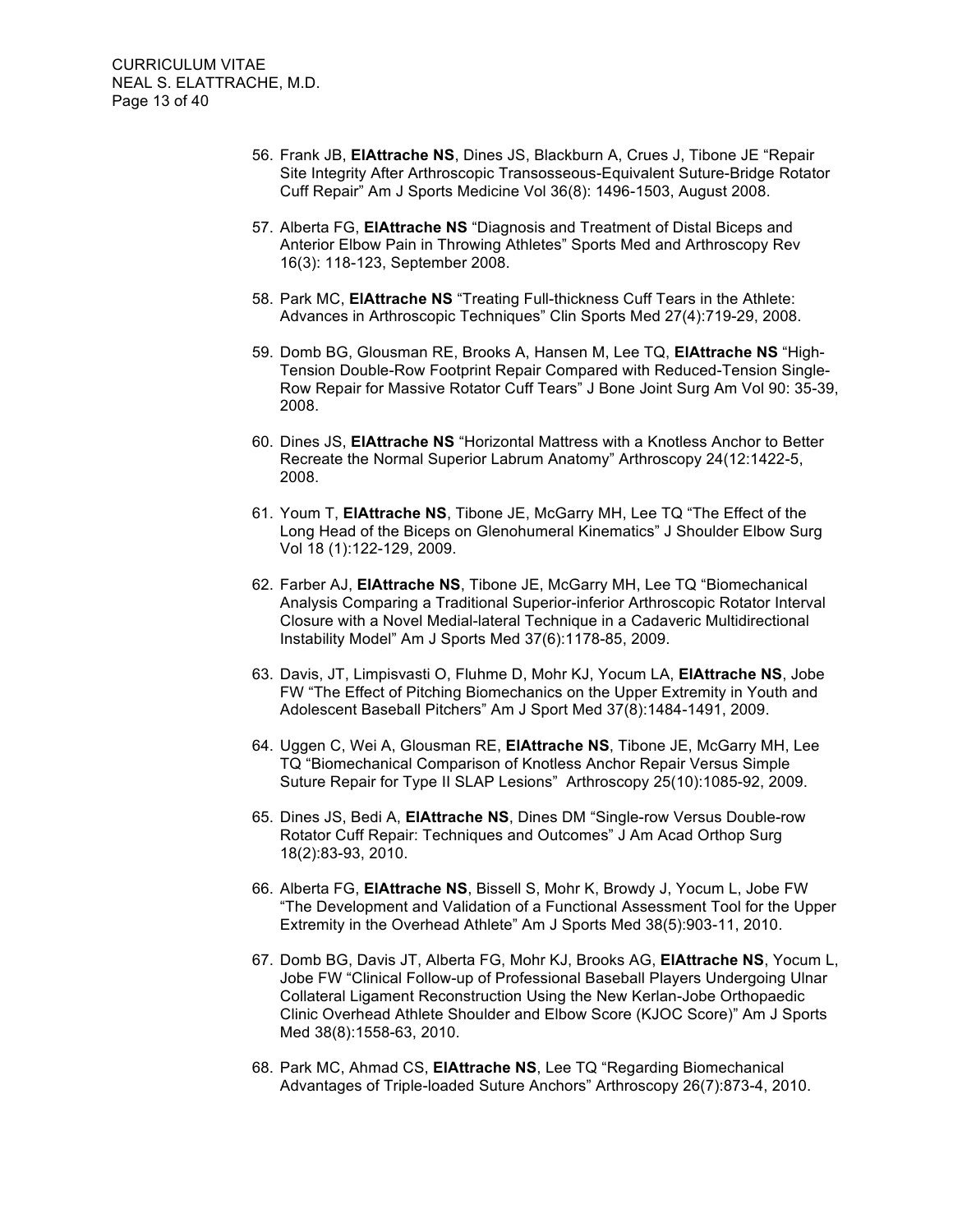- 69. Neri BR, **ElAttrache NS**, Owsley KC, Mohr K, Yocum LA "Outcome of type II superior labral anterior posterior repairs in elite overhead athletes: Effect of concomitant partial-thickness rotator cuff tears. Am J Sports Med 39(1):114-20, 2011.
- 70. Kaplan KM, **ElAtttrache NS**, Jobe FW, Morrey BF, Kaufman KR, Hurd WJ "Comparison of shoulder range of motion, strength, and playing time in uninjured high school baseball pitchers who reside in warm- and cold-weather climates" Am J Sports Med 39(2):320-8, 2011.
- 71. Kaplan K, **ElAttrache NS**, Vazquez O, Chen YJ, Lee T "Knotless rotator cuff repair in an external rotation model: the importance of medial-row horizontal mattress sutures" Arthroscopy 27(4):471-8, 2011
- 72. Provencher MT, Kercher JS, Galatz LM, **ElAttrache NS**, Frank RM, Cole BJ "Evolution of rotator cuff repair techniques: are our patients really benefiting?" Instr Course Lect 60:123-36, 2011.
- 73. Ahmad CS, Vitale MA, **ElAttrache NS** "Elbow arthroscopy: capitellar osteochondrosis dissecans and radiocapitellar plica" Instr Course Lect 60:181- 90, 2011.
- 74. Hurd WJ, Kaplan KM, **ElAttrache NS**, Jobe FW, Morrey BF, Kaufman KR "A profile of glenohumeral linteran and external rotation motion in the uninjured high school baseball pitcher part II: strength" J Athl Train 46(3):289-95, 2011.
- 75. Garrett WE, Kaeding CC, **ElAttrache NS**, Xerogeanes JW, Hewitt MS, Skrepnik NV, Papilion JD, O'Donnell JB, Fox DL, Ruvuna F, Whitaker JS, Demopulos GA "Novel drug OMS103HP reduces pain and improves joint motion and function for 90 days after arthroscopic meniscectomy" Arthroscopy 27(8):1060-70, 2011.
- 76. Nassos JT, **ElAttrache NS**, Angel MJ, Tibone JE, Limpisvasti O, Lee TQ "A watertight construct in arthroscopic rotator cuff repair" J Shoulder Elb Surg 21(5):589-96, 2012
- 77. Gandhi J, **ElAttrache NS**, Kaufman KR, Hurd WJ: Voluntary activation deficits of the infraspinatus present as a consequence of pitching-induced fatigue. J Shoulder Elbow Surg 21(5):625-30, 2012
- 78. Banffy MB, **ElAttrache NS** "Injection Therapy in the Management of Musculoskeletal injuries: The Elbow" Op Tech in Sports Med 20(2):124-131, 2012.
- 79. Hurd WJ, Jazayeri R, Mohr K, Limpisvasti O, **ElAttrache NS**, Kaufman KR: Pitch velocity is a predictor of medial elbow distraction forces in the uninjured high school-aged baseball pitcher. Sports Health 4(5):415-8, 2012.
- 80. Jones KJ, Conte S, Patterson N, **ElAttrache NS**, Dines JS: Functional outcomes following revision ulnar collateral ligament reconstruction I Major League Baseball pitchers. J Shoulder Elbow Surg 22(5):642-6, 2013
- 81. Beitzel K, McCarthy MB, Cote MP, Apostolakos J, Russell RP, Bradley J, **ElAttrache NS**, Romeo AA, Arciero RA, Mazzocca AD: The effect of ketorolac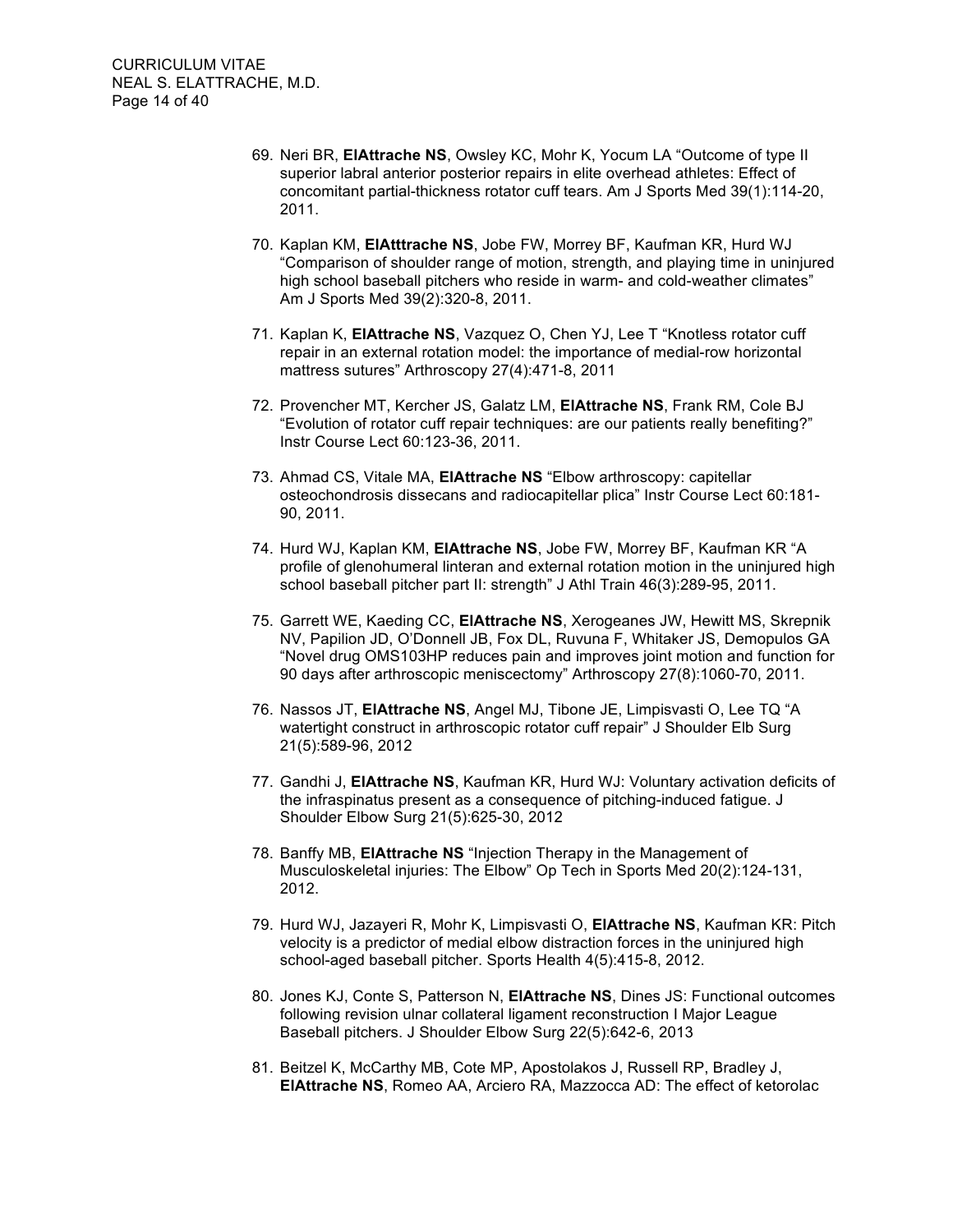tromethamine, methylprednisolone, and platelet-rich plasma on human chondrocyte and tenocyte viability. Arthroscopy 29(7):1164-74, 2013.

- 82. Slenker NR, Limpisvasti O, Mohr K, Aguinaldo A, ElAttrache NS: Biomechancial Comparison of the Interval Throwing Program and Baseball Pitching: Upper Extremity Loads in Training and Rehabilitation. Am J Sports Med 42(5):1226-32, 2014.
- 83. Slenker N, Limpisvasti O, Mohr K, Aguinaldo A, ElAttrache N: Interval Throwing Program and Baseball Pitching: Response. Am J Sports Med 42(6):NP38, 2014.
- 84. Fronek J, Yang J, Osbahr DC, Pollack KM, ElAttrache NS, Noonan TJ, Conte SA, Yocum LA: Shoulder functional performance status of Minor League professional baseball pitchers. J Shoulder Elbow Surg 24(1):17-23, 2015.
- 85. Williams PN, Moran G, Bradley JP, ElAttrache NSE, Dines JS: Platelet-rice Plasma nd Other Cellular Strategies in Orthopedic Surgery. Curr Rev Musculoskelet Med. Epub Jan 10, 2015.
- 86. Yin B, Gandhi J, Limpisvasti O, Mohr K, ElAttrache NS: Impact of Fellowship Training on Clinical Practice of Orthopaedic Sports Medicine. J Bone Joint Surg Am 97(5):e27, Mar 2015.
- 87. Conte SA, Hodgins JL, **ElAttrache NS**, Patterson-Flynn N, Ahmad CS: Media perceptions of Tommy John surgery. Phys Sportsmed 43(4): 375-80, Nov 2015.
- 88. Liu JN, Garcia GH, Conte S, ElAttrache NS, Altchek DW, Dines JS: Outcomes in revision Tommy John surgery in Major League Baseball pitchers. J Shoulder Ebow Surg 25 (1) Jan 2016.
- 89. Mandelbaum, BR, **ElAttrache NS**: Articular Cartilage Repair Techniques. Sports Med Arthrosc 24(2): 43, Jun 2016.
- 90. Lerebours F, **ElAttrache NS**, Mandelbaum B: Diseases of Subchondral Bone 1. Sports Med Arthrosc 24(2): 44-9, Jun 2016.
- 91. Lerebours F, **ElAttrache NS**, Mandelabum B: Diseases of Subchondral Bone 2. Sports Med Arthrosc 24(2): 50-5, Jun 2016.
- 92. Bruce J, **ElAttrache NS,** Andrews J,: Revision Ulnar Collateral Ligament Reconstruction. JAAOS October 2016
- 93. Banffy MB, van Eck CF, Staton M, **ElAttrache NS.** A Single -Tunnel Technique for Coracoclavicular and Acromioclavicular Ligament Reconstruction. Arthroscopy Techniques 2017;6-3:e769-e75
- 94. Caola F. van Eck, MD, Orr Lipisvasti, MD, **Neal S. ElAttrache, MD.** Is there a Role for Internal Bracing and Repair of the Anterior Cruciate Ligament? Investigation performed at the Kerlan Jobe Orthopaedic Clinic, Los Angeles, CA USA. The American Journal of Sports Medicine, Vol.XX, NoX 2017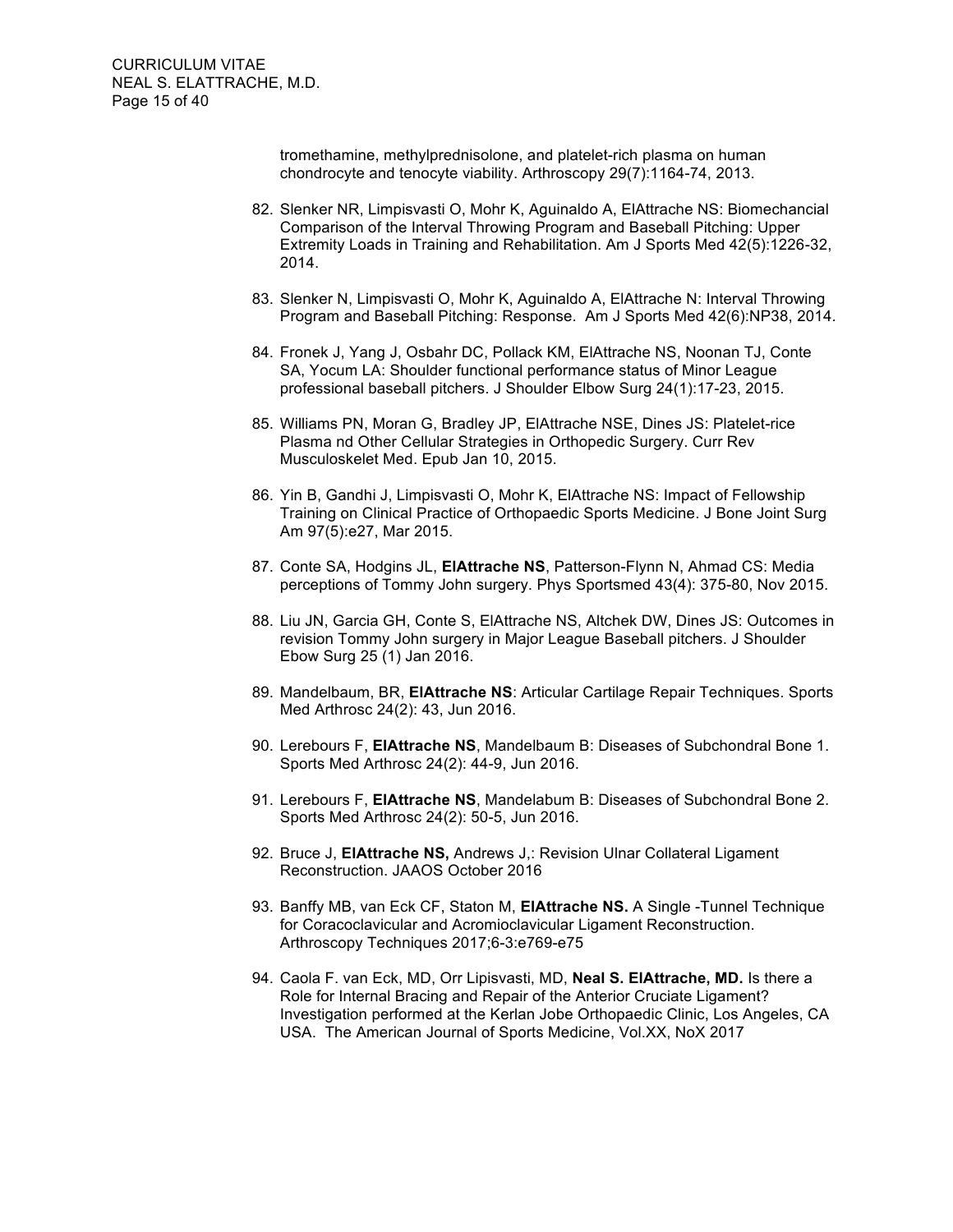CURRICULUM VITAE NEAL S. ELATTRACHE, M.D. Page 16 of 40

#### POSTERS

- 1. McMahon PJ, Tibone JE, **ElAttrache NS**, Fechter J, Hamilton CD: "Biomechanical Properties of the Anterior Band of the Inferior Glenohumeral Ligament" 62<sup>nd</sup> Annual Meeting of the AAOS, Orlando, FL, 1995.
- 2. Reinhart GA, **ElAttrache NS**, Kvitne RS, Gambardella RA, Jobe FE: "The Presentation and Management of Superior Glenoid Labral Lesions" 62<sup>nd</sup> Annual Meeting of the AAOS Orlando, FL, 1995.
- 3. Alcid, J, Lee, Y, McGarry, MH, Ahmad, CS, Lee, TQ, **ElAttrache, NS**: "Effects of Olecranon Resection on Elbow Laxity and Medial Ulnar Collateral Ligament Strain" 71<sup>st</sup> Annual Meeting of the AAOS San Francisco, CA, 2004.
- 4. Kim DH, **ElAttrache NS**, DeLaMora S, Tibone JE, Kvitne RS, Jun BJ, Lee TQ: "A Biomechanical Analysis of an Anatomic Footprint Rotator Cuff Repair Technique" 72<sup>nd</sup> Annual Meeting of the AAOS Washington, DC, 2005.
- 5. Kamineni, S, **ElAttrache NS**, O'Driscoll, SW, Hirahara, H, Neale, P, An, KN, Morrey, BF: "Medial Collateral Ligament Strain with Partial Posteromedial Olecranon Resection" 72<sup>nd</sup> Annual Meeting of the AAOS Washington, DC, 2005.
- 6. Park MC, Tibone JE, **ElAttrache NS**, Ahmad CC, Jun BJ, Lee TQ: "Footprint Contact Characteristics for an Arthroscopic Transosseous-Equivalent Rotator Cuff Repair Technique Compared to a Double-Row Technique" 73<sup>rd</sup> Annual Meeting of the AAOS Chicago, IL, 2006.
- 7. Park MC, Tibone JE, **ElAttrache NS**, Ahmad CC, Jun BJ, Lee TQ: "Biomechical Assessment for a Footprint-Restoring Arthroscopic Transosseous-Equivalent Rotator Cuff Repair Technique Compared to a Double-Row Technique" 73<sup>rd</sup> Annual Meeting of the AAOS Chicago, IL, 2006.
- 8. Park, MC **ElAttrache NS,** Ahmad CS, tibone JE, June BJ, Lee TQ: Footprint Contact Biomechanics For A transosseous-Equivalent Rotator Cuff Repair Techinique Poster Exhibit AAOS 2006 Annual Meeting Chicago, IL March 2006.
- 9. Youm T, **ElAttrache NS**, Tibone JE, McGarry MH, Lee TQ: "Type II SLAP Lesions Do Not Alter the Path of Glenohumeral Articulation"  $73<sup>rd</sup>$  Annual Meeting of the AAOS Chicago, IL, 2006.
- 10. YoumT, **ElAttrache NS,** Tibone JE, McGarry MH, Lee TQ: Leading the Biceps Affects Glenohumeral Rotational Range of Motion, Translations, and Kinematics Poster Exhibit AAOS 2006 Annual Meeting Chicago, IL March 2006.
- 11. Park MC, **ElAttrache NS**, Tibone JE, Ahmad CS, Jun BJ, Lee TQ: "Footprint Contact Characteristics & Biomechanical Analyses for a "Transosseouss-Equivalent"Rotator Cuff Repair Technique Compared to a Double-Row Technique. Poster Exhibit AOA 119<sup>th</sup> Annual Meeting, San Antonio, TX, June 2006.
- 12. Park MC,**ElAttrache NS**, Tibone JE, Ahmad CS, Jun BJ, Lee TQ: Footprint Contact Characteristics & Biomechanical Analyses for a "Transosseous-Equivalent"Rotator Cuff Repair Technique Compared to a Double-Row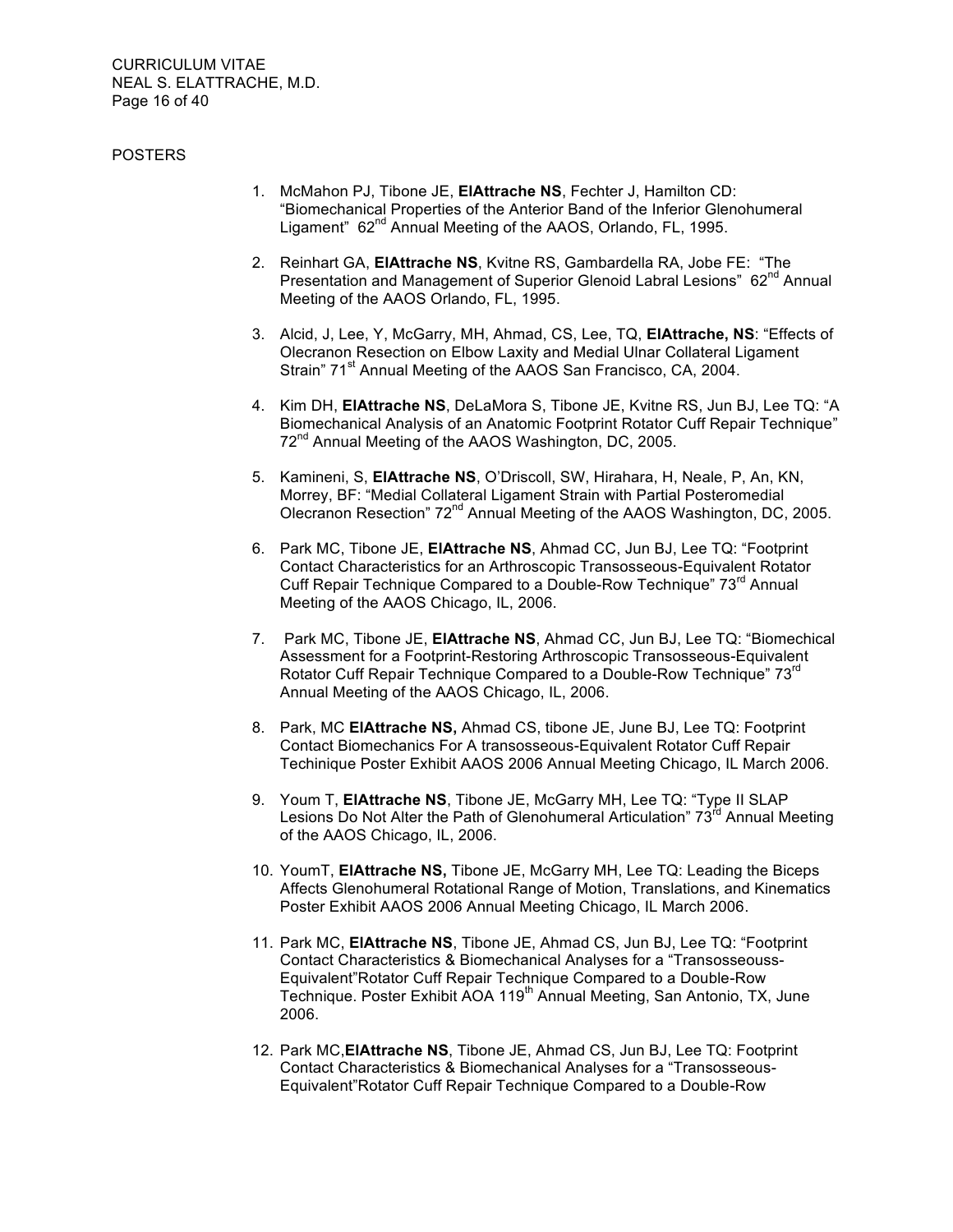Technique. Poster Exhibit Main Meeting - AANA Annual Meeting, Hollywood, FL, May 2006 - Fellows' Competition Poster – Poster won award.

- 13. Farber AJ, **ElAttrache NS**, Tibone JE, McGarry MH, Lee TQ: Biomechanical Analysis of a Novel Arthroscopic Medial-Lateral Rotator Interval Closure. Poster exhibit Annual AOSSM Meeting, Keystone, CO, July 2009.
- 14. Gonzalez-Lomas G, **ElAttrache NS**, et al: The Validation of a Functional Assessment Tool for the Upper Extremity in the Youth Overhead Athlete. Poster exhibit Annual AAOS Meeting, San Diego, CA, February 2011.

## VIDEOTAPES

- 1. **ElAttrahche NS,** Gambardella RA, Arthroscopic Shoulder Stabilization Using the Suretac Fixation Device Kerlan Jobe Orthopaedic Clinic, Inglewood, CA 1991
- 2. Vanderwilde RS, Tibone JE, **ElAttrache NS**. Allograft Reconstruction of the Lateral Collateral Ligament of the Knee, Kerlan-Jobe Orthopaedic Clinic, Inglewood, CA, 1994.
- 3. Bresch JR and **ElAttrache NS**. Surgical Reconstruction of the Lateral Ulnar Collateral Ligament, Kerlan-Jobe Orthopaedic Clinic, Inglewood, CA, 1996.
- 4. **ElAttrache NS** and Mulholland JB. Arthroscopic Subacromial Decompression and Distal Clavicle Resection: Anatomic Guidelines and Technique, Centinela Hospital Medical Center, Inglewood, CA, 1997.
- 5. **ElAttrache NS**, Reddy AS. Diagnosis and Management of the Frozen Shoulder, Centinela Hospital Medical Center, Inglewood, CA, 1999.
- 6. **ElAttrache NS,** Ulnar Collateral Ligament Reconstruction Arthrex, 2001.
- 7. **ElAttrache NS,** Arthroscopic Rotator Cuff Repair and "Suture Bridge" Technique Arthrex, 2005

#### **WEBSITES**

- 1. Ahmad CS, **ElAttrache NS**: Internal Impingement Teaching Case, The Athlete's Shoulder, American Academy of Orthopaedic Surgeons Interactive Instructional website, 2001.
- 2. Ahmad CS, **ElAttrache NS**: Athletic Injuries about the Elbow. Orthopaedic Knowledge Online, American Academy of Orthopaedic Surgeons, 2004.
- 3. Ahmad CS**, ElAttrache NS**: Valgus Extension Overload Teaching Case, The Athlete's Elbow, American Academy of Orthopaedic Surgeons, in preparation.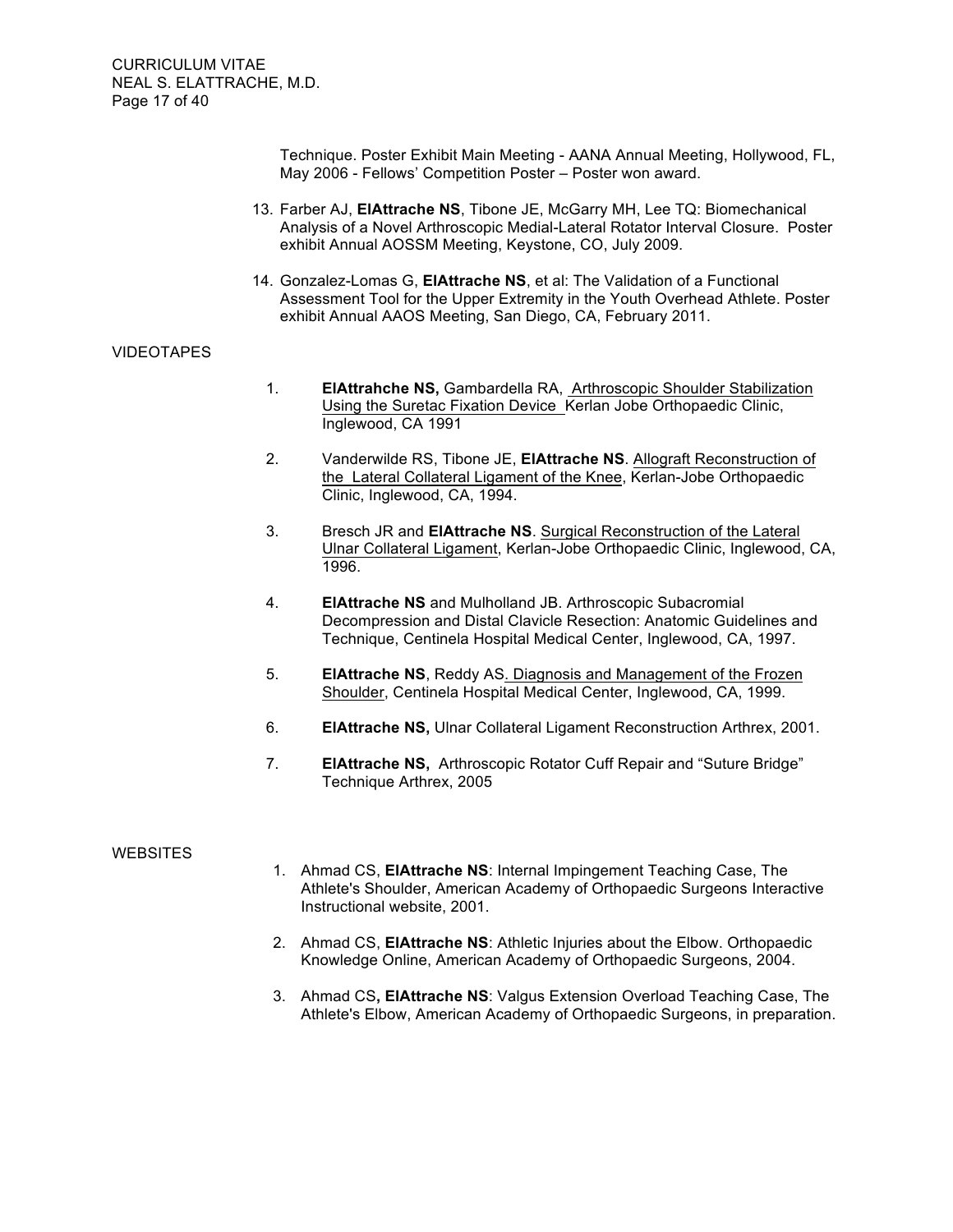CURRICULUM VITAE NEAL S. ELATTRACHE, M.D. Page 18 of 40

#### INSTRUCTIONAL COURSES AND PRESENTATIONS

- 1. "Injuries to the Cervical Spine" Advanced Seminar on Scholastic Football Injuries, Beaver Valley Medical Center, June 1988.
- 2. "Injuries to the Cervical Spine" Advanced Seminar on Scholastic Football Injuries, Beaver Valley Medical Center, June 1989.
- 3. "Diagnoses and Treatment of a Traumatic Posterior Meniscal Ossicle" Interstate Orthopaedic Meeting, University of Pittsburgh, May 1990.
- 4. "The Treatment of 120 Nonunion and Infected Nonunion with Internal Fixation" Orthopaedic Guild Meeting, University of Pittsburgh, September 1991.
- 5. "The Treatment of 120 Nonunion and Infected Nonunion with Internal Fixation" Interstate Orthopaedic Meeting, University of Pittsburgh, October 1991.
- 6. "Elbow Arthroscopy" Pennsylvania Orthopaedic Society 1992 Fall Meeting, Pittsburgh, PA, November 12-14, 1992.
- 7. "Medial Elbow Reconstruction in the Throwing Athlete" Pennsylvania Orthopaedic Society 1992 Fall Meeting, Pittsburgh, PA, November 12-14, 1992.
- 8. "Anterior Capsulolabral Reconstruction in the Treatment of Traumatic Glenohumeral Instability" Ninth Open Meeting, American Shoulder and Elbow Surgeons, San Francisco, CA, February 21, 1993.
- 9. "Relationship of Alignment to Anterior Cruciate Ligament Ruptures" Scientific Program, 60<sup>th</sup> Annual Meeting of the American Academy of Orthopaedic Surgeons, San Francisco, CA, February 18, 1993.
- 10. "Anterior Capsulolabral Reconstruction in the Treatment of Traumatic Glenohumeral Instability" The American Orthopaedic Society For Sports Medicine Specialty Day Meeting, San Francisco, CA, February 21, 1993.
- 11. Current Techniques of Elbow Trauma and Reconstructive Surgery" Instructional Course Lecture 60<sup>th</sup> Annual Meeting of the American Academy of Orthopaedic Surgeons, San Francisco, CA, February 23, 1993.
- 12. "Traumatic Anterior Glenohumeral Instability and Surgical Reconstruction in the Athlete" Seventh Annual Panther Sports Medicine Symposium, Pittsburgh, PA. April 14-16, 1994.
- 13. "Internal Impingement" Seventh Annual Panther Sports Medicine Symposium, Pittsburgh, PA. April 14-16, 1994.
- 14. "Superior Labral Tears: Implications and Treatment" Seventh Annual Panther Sports Medicine Symposium, Pittsburgh, PA. April 14-16, 1994.
- 15. "Elbow Arthroscopy" Grand Rounds, University of California, Irvine, Department of Orthopaedics, September 7, 1994.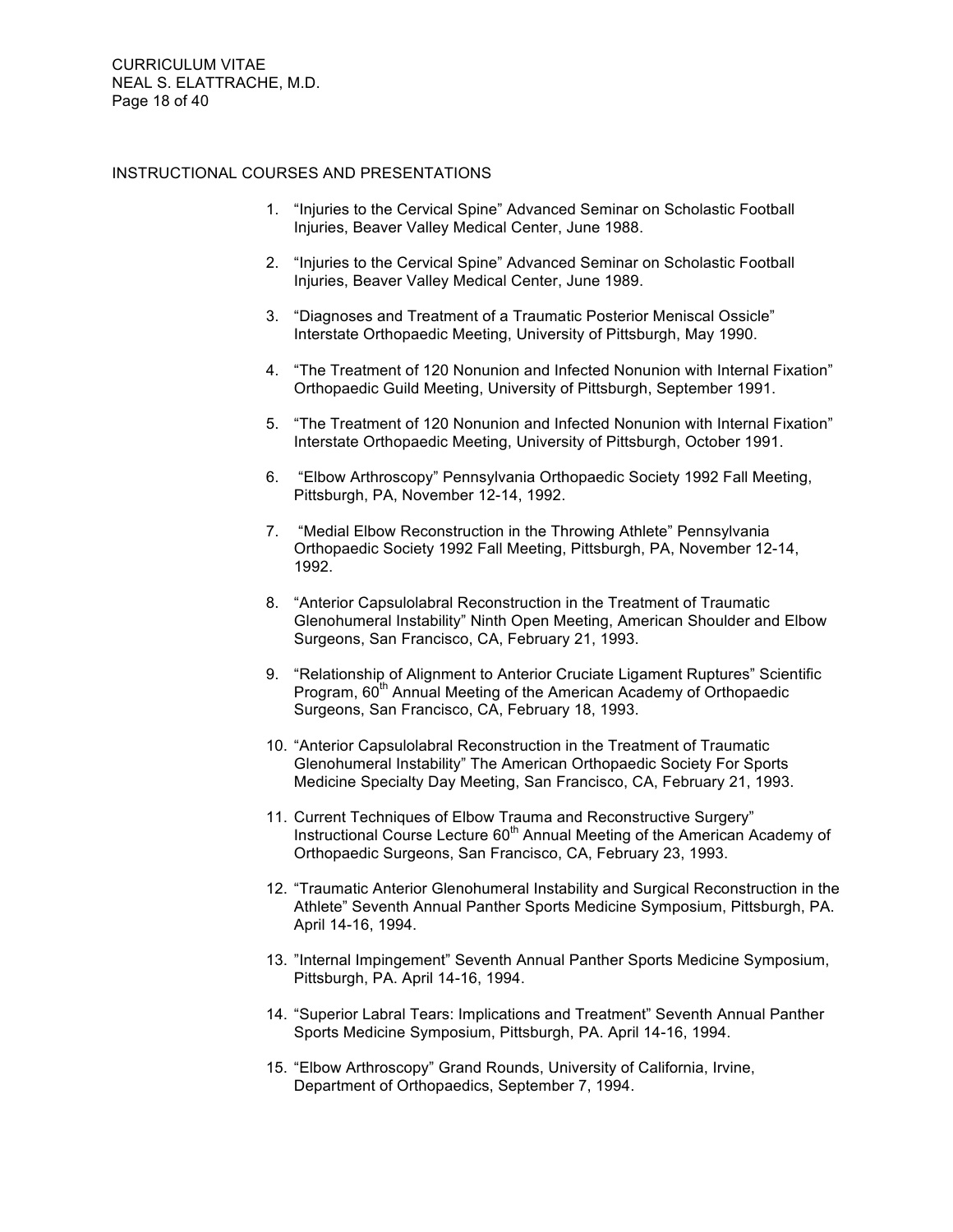- 16. "Controversies in Orthopaedics: Ulnar Neuritis-Epicondylectomy or Transposition" First Annual UCLA Orthopaedic Alumni Meeting, Los Angeles, CA, September 9-10, 1994.
- 17. "Intra-articular Rotator Cuff Impingement in the Overhead Athlete" First Annual UCLA Orthopaedic Alumni Meeting, Los Angeles, CA, September 9-10, 1994.
- 18. "Arthroscopy of the Elbow." Instructional Course Lectures 62<sup>nd</sup> Annual Meeting of the American Academy of Orthopaedic Surgeons, Orlando, FL, February 17, 1995.
- 19. "Long-Term Results Following Meniscal Repair" American Orthopaedic Society for Sports Medicine, Specialty Day Annual Meeting, Orlando, FL, February 19, 1995.
- 20. "Sports Injuries of the Elbow" 1995 Pre-International Arthroscopy Association/International Society of the Knee Congress International Sports Medicine Course, Hong Kong, May 25, 1995.
- 21. "Posterior Impingement of the Elbow in Professional Baseball Players: Results of Arthroscopic Treatment" Nominated for Neer Award. 12<sup>th</sup> Open Meeting, American Shoulder and Elbow Surgeons, Atlanta, Georgia, February 25, 1996.
- 22. "Strain of the Anterior Band of the Inferior Glenohumeral Ligament at the Time of Capsular Failure" American Academy of Orthopaedic Surgeons Meeting, Orlando, FL, June, 1996.
- 23. "Arthroscopic Anatomy and Variants" Athroscopy Lab Instructor Summer Institute Symposium, American Academy of Orthopaedic Surgeons, San Diego, CA, September 10-12, 1996.
- 24. "Live Demonstration Anterior Capsulolabral Reconstruction" Athroscopy Lab Instructor Summer Institute Symposium, American Academy of Orthopaedic Surgeons, San Diego, CA, September 10-12, 1996.
- 25. "Open Reconstruction Medial/Lateral Instabilities" Athroscopy Lab Instructor Summer Institute Symposium, American Academy of Orthopaedic Surgeons, San Diego, CA, September 10-12, 1996.
- 26. "Elbow Arthroscopy and Demonstration" Don Joy Sports Fellows Lecture Series. Don Joy Lab, Carlsbad, CA, June 1, 1996.
- 27. "Arthroscopy and the Baseball Elbow" Double Header Sports Medicine Baseball Seminar, Vero Beach, FL, February 1-5, 1997.
- 28. "Arthroscopic Anatomy and Variants of the Shoulder" Grand Rounds, University of California, Irvine, Department of Orthopaedics, March 19, 1997.
- 29. "Arthroscopic Osteochondral Transfer" American Academy of Orthopaedic Surgeons Orthopaedic Learning Center, Rosemont, IL, May 10, 1997.
- 30. "Arthroscopic Anatomy and Variants of the Shoulder" Grand Rounds, University of Southern California, Department of Orthopaedics, June 13, 1997.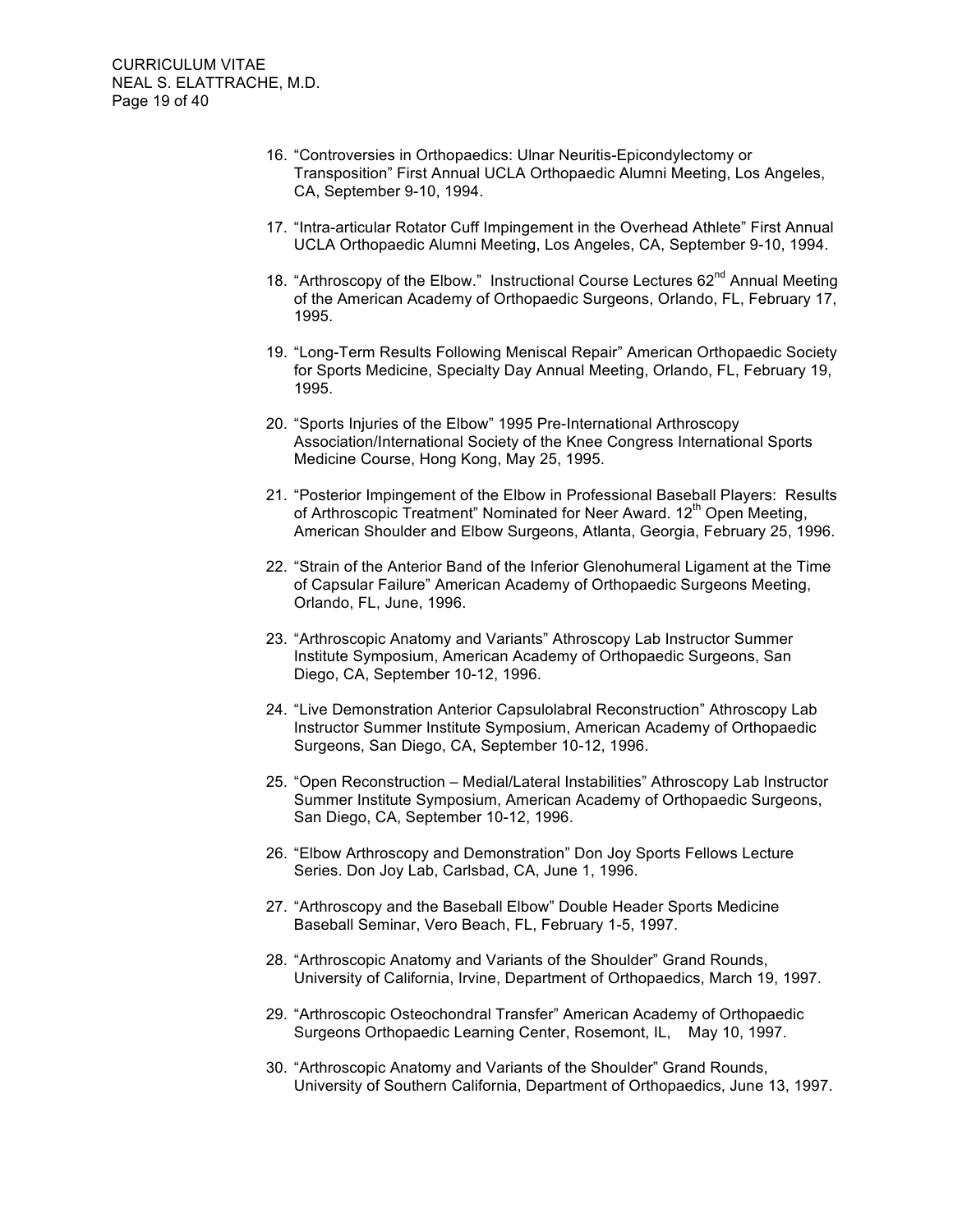- 31. "Ulnar Collateral Ligament Injury in the Athlete" Reconstructive Surgery of the Elbow: Techniques, Management, and Fixation", American Academy of Orthopaedic Surgeons Orthopaedic Learning Center, Rosemont, IL, October 17 – 19, 1997.
- 32. "Electro-thermally Assisted Treatment for Shoulder Instability" Orthopaedic Update: Repair and Replacement. Columbia Sunrise Hospital and Medical Center, Las Vegas, Nevada, December 6, 1997.
- 33. "The Athlete's Elbow" Pennsylvania Orthopaedic Society, 1998 Spring Scientific Meeting-Sports Medicine, Orlando, FL, April 22 – 25, 1998.
- 34. "Arthroscopy of the Elbow" Pennsylvania Orthopaedic Society, 1998 Spring Scientific Meeting-Sports Medicine, Orlando, FL, April 22 – 25, 1998.
- 35. "Shoulder Instability: Clinical Evaluation and Overview" American Academy of Orthopaedic Surgeons Summer Institute '98, Rosemont, IL, September 9 –13, 1998.
- 36. "Elbow Instability" American Academy of Orthopaedic Surgeons Summer Institute '98, Rosemont, IL, September 9 –13, 1998.
- 37. "Clinical Evaluation and Overview of Shoulder Instability" Grand Rounds, University of Southern California, Department of Orthopaedics, October 9, 1998.
- 38. "Treatment of Acromioclavicular Dislocation" AAOS/SDOT Sports Medicine Program, Santo Domingo, Dominican Republic, December 4 –5, 1998.
- 39. "Elbow Injuries in the Athlete" AAOS/SDOT Sports Medicine Program, Santo Domingo, Dominican Republic, December 4 –5, 1998.
- 40. "Reconstruction and Rehabilitation of Anterior Cruciate Ligament" AAOS/SDOT Sports Medicine Program, Santo Domingo, Dominican Republic, December 4 – 5, 1998.
- 41. "Arthroscopy of the Elbow in the Throwing Athlete" Specialty Day, 66<sup>th</sup> Annual Meeting of the American Academy of Orthopaedic Surgeons, Anaheim, CA, February 4 – 8, 1999.
- 42. "Arthroscopy of the Elbow: Basic to Advanced Instructional Course" Specialty Day 66<sup>th</sup> Annual Meeting of the American Academy of Orthopaedic Surgeons, Anaheim, CA, February 4 – 8, 1999.
- 43. "Reconstruction of the Lateral Collateral Ligament of the Knee with Patellar Tendon Allograft" The 15<sup>th</sup> International Jerusalem Symposium on Sports Medicine, The Israel Society of Sports Medicine, Jerusalem, Israel, March 23 – 25, 1999.
- 44. "The Athlete's Elbow" The 15<sup>th</sup> International Jerusalem Symposium on Sports Medicine, The Israel Society of Sports Medicine, Jerusalem, Israel, March 23 – 25, 1999.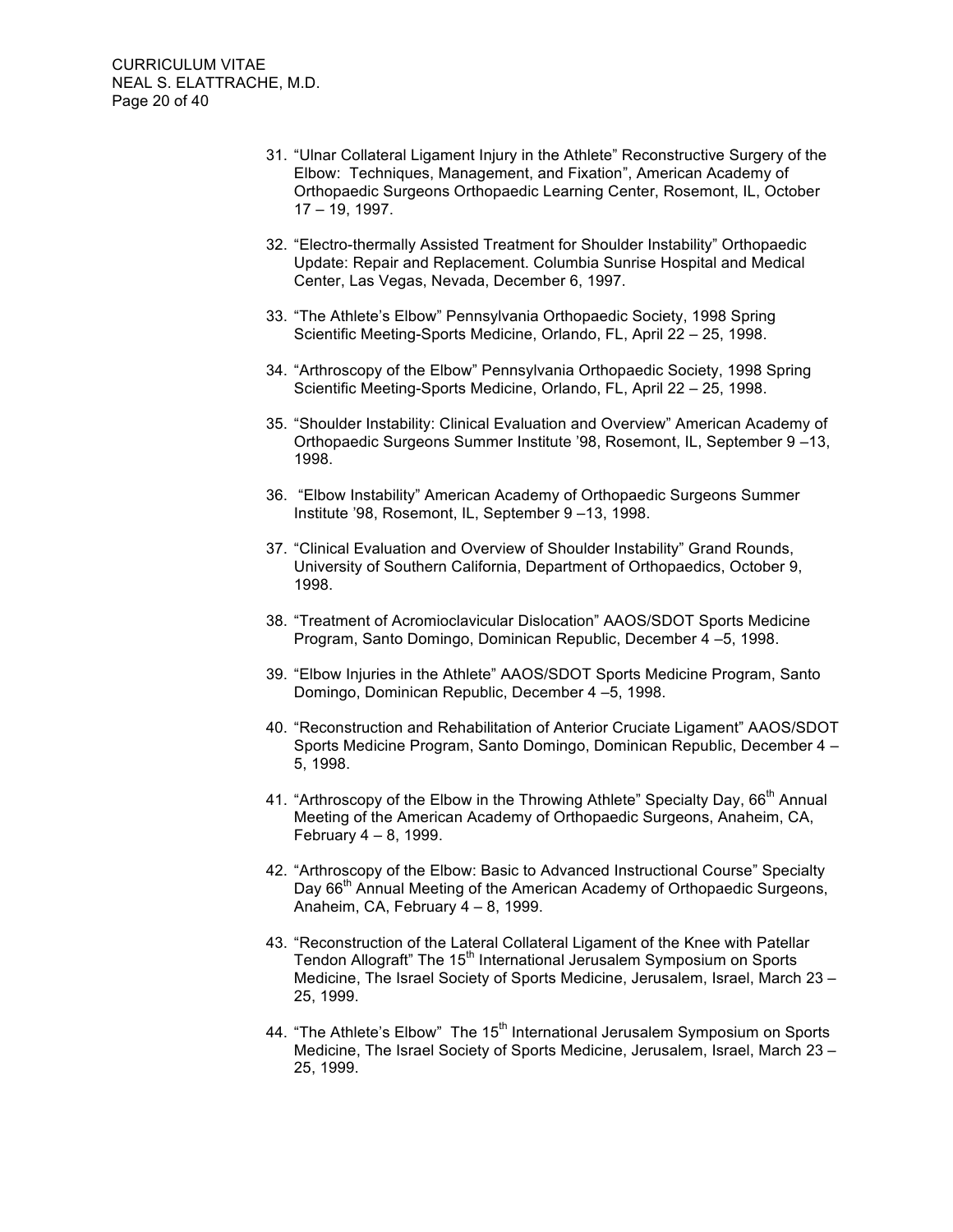- 45. "Clinical Evaluation and Overview of the Athlete's Elbow" The  $15<sup>th</sup>$  International Jerusalem Symposium on Sports Medicine, The Israel Society of Sports Medicine, Jerusalem, Israel, March 23 – 25, 1999.
- 46. "Knee Reconstruction Surgery Via Live Interactive Video Transmission ACL Reconstruction" Sixth Annual Masters Series Techniques In Arthritis Surgery, A Live Interactive Video Symposium, Pasadena, CA, April 29 – May 1, 1999.
- 47. "Medial Ligamentous Injury" Instructional Course, Annual Meeting of the American Orthopaedic Society for Sports Medicine, Traverse City, Michigan, June 19 –22, 1999.
- 48. "The Athlete's Elbow", 63<sup>rd</sup> Annual Meeting of the Western Orthopaedic Association. Hotel del Coronado, San Diego, CA, July 31 – August 4, 1999.
- 49. "Ulnar Collateral Ligament Reconstruction" American Academy of Orthopaedic Surgeons Summer Institute. Seattle, WA, September 22-26, 1999.
- 50. "Distal Biceps Tendon Repair" American Academy of Orthopaedic Surgeons Summer Institute. Seattle, WA, September 22-26, 1999.
- 51. "The Effects of Posteromedial Olecranon Resection on Motion of the Elbow and Ulnar Collateral Ligament Strain" American Shoulder and Elbow Surgeons Members' Meeting. Philadelphia, PA, October 14-17, 1999.
- 52. "Electrothermal Capsular Shrinkage (E-TAC) Treatment for Shoulder Instability" Kerlan-Jobe Orthopaedic Clinic Workers' Compensation Symposium for Case Managers and Nurses. Los Angeles, CA, November 4, 1999.
- 53. Live Demonstration "Anterior Cruciate Ligament Reconstruction", Orthopaedic Trauma Symposium, Good Samaritan Hospital, Los Angeles, CA, December 2- 3, 1999.
- 54. "Elbow Arthroscopy in Throwing Athletes",  $67<sup>th</sup>$  Annual Meeting of the American Academy of Orthopaedic Surgeons, Orlando, FL, March 15-19, 2000.
- 55. "Arthroscopic Shoulder Repairs Incorporating Bio-absorbable Tissue Fixation Devices" World Congress on Orthopaedic Sports Trauma Symposium. Gold Coast, Queensland, Australia. April 10-13, 2000.
- 56. "Medial Ligamentous Injury" Instructional Course Annual Meeting of the American Orthopaedic Society for Sports Medicine, Sun Valley, ID, June 18-2, 2000.
- 57. "Clinical Evaluation and Overview" Merck-Speaking Engagement- Advances In the Management of Sports Injuries, Balboa Hospital, San Diego, CA. Naval Regional Medical Center, Camp Pendleton, CA, July 6, 2000.
- 58. "Clinical Evaluation and Treatment of Shoulder Instability" New Hampshire Musculoskeletal Institute 7<sup>th</sup> Annual Symposium, Saint Anselm College Manchester, NH, September 16, 2000.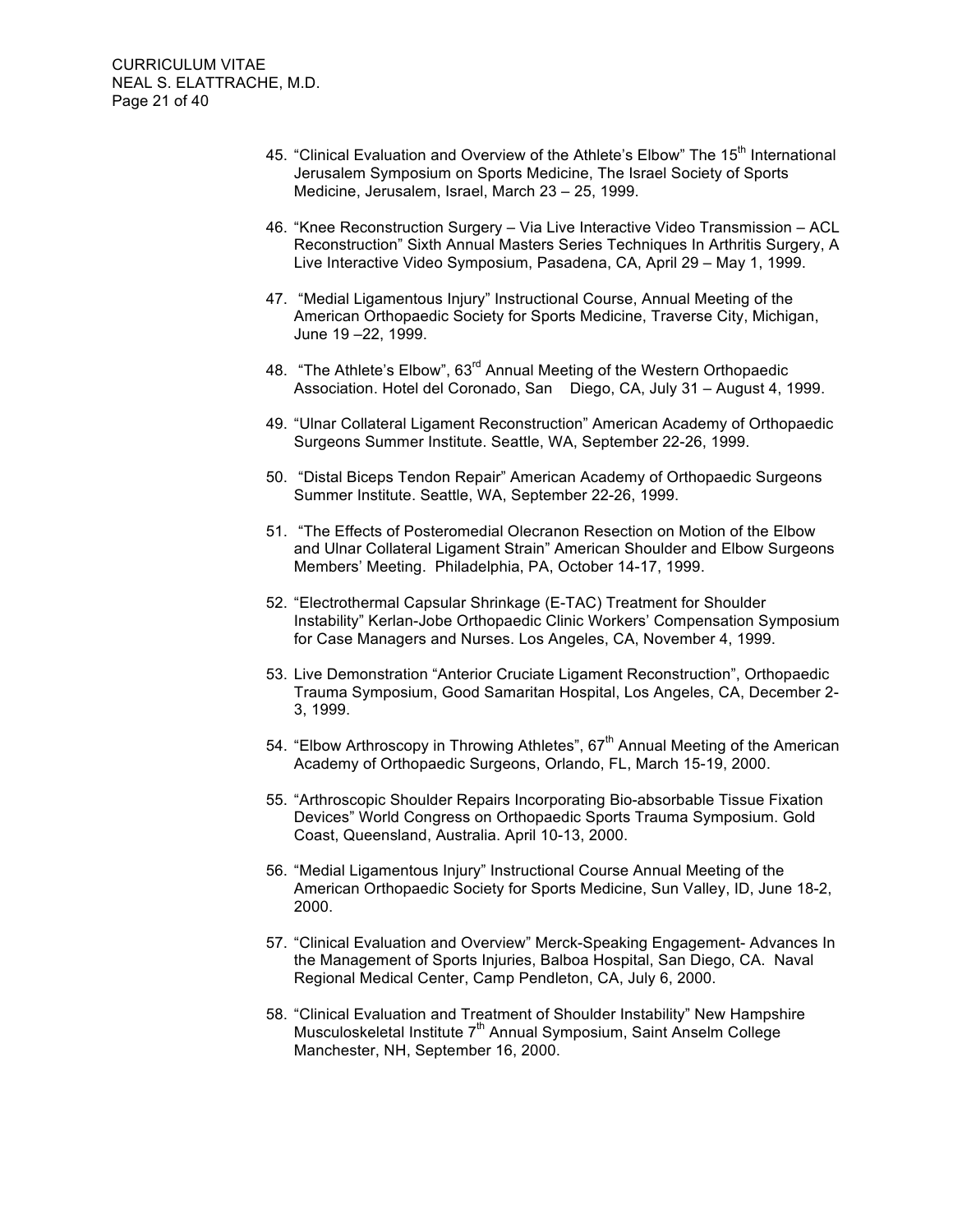- 59. "Rotator Cuff Anatomy, Function and Pathology" New Hampshire Musculoskeletal Institute  $7<sup>th</sup>$  Annual Symposium, Saint Anselm College Manchester, NH, September 16, 2000.
- 60. "Rotator Cuff Rehabilitation" New Hampshire Musculoskeletal Institute 7<sup>th</sup> Annual Symposium, Saint Anselm College Manchester, NH, September 16, 2000.
- 61. Knee Arthroscopy Workshops: "Anterior Cruciate Ligament Injury", "Comprehensive Diagnostic Arthroscopy", Meniscal Surgery", "Anterior Cruciate Ligament Reconstruction", "Posterior Cruciate Ligament Reconstruction". Arthroscopy Workshop 2000 Hong Kong Association of Sports Medicine and Sports Science and Department of Orthopaedics and Traumatology Pamela Youde Nethersole Eastern Hospital, Hong Kong, September 20-21, 2000
- 62. Live Shoulder Arthroscopy Surgical Demonstrations: "Arthroscopic Labral Repair", "Arthroscopic Rotator Cuff Repair". Arthroscopy Workshop 2000, Hong Kong Association of Sports Medicine and Sports Science and Department of Orthopaedics and Traumatology Pamela Youde Nethersole Eastern Hospital, Hong Kong, September 20-21, 2000.
- 63. "Shoulder: Bankart, SLAP & Rotator Cuff Repair and Impingement Syndrome" Lab Instructor, Arthrex Surgical Skills Training Center – Los Angeles, CA, October 14, 2000.
- 64. "The Elbow: Reconstruction, Fixation, and Trauma Management" Faculty, AAOS Surgical Skills CME Course, Rosemont, IL, November 3-5, 2000.
- 65. "Elbow Injury in the Overhead Athlete" Visiting Professor at the University of Pittsburgh Medical Center, Department of Orthopaedic Surgery Grand Rounds Pittsburgh, PA, November 8, 2000.
- 66. "ACL Grafts Pros and Cons of Various Donor Sites" DJOrtho ACL Update, Carlsbad, CA. February 3-4, 2001.
- 67. "Surgical Techniques (Video and/or Demonstration)" DJOrtho ACL Update, Carlsbad, CA. February 3-4, 2001.
- 68. "Arthroscopy Of The Elbow In The Throwing Athlete" Instructional Course Lectures 68<sup>th</sup> Annual Meeting of the American Academy of Orthopaedic Surgeons, San Francisco, CA, March, 1, 2001.
- 69. "Ulnar Neuropathy Of the Elbow In the Throwing Athlete" Instructional Course Lectures 68<sup>th</sup> Annual Meeting, American Academy of Orthopaedic Surgeons, San Francisco, CA, March, 1, 2001.
- 70. "Anterior Cruciate: Current Science and Trends" Merck Speaking Engagement, Kahala Mandarin Oriental Hotel, Honolulu, HI. March 10, 2001.
- 71. "Arthroscopic Stabilization of Glenohumeral Joint" ABA-Belgian Arthroscopy Association Symposium, Brussels, March 23-24, 2001.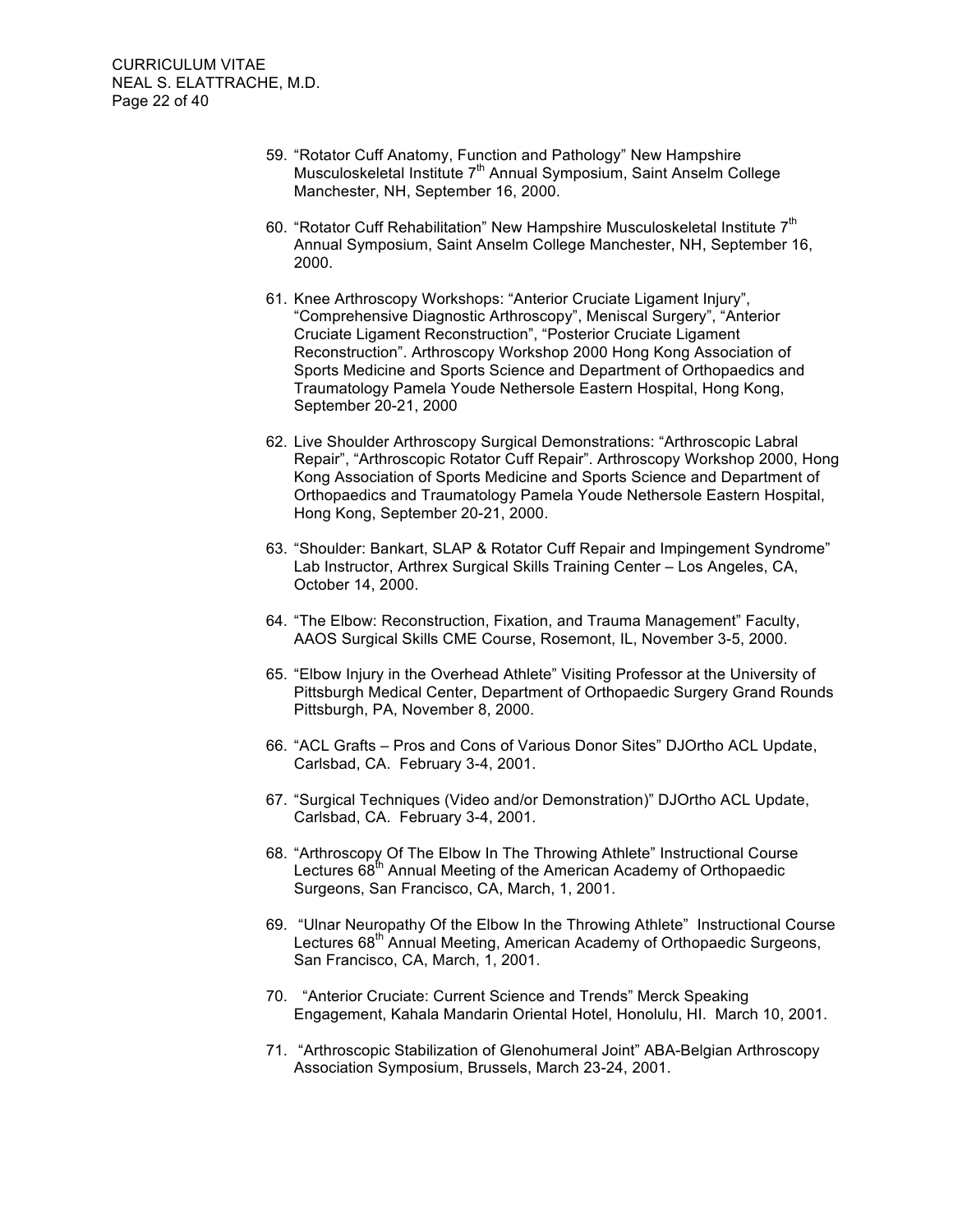- 72. "Elbow Arthroscopy: Current Concepts" 3<sup>rd</sup> Biennial ISAKOS Congress Meeting, Monteux, Switzerland, May 14-18, 2001.
- 73. "Elbow Arthroscopy" Guest speaker roundtable discussion UCLA Sports Medicine Fellows, Brentwood, CA, June 12, 2001.
- 74. "Medial Ligamentous Injury" Shoulder: Bankart, SLAP & Rotator Cuff Repair and Impingement Syndrome Lab Instructor, Arthrex Surgical Skills Training Center, Los Angeles, CA, August 11, 2001.
- 75. "Shoulder Instability in Throwing Athletes" Shoulder: Bankart, SLAP & Rotator Cuff Repair and Impingement Syndrome Lab Instructor, Arthrex Surgical Skills Training Center, Los Angeles, CA, August 11, 2001.
- 76. "Arthroscopic Shoulder Stabilization" Southern California Sports Medicine Fellowship Conference. San Diego, CA, September 9, 2001.
- 77. "Open Anterior Capsulolabral Reconstruction" AOSSM Surgical Skills Course: Comprehensive Surgery for the Athlete's Shoulder. Orthopaedic Learning Center, Rosemont, IL, September 28-30, 2001.
- 78. "Internal Impingement: What is it?" AOSSM Surgical Skills Course: Comprehensive Surgery for the Athlete's Shoulder. Orthopaedic Learning Center, Rosemont, IL, September 28-30, 2001.
- 79. "Biomechanical Evaluation of a New Elbow Ulnar Collateral Ligament Reconstruction using Interference Screw Fixation" ASES 18<sup>th</sup> Closed Meeting Napa, CA, October 24-27, 2001.
- 80. "Pre-op Evaluation, Planning and Surgical Technique for Avoiding Common Mistakes in the Treatment of Shoulder Impingement" Metcalf Memorial Arthroscopy and Reconstructive Surgery Conference, Salt Lake City, UT, 2002.
- 81. "Open ACLR for Shoulder Instability in Athletes Technique, Rationale and Follow –up", Metcalf Memorial Arthroscopy and Reconstructive Surgery Conference, Salt Lake City, UT, 2002.
- 82. "Treatment of Thermal Induced Capsular Necrosis" Metcalf Memorial Arthroscopy and Reconstructive Surgery Conference, Salt Lake City, UT, 2002.
- 83. "The Patho-etiology of SLAP Lesions and Thoughts on Anatomic Repair" Metcalf Memorial Arthroscopy and Reconstructive Surgery Conference, Salt Lake City, UT, 2002.
- 84. "Osseous Injuries of the Elbow in Throwing Athletes" 20<sup>th</sup> Annual Injuries in Baseball Course, American Sports Medicine Institute, Birmingham, AL, 2002.
- 85. "Muscle-Splitting Approach for Ulnar Collateral Ligament Reconstruction" 20th Annual Injuries in Baseball Course, American Sports Medicine Institute, Birmingham, AL, 2002.
- 86. "Biomechanical Evaluation of a New Elbow Ulnar Collateral Ligament Reconstruction using Interference Screw Fixation" AOSSM Specialty Day, AAOS Annual Meeting, Dallas, TX, 2002.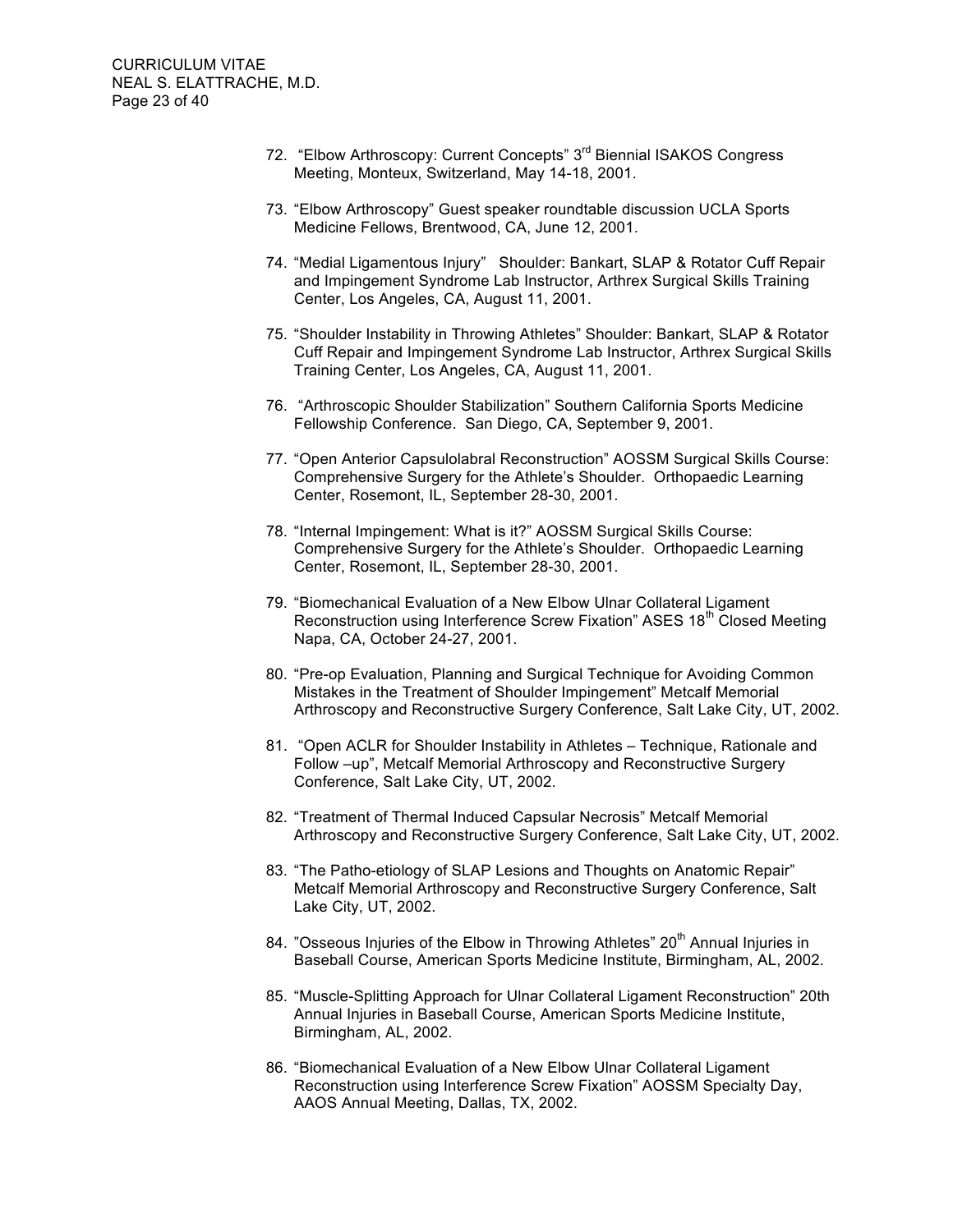- 87. "Elbow Reconstruction: An Updated Perspective". Symposium Presentation American Academy of Orthopaedic Surgeons Annual Meeting, Dallas, TX, 2002.
- 88. "Sports Injuries to the Elbow" Elbow Reconstruction: An Updated Perspective. Symposium Presentation American Academy of Orthopaedic Surgeons Annual Meeting, Dallas, TX, 2002.
- 89. "How I Examine and Evaluate the Athlete's Elbow" Third Biennial Shoulder and Elbow Meeting, April 4-7, 2002, Orlando, FL.
- 90. "Partial Tears: Debride, Fix, or Complete-and-Fix?" Third Biennial Shoulder and Elbow Meeting, April 4-7, 2002, Orlando, FL.
- 91. "How I Examine the Athlete's Shoulder" Third Biennial Shoulder and Elbow Meeting, April 4-7, 2002, Orlando, FL.
- 92. "Knee Arthroscopy (meniscal repair, live demonstration)" Ninth Annual Masters Series Techniques in Arthritis Surgery, Pasadena, CA, April 18-20, 2002.
- 93. "Operative Treatment of Instability in The Thrower's Shoulder: Arthroscopic to Open" Southern Orthopaedic Association: Little League to Major League, Cooperstown, NY, May 9-11, 2002.
- 94. "Arthroscopic Treatment of Complete Tears of Rotator Cuff" Southern Orthopaedic Association: Little League to Major League, Cooperstown, NY, May 9-11, 2002.
- 95. "The Use of the Arthroscope in Treatment of Loose Bodies and OCD in Throwing Athletes". Southern Orthopaedic Association: Little League to Major League, Cooperstown, NY, May 9-11, 2002.
- 96. "Symposium: Instability Surgical Technique and Tips and Examination and Diagnosis and Panel Discussion". Southern Orthopaedic Association: Little League to Major League, Cooperstown, NY, May 9-11, 2002.
- 97. "Evaluation, Treatment and Rehab of the Thrower's Elbow and Current Concepts in Patellar Instability". SICOT/SIROT 2002 San Diego Convention Center, San Diego, CA, August 23-30, 2002.
- 98. "PCL Reconstruction with Hamstring or Patellar Tendon Graft" Dublin Sports Medicine Course, Dublin, Ireland. Sept. 2002.
- 99. "Open Shoulder Stabilization" Dublin Sports Medicine Course, Dublin, Ireland. Sept. 2002.
- 100. "Treatment of Rotator Cuff Injuries in the Overhead Worker" 4<sup>th</sup> Annual Kerlan- Jobe Orthopaedic Clinic Workers' Compensation Symposium, Culver City, CA. Nov. 7, 2002.
- 101. "Anterior Instability in Throwers" 21<sup>st</sup> Annual Injuries in Baseball Course. January 23-25, 2003.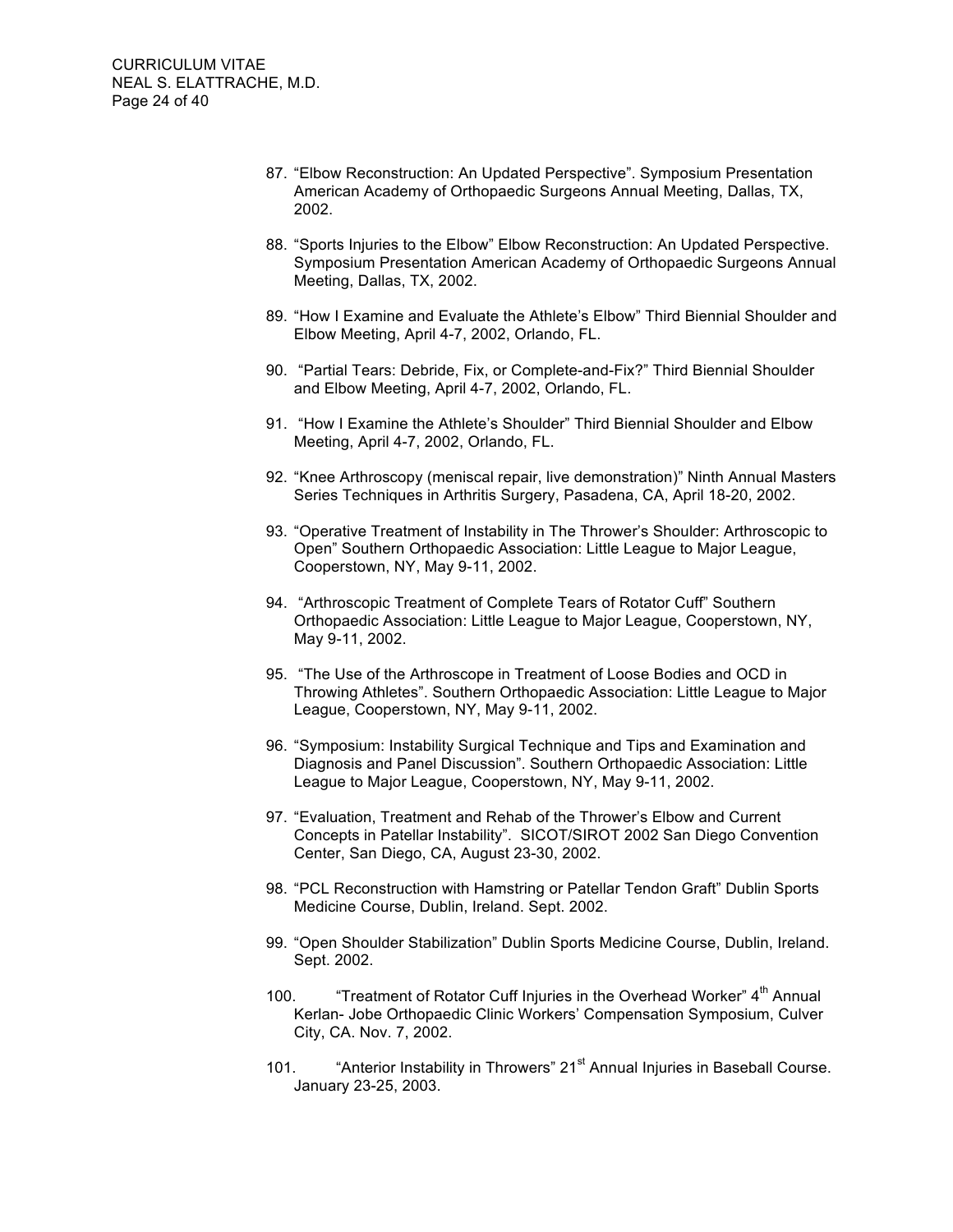- 102. "Basic and Newer Techniques for UCL Reconstruction" 21<sup>st</sup> Annual Injuries in Baseball Course. January 23-25, 2003.
- 103. "OCD in the Elbow" 21<sup>st</sup> Annual Injuries in Baseball Course. January 23-25, 2003.
- 104. "Pitfalls of Bone Tendon Bone Anterior Cruciate Ligament Reconstruction" New Concepts in Surgical Techniques for Sports Injuries and Pain Management, New Orleans, LA, February 5, 2003.
- 105. "MCL Reconstruction of the Elbow: Different Techniques" 4<sup>th</sup> Annual AAOS /AOSSM Sports Medicine Course: The Athlete in 2003, March 12-16, 2003, Steamboat Springs, CO.
- 106. "Cartilage Lesions in the Athlete's Elbow" 4<sup>th</sup> Annual AAOS /AOSSM Sports Medicine Course: The Athlete in 2003, March 12-16, 2003, Steamboat Springs, CO.
- 107. "Biceps Lesion Treatment Options" 4<sup>th</sup> Annual AAOS /AOSSM Sports Medicine Course: The Athlete in 2003, March 12-16, 2003, Steamboat Springs, CO.
- 108. "Arthroscopic Management of Valgus Extension Overload and OCD of the Elbow ANNA 22<sup>nd</sup> Annual Meeting, Phoenix, AZ, April 24-27, 2003.
- 109. "Arthroscopic Rotator Cuff Repair and Biceps Tenodesis" Lab Instructor Arthrex Focused Lab Program Scottsdale Lab, Scottsdale, AZ, April 25, 2003,
- 110. "Partial Thickness Rotator Cuff Tears in the Throwing Athlete" Advances in the Management of the Athlete's Shoulder, Hospital for Special Surgery, New York, NY, May 16-17, 2003.
- 111. "Internal Impingement of the Throwing Shoulder" 2003 Big Sky Sports Medicine Conference, Butte, MT, June 13-15, 2003.
- 112. Lab Instructor: Cadaver Anatomy Lab Shoulder. 2003 Big Sky Sports Medicine Conference, Butte, MT, June 13-15, 2003.
- 113. "Arthroscopic SLAP Repair" International Symposium on Operative and Biologic Treatments in Sports Medicine, Cologne, Germany, June 27-28, 2003.
- 114. "Ulnar Collateral Ligament Reconstruction" International Symposium on Operative and Biologic Treatments in Sports Medicine, Cologne, Germany, June 27-28, 2003.
- 115. "Open/Arthroscopic OATS" AOSSM Surgical Skills Course: Surgery for the Athlete's Elbow, Orthopaedic Learning Center, Rosemont, IL, Sept. 19-20, 2003.
- 116. "Ulnar Collateral Ligament Insufficiency, Presentation and Examination" AOSSM Surgical Skills Course: Surgery for the Athlete's Elbow, Orthopaedic Learning Center, Rosemont, IL, Sept. 19-20, 2003.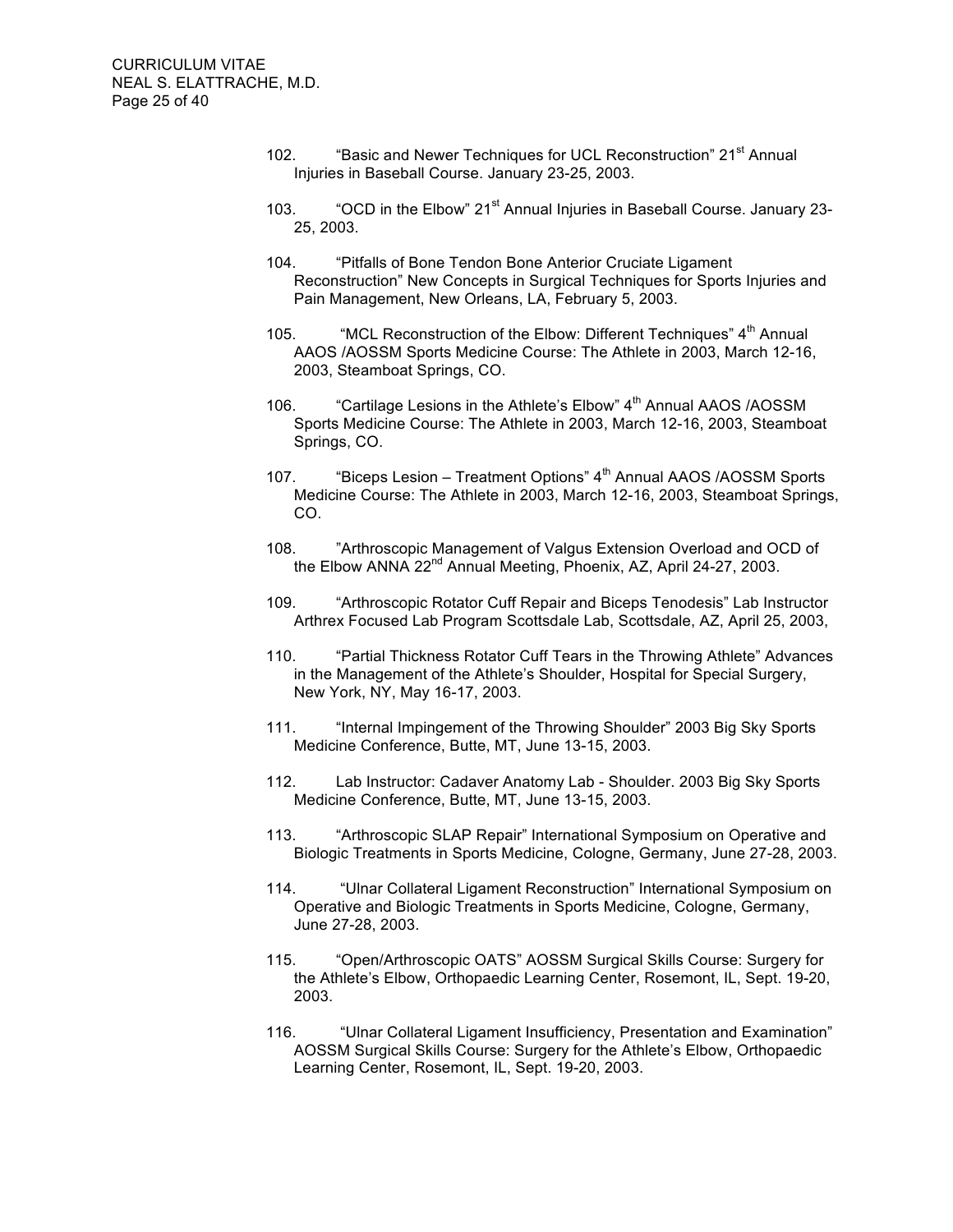- 117. "Interference Fixation Method (without UNT)" AOSSM Surgical Skills Course: Surgery for the Athlete's Elbow, Orthopaedic Learning Center, Rosemont, IL, Sept. 19-20, 2003.
- 118. "Arthroscopic Anterior-inferior Suture Plication Decreases Glenohumeral Translation and External Rotation in an Anterior Instability Model", American Shoulder and Elbow Surgeons, 2003 Closed Meeting, Dana Pont, CA, Oct. 8- 11, 2003.
- 119. "Elbow Instructional Course: Complex Instability, Avoiding Post Traumatic Arthrosis", Las Vegas, NV, Nov. 14-16, 2003.
- 120. "Video: Arthroscopic Debridement". ASES 2003 Focus Meeting, "Shoulder and Elbow Arthritis: Management Options from Arthroscopy to Arthroplasty", Las Vegas, NV, Nov. 14-16, 2003.
- 121. "Internal Impingement" Grand Rounds Columbia University, New York, NY, December, 11, 2003
- 122. "UCL Reconstruction of the Elbow" Arthrex Worldwide Surgeon Instructors Meeting, Naples, FL, January 9-10, 2004..
- 123. "Injuries to the Throwing Arm in Youth Baseball". 22<sup>nd</sup> Annual Injuries in Baseball Course, Orlando, FL, January 29-31, 2004.
- 124. "Cutting Edge Techniques: New Surgical Procedures in the Throwing Elbow". 22nd Annual Injuries in Baseball Course, Orlando, FL, January 29-31, 2004.
- 125. "Live Video: Clinical Examination of Throwing Elbow". 22<sup>nd</sup> Annual Injuries in Baseball Course, Orlando, FL, January 29-31, 2004.
- 126. Surgical Skills Shoulder Cadaver Lab. Arthrex Sponsored. Panorama Orthopedics, Denver, CO. February 7, 2004.
- 127. "Double Row Rotator Cuff Technique" Arthrex presentation, Annual Meeting of the American Academy of Orthopaedic Surgeons, San Francisco, CA, March 10-14, 2004.
- 128. "Arthroscopic Anterior-inferior Suture Plication Decreases Glenohumeral Translation and External Rotation in an Anterior Instability Model" , Academy of Shoulder and Elbow Surgeons Specialty Day Abstract Presentation, Annual Meeting of the American Academy of Orthopaedic Surgeons, San Francisco, CA, March 10-14, 2004.
- 129. "Hands-on Lab: Arthroscopic Rotator Cuff Repair Anatomic Footprint Restoration" 5<sup>Th</sup> Annual AAOS/AOSSM Sports Medicine Course, Jacksonville, FL, April 1-4, 2004.
- 130. "Current Concepts on Internal Impingement" 5<sup>Th</sup> Annual AAOS/AOSSM Sports Medicine Course, Jacksonville, FL, April 1-4, 2004.
- 131. "MCL Reconstruction of the Elbow: Different Techniques"  $5<sup>Th</sup>$  Annual AAOS/AOSSM Sports Medicine Course, Jacksonville, FL, April 1-4, 2004.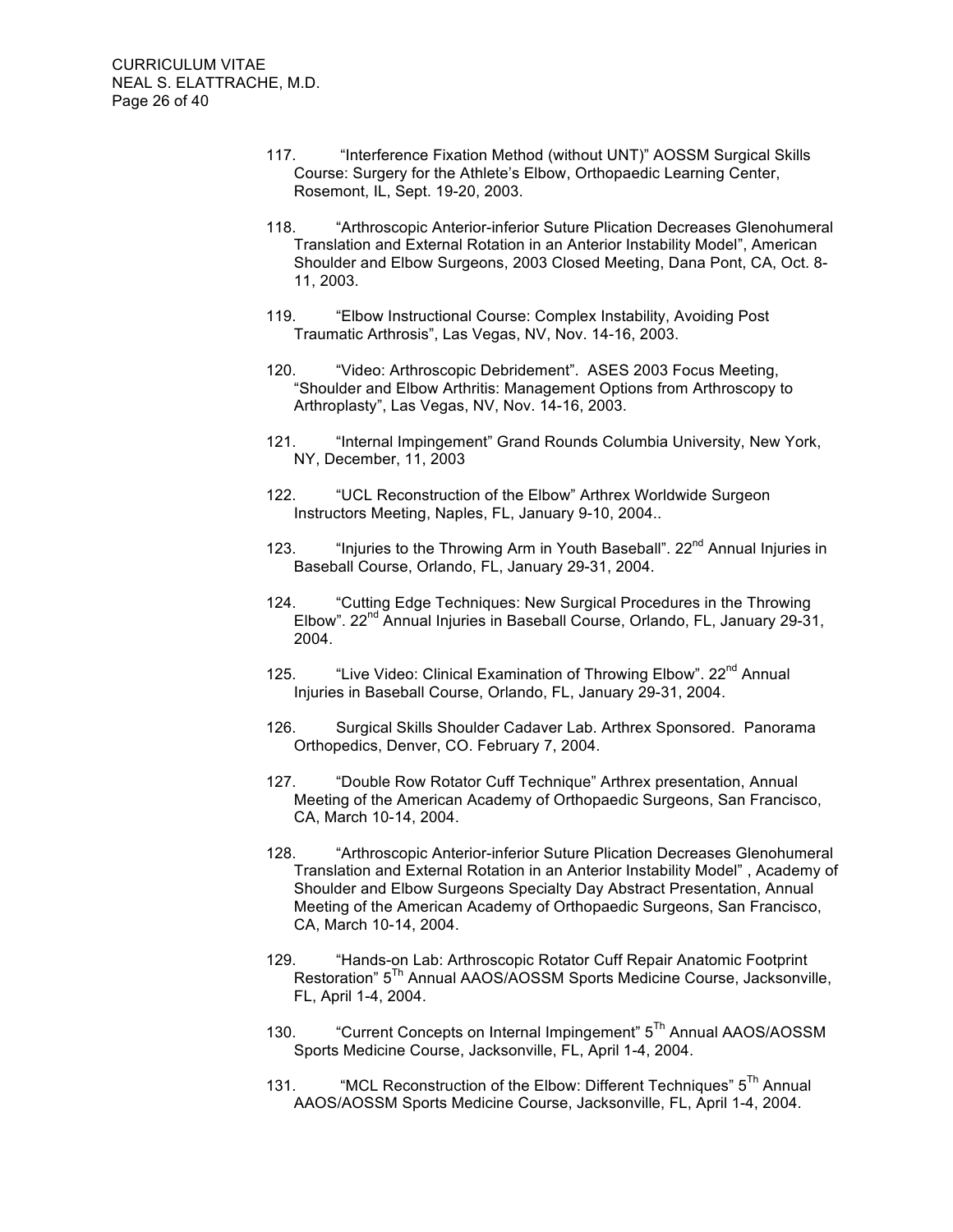- 132. "Arthroscopic Treatment of MDI". 5<sup>Th</sup> Annual AAOS/AOSSM Sports Medicine Course, Jacksonville, FL, April 1-4, 2004.
- 133. "Internal Impingement and Elbow Instability in the Throwing Athlete" College Athletic Trainers' Society Spring Symposium for Athletic Trainers and Team Physicians, May 6-8, 2004, Las Vegas, NV,
- 134. "LCL Reconstruction –Lab". Sixth Annual Mayo Clinic Advanced Elbow Surgical Skills Course, Rochester, MN, May 14-15, 2004.
- 135. "MCL Reconstruction Lab". Sixth Annual Mayo Clinic Advanced Elbow Surgical Skills Course, Rochester, MN, May 14-15, 2004.
- 136. "Ligaments and Soft Tissue- Lecture". Sixth Annual Mayo Clinic Advanced Elbow Surgical Skills Course, Rochester, MN, May 14-15, 2004.
- 137. "Surgical Techniques and Biomechanical Evaluation of Arthroscopic Footprint Restoration of the Torn Rotator Cuff". Herodicus Society Annual Meeting, Old Course Hotel, Scotland, June 11-14, 2004.
- 138. "The Biceps Tendon: Take it or Leave It?" The Shoulder: Advanced Management Options from Open to Arthroscopic, Rosemont, IL, July 16-18, 2004.
- 139. Video Tape Demonstration- "Arthroscopic Superior Labral Repair" The Shoulder: Advanced Management Options from Open to Arthroscopic, Rosemont, IL, July 16-18, 2004.
- 140. Symposium: The Stiff Elbow "Arthroscopic Treatment of the Stiff Elbow". American Shoulder and Elbow Surgeons 21<sup>st</sup> Closed Meeting, New York, NY, September 29<sup>th</sup>-October 2, 2004.
- 141. Paper "A Biomechanical Analysis of an Anatomic Footprint Rotator Cuff Repair". American Shoulder and Elbow Surgeons 21<sup>st</sup> Closed Meeting, New York, N Y, September 29<sup>th</sup>-October 2, 2004.
- 142. "Live Video Demonstration: Clinical Examination of the Elbow". 23<sup>rd</sup> Injuries in Baseball Course, Scottsdale, AZ, January 14-16, 2005.
- 143. "Surgical Techniques in the Throwers Elbow: 2005 & Bevond"23<sup>rd</sup> Injuries in Baseball Course, Scottsdale, AZ, January 14-16, 2005.
- 144. "Surgical Technique and Biomechanical Evaluation of Arthroscopic Footprint Restoration of the Torn Rotator Cuff" Arthrex presentation 72<sup>nd</sup> Annual Meeting of the American Academy of Orthopaedic Surgeons, Washington, DC, February 22-27, 2005.
- 145. Moderator ASES Specialty Day Meeting Session X: Elbow II72<sup>nd</sup> Annual Meeting of the American Academy of Orthopaedic Surgeons, Washington, DC, February 22-27, 2005.
- 146. "The Overhead Athlete Moderator". 6<sup>th</sup> Annual AAOS/AOSSM Sports Medicine Course, Steamboat Springs, CO, March 9-13, 2005.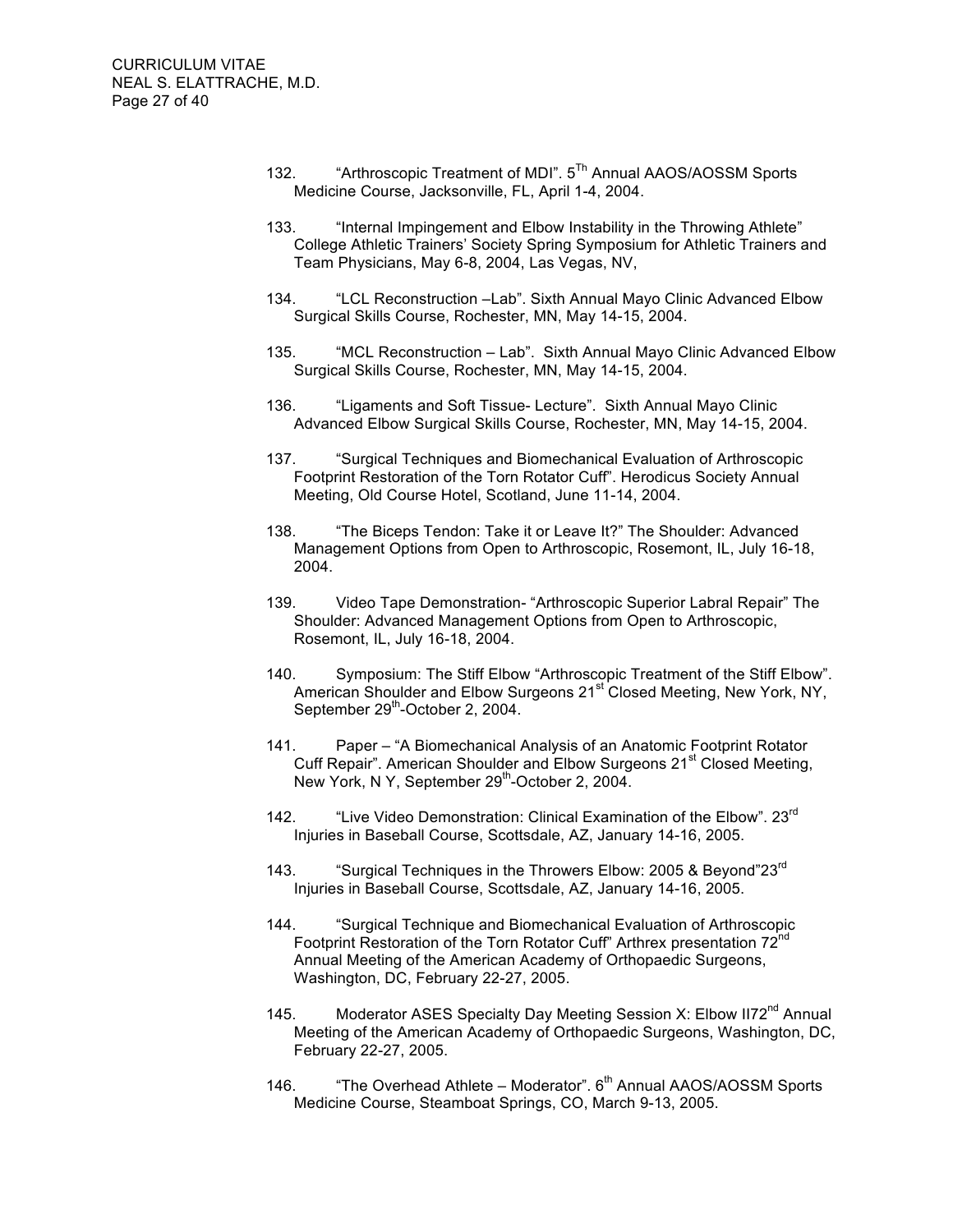- 147. "Internal Impingement Current Concepts". 6<sup>th</sup> Annual AAOS/AOSSM Sports Medicine Course, Steamboat Springs, CO, March 9-13, 2005.
- 148. Biceps Tenodesis: Treatment Rational". 6<sup>th</sup> Annual AAOS/AOSSM Sports Medicine Course, Steamboat Springs, CO, March 9-13, 2005.
- 149. "Internal Impingement" Grand Rounds University of Minnesota, Orthopaedic Surgery Department. April 14-15, 2005.
- 150. "Operative Treatment of Shoulder Instability". 25<sup>th</sup> Anniversary Celebration Kaiser Hayward Fellowship in Advanced Orthopedic Manual Therapy, Oakland, CA, April 30, 2005.
- 151. "Glenohumeral Instability Internal Impingement". 25<sup>th</sup> Anniversary Celebration Kaiser Hayward Fellowship in Advanced Orthopedic Manual Therapy, Oakland, CA, April 30, 2005.
- 152. "Elbow Injuries". 25<sup>th</sup> Anniversary Celebration Kaiser Hayward Fellowship in Advanced Orthopedic Manual Therapy, Oakland, CA, April 30, 2005.
- 153. "Arthroscopic Management of the Arthritic Elbow". AAOS/ASES The Shoulder and Elbow: A Comprehensive Update, #3729, Hilton Head, SC, May 12-15, 2005.
- 154. "Arthroscopic Release is the Best Method". AAOS/ASES the Shoulder and Elbow: A Comprehensive Update, #3729, Hilton Head, SC, May 12-15, 2005.
- 155. "Elbow Instability in the Athlete". AAOS/ASES The Shoulder and Elbow: A Comprehensive Update, #3729, Hilton Head, SC, May 12-15, 2005.
- 156. "How to Video: How I Manage Partial Thickness Tears". AAOS/ASES the Shoulder and Elbow: A Comprehensive Update, #3729, Hilton Head, SC, May 12-15, 2005.
- 157. "Technique and Biomechanics of Rotator Cuff Footprint Reconstruction" Presidential Guest Speaker, American Sports Medicine Fellowship Society 9<sup>th</sup> Meeting, Birmingham, AL. June 2-4, 2005.
- 158. "A New Arthroscopic Transosseous Equivalent Rotator Cuff Footprint Repair: Technique, Contact and Failure Biomechanics" Herodicus Society Annual Meeting. Vail, CO, July 9-12, 2005.
- 159. "A New Arthroscopic Transosseous Equivalent Rotator Cuff Footprint Repair: Technique, Contact and Failure Biomechanics" AOSSM 2005 Annual Meeting. Keystone, CO, July 14-17, 2005.
- 160. "A New Transosseous Equivalent Rotator Cuff Footprint Repair: Technique, Contact and Failure Biomechanics." Keynote Speaker, Los Angeles Chapter Western Orthopaedic Association, Los Angeles, CA, September 19, 2005.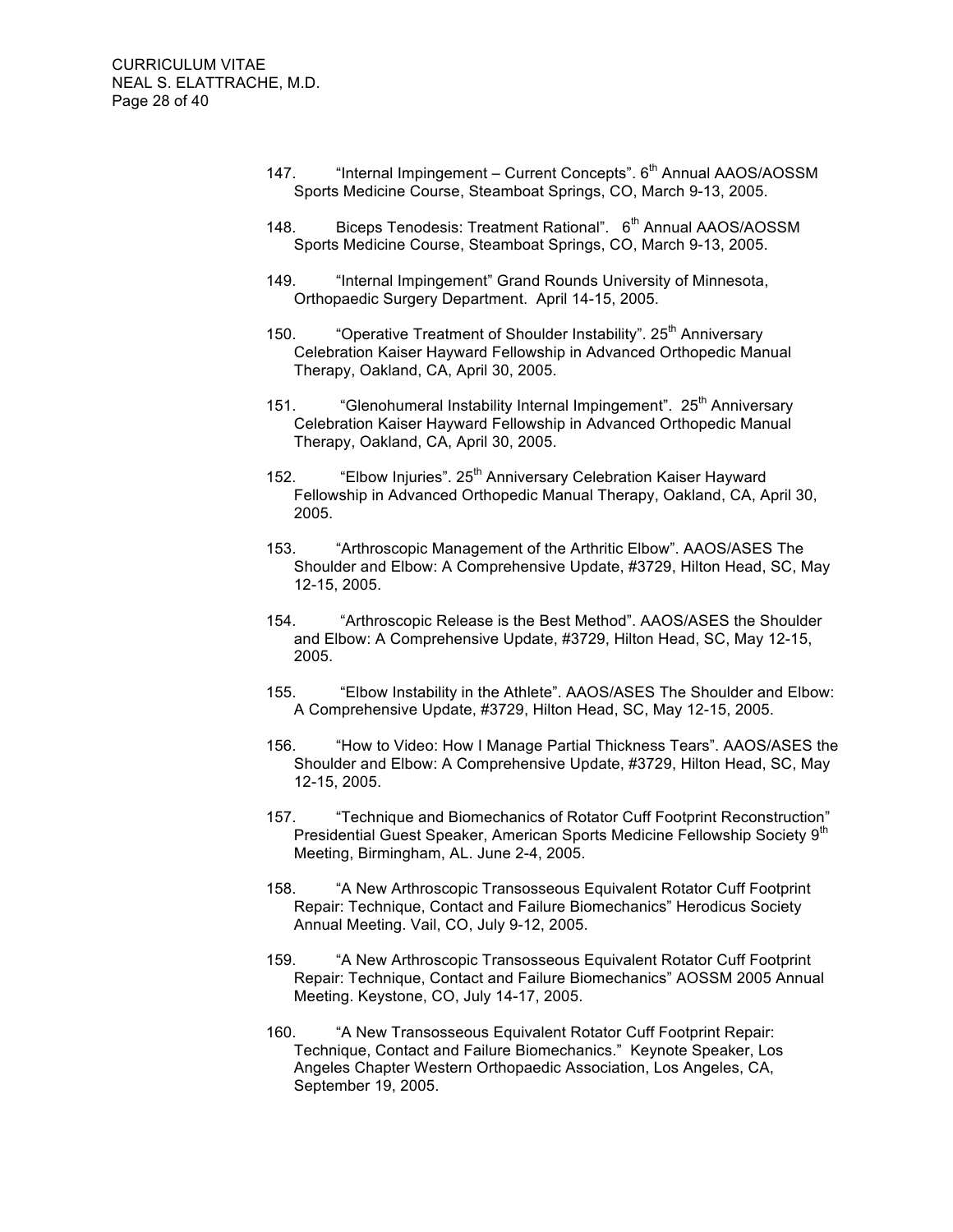- 161. "An Interactive Symposium on the Overhand Athlete" ASES 2005 Closed Meeting, West Palm Beach, FL , November 9-12, 2005.
- 162. "Valgus Extension Overload Injuries in Throwers" 25<sup>th</sup> Fall AANA Course, December 1-3, 2005, Phoenix, AZ.
- 163. "Partial Rotator Cuff Tears in Throwers". 2006 Injuries in Baseball Course. Woodland Hills, CA. January 20-22, 2006.
- 164. "Traumatic Shoulder injuries in Baseball". 2006 Injuries in Baseball Course. Woodland Hills, CA, January 20-22, 2006.
- 165. "Live Video Demonstration: Clinical Examination of the Throwing Elbow". 2006 Injuries in Baseball Course, Woodland Hills, CA, January 20-22, 2006.
- 166. "Surgical Treatment of Valgus Extension Overload: How much Bone is Too Much?" 2006 Injuries in Baseball Course, Woodland Hills, CA, January 20-22, 2006.
- 167. "Tommy John Revisted: Evolution of Techniques to Reconstruction the Ulnar Collateral Ligament"  $7<sup>th</sup>$  Annual Meeting of the American Academy of Orthopaedic Surgeons, Tucson, Arizona, February 9-12, 2006.
- 168. "Understanding the Impingement Specturm in 2006"  $7<sup>th</sup>$  Annual AAOS Meeting, Tucson, Arizona, February 9-12, 2006.
- 169. "New Techniques in Restoring Footprint Compression in Rotator Cuff Repairs" 7<sup>th</sup> Annual AAOS Meeting, Tucson, Arizona, February 9-12, 2006.
- 170. "Coracoid Impingement: Myth or Missed?" 7<sup>th</sup> Annual AAOS Meeting, Tucson, Arizona, February 9-12, 2006.
- 171. "Management of Overhead Athlete, Internal Impingement and Slap Lesion" AAOS Annual Meeting. Chicago, IL, March 22-26, 2006.
- 172. "Lateral & Medial Elbow Instability" Annual Meeting of the American Academy of Orthopaedic Surgeons. Chicago, IL, March 22-26, 2006.
- 173. "Arthroscopic Treatment of OCD in Throwing Athletes, Management of Overhead Athlete" Annual Meeting of the American Academy of Orthopaedic Surgeons, Chicago, IL, March 22-26, 2006.
- 174. "Role of Arthroscopy in the Athletes' Elbow" ANNA  $25<sup>th</sup>$  Annual Meeting, Hollywood, FL, May 20, 2006.
- 175. "Valgus Instability of the Elbow" Grand Rounds, Allegheny General Hospital, University of Pittsburgh, Pittsburgh, PA, June 13, 2006.
- 176. "Technique & Biomechanics of Rotator Cuff Repair Footprint Reconstruction" Grand Rounds, Allegheny General Hospital, University of Pittsburgh, Pittsburgh, PA, June 13, 2006.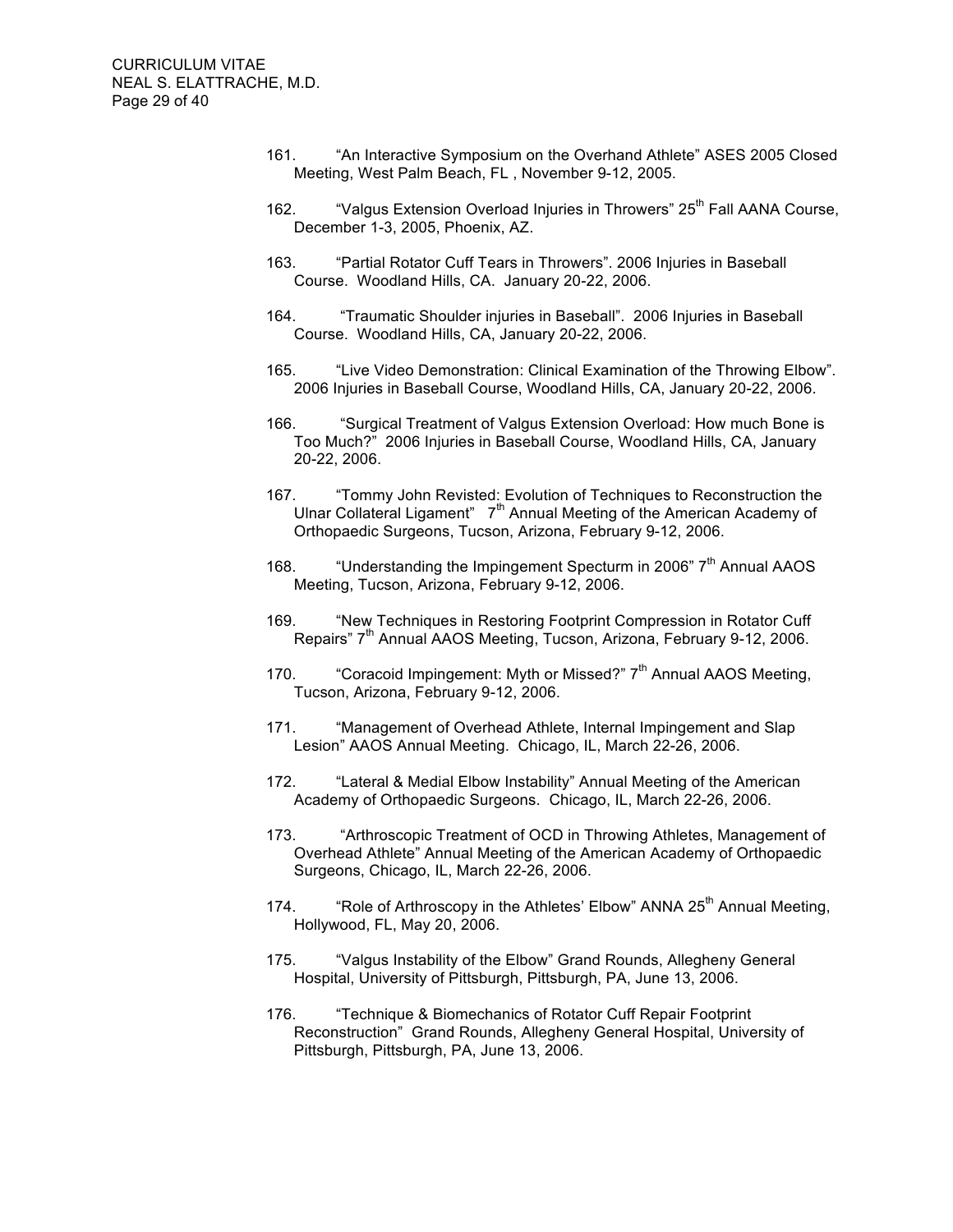- 177. "Effect of Pitching Biomechancis on the Upper Extremity in Youth Baseball Pitchers". Annual Meeting of the Herodicus Society Hershey, PA, June 26-28, 2006.
- 178. "Arthroscopic Management of Small to Large Rotator Cuff Tears" ICL at AOSSM Annual Meeting 2006, Hershey, PA, June 29-July 2, 2006.
- 179. "Biomechanics of the Throwing Shoulder" AOSSM Surgical Skills Course: Making the Transition to Shoulder Arthroscopy in the Athlete. Rosemont, IL, August 25-26, 2006.
- 180. "Biomechanics of Footprint Reconstruction" AOSSM Surgical Skills Course: Making the Transition to Shoulder Arthroscopy in the Athlete. Rosemont, IL August 25-26, 2006.
- 181. ""The Aging Athlete" Forstmann Little & Co. Conference, Aspen, Colorado, September 14-17, 2006.
- 182. Portland Master Shoulder Course Arthrex Lab Instructor. Portland, OR September 29-30, 2006.
- 183. Live Arthroscopic Surgery "Arthroscopic Double Row Cuff Repair" International Live Shoulder Surgery Symposium, Los Angeles, CA. October 20, 2006.
- 184. "Rotator Cuff Tears: State of the Art Diagnosis and Treatment" 25<sup>th</sup> Annual Injuries in Baseball Course. Birmingham, AL. January 26-28, 2007.
- 185. Live Video Demonstration "Physical Exam of the Elbow" 25<sup>th</sup> Annual Injuries in Baseball Course. Birmingham, AL. January 26-28, 2007.
- 186. "What We Have Learned About the Elbow in the Past 25 Years"  $25<sup>th</sup>$ Annual Injures in Baseball Course. Birmingham, AL. January 26-28, 2007.
- 187. "OCD of the Elbow: State of the Art Surgical Treatment" 25<sup>th</sup> Annual Injuries in Baseball Course. Birmingham, AL. January 26-28, 2007.
- 188. Instructional Courses AAOS Annual Meeting \*Arthscopic Treatment for Shoulder Instability. "Management of the Overhead Athlete's Shoulder: Internal Impingement & Slap Lesions" \*Elbow Reconstruction: A comprehensive Review "Lateral and Medial Elbow Instability" \*Elbow Arthroscopy: Beginners to Advanced "OCD of the Elbow: State of the Art Surgical Treatment" "Arthroscopic Management of the Athlete's Elbow" . San Diego, CA. February 14-18, 2007
- 189. Specialty Day ASES Moderator: Elbow Instablity Session. Sypmposium (Case Presentation) – "Traumatic Elbow Instability". Specialty Day AOSSM – Symposium: Point – Counterpoint: Single versus"Transousseous Equivalent" in the Arthroscopic Re Repairs. AAOS Annual Meeting, San Diego, CA. February 14-18, 2007.
- 190. "Rotator Cuff Repair; Understanding Success & Failure in 2007" Grand Rounds Steadman Hawkins Clinic, Sports Medicine Fellowshp, Vail Colorado. April 2007.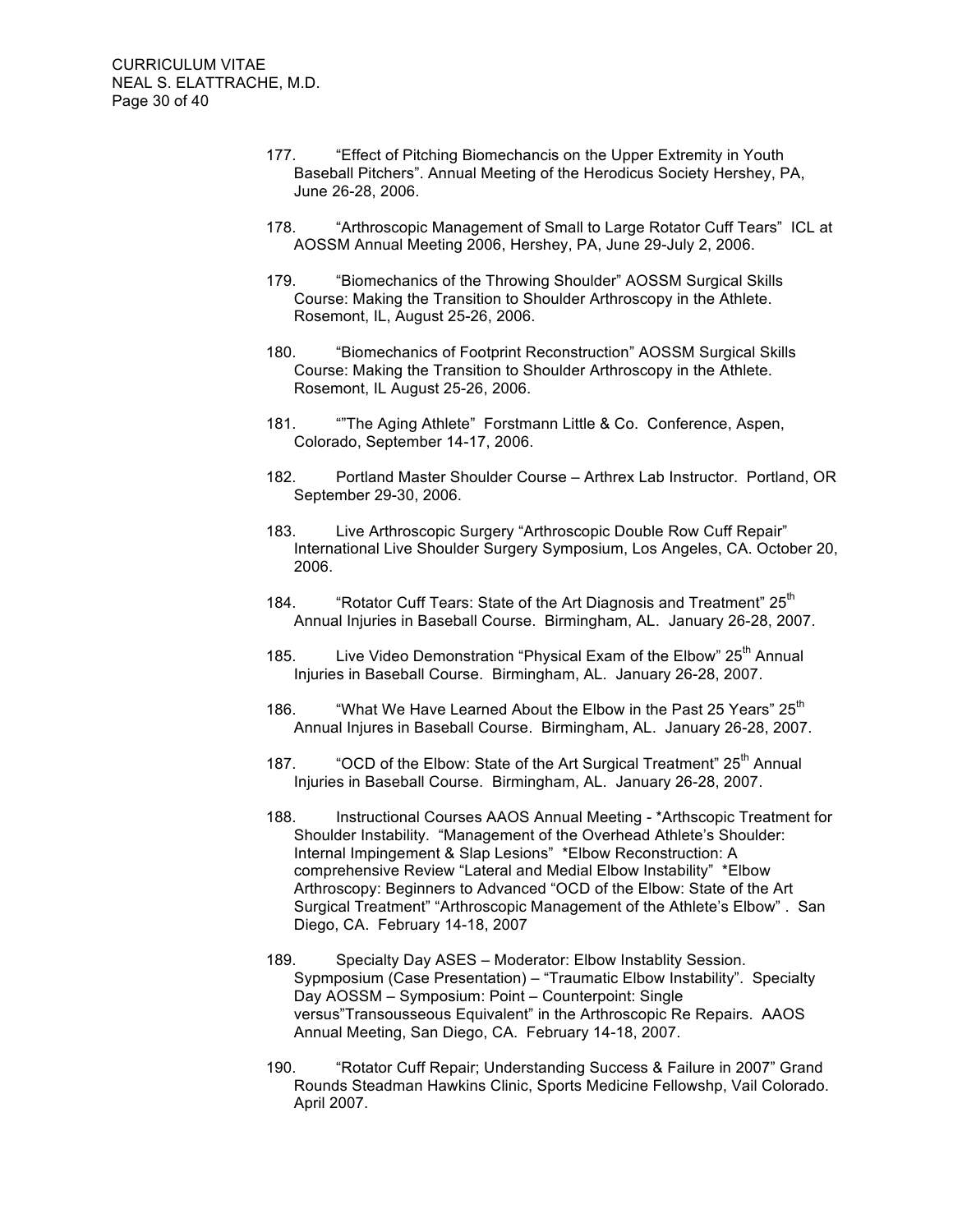- 191. "Rotator Cuff Repair; Understanding Success & Failure in 2007" Grand Rounds Department of Orthopaedics Sports Medicine Grand Rounds, Rush University, Chicago, IL, April 2007.
- 192. "Repair Site Integrity After Arthroscopic Transosseous Equivalent Rotator Cuff Repair" Herodicus Society Annual Meeting May 23-26, 2007. Florence Italy.
- 193. "Transosseus Equivalent Rotator Cuff Repair in the SutureBridge Technique" – Live Demo  $2<sup>nd</sup>$  International Symposium on Operative and Biologic Treatments in Sports Medicine. June 15-16, 2007 Cologne, Germany.
- 194. "Arthroscopically Harvested Bone Marrow Aspirate in the Treatment of Shoulder and Knee injuries" 2<sup>nd</sup> International Symposium on Operative and Biologic Treatments in Sports Medicne. June 15-16, 2007 Cologne, Germany.
- 195. "Arthroscopic Management of Small to Large Rotator Cuff Tears" AOSSM Annual Meeting. July 12-15, 2007. Calgary, Canada.
- 196. "Overview of SLAP Lesions: What Should we do in 2007?" AOSSM Annual Meeting. July 12-15, 2007. Calgary, Canada.
- 197. "Clinical Outcomes of Arthroscopic Treatment of OCD Lesions of the Capitellum" American Shoulder and Elbow Surgeons Closed Meeting, Dallas, TX, October 10-12, 2007.
- 198. "Revision Ulnar Collateral Ligament Reconstruction in Baseball Players" American Shoulder and Elbow Surgeons Closed Meeting, Dallas, TX, October 10-12, 2007.
- 199. "Valgus Extension Overload and Olecranon Stress Injuries" AOSSM/MLBPA Sports Medicine & Baseball: A Comprehensive Approach, Hollywood, CA , October 19-21, 2007.
- 200. "Case Presentation" AOSSM/MLBPA Sports Medicine & Baseball: A Comprehensive Approach, Hollywood, CA, October 19-21, 2007.
- 201. "Current Solutions in Arthroscopic Rotator Cuff Repair" 3<sup>rd</sup> Annual Advanced Concepts in Orthopaedics and Sports Medicine Course, Las Vegas, NV, October 27, 2007.
- 202. "SLAP Repairs: Technique and Results" Orthopedics Today Hawaii 2008, Maui, HI, January 13 – 16, 2008.
- 203. "AC Joint Injuries and Treatments" Orthopedics Today Hawaii 2008, Maui, HI, January 13 – 16, 2008.
- 204. "Arthroscopic Double-Row Suture Bridge RCR: Technique and Results" Orthopedics Today Hawaii 2008, Maui, HI, January 13 – 16, 2008.
- 205. "MCL Reconstruction" Orthopedics Today Hawaii 2008, Maui, HI, January 13 – 16, 2008.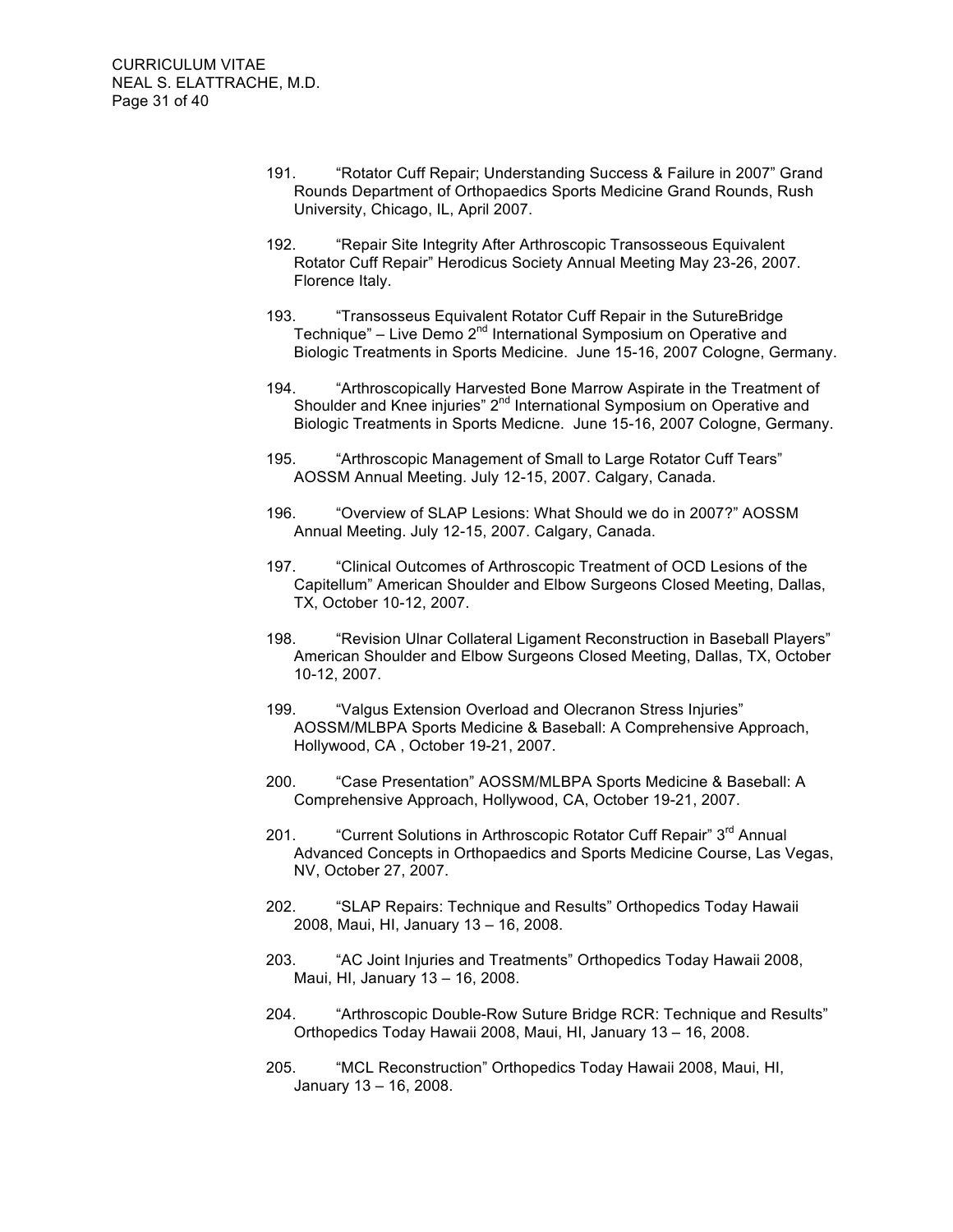- 206. Instructional Course AAOS Annual Meeting Arthscopic Evaluation and Treatment for Shoulder Instability "Management of the Overhead Athlete's Shoulder: Internal Impingement & Slap Lesions" . San Francisco, CA. March 6, 2008.
- 207. Instructional Course AAOS Annual Meeting Elbow Arthroscopy: Beginners to Advanced "OCD of the Elbow: State of the Art Surgical Treatment" . San Diego, CA. March 7, 2008.
- 208. Combined Specialty Day AANA/AOSSM Technique Focus: Open ECRB Release. AAOS Annual Meeting, San Francisco, CA. March 8, 2008.
- 209. Instructional Course AAOS Annual Meeting Elbow Reconstruction: A comprehensive Review "Lateral and Medial Elbow Instability" . San Francisco, CA. March 9, 2008.
- 210. Instructional Course AOSSM Annual Meeting Shoulder: Rotator Cuff/Biceps "Arthroscopic Management of Full-thickness Rotator Cuff Tears". Orlando, FL. July 10, 2008.
- 211. AOSSM Annual Meeting Lessons Learned: Focus on Surgical Techniques "Arthroscopic Rotator Cuff Repair: Single Versus Double Row – How I Decide. Orlando, FL. July 11, 2008.
- 212. Evaluation Efforts with Beijing United Hospital Arthroscopic Rotator Cuff Repair: Factors for Success and Failure. Beijing, China. August 21, 2008.
- 213. Biennial Closed American Shoulder and Elbow Surgeons Meeting Ulnar Collateral Ligament Reconstruction: How to and for Whom. Santa Barbara, CA. September 6, 2008.
- 214. Injuries to the Shoulder and Elbow in the Throwing Athlete New Techniques in Rotator Cuff Tear: Double Row. Las Vegas, NV. October 24, 2008.
- 215. Injuries to the Shoulder and Elbow in the Throwing Athlete Use of the Arthroscope in Treatment of Loose Bodies and Osteochondritis Dissecans of the Elbow. Las Vegas, NV. October 25, 2008.
- 216. Injuries to the Shoulder and Elbow in the Throwing Athlete Symposium: Elbow Instability of the Throwing Athlete: Surgical Tips. Las Vegas, NV. October 25, 2008.
- 217. "SLAP Repairs: Should I Fix with Rotator Cuff Repair?" Orthopaedics Today Hawaii January 11, 2009.
- 218. "Management of the Thrower's Shoulder" Orthopaedics Today Hawaii January 11, 2009.
- 219. "MCL Tears Update" Orthopaedics Today Hawaii January 12, 2009.
- 220. Course moderator Instructional Course AAOS Annual Meeting Elbow Arthroscopy: Beginners to Advanced. Las Vegas, NV. February 25 , 2009.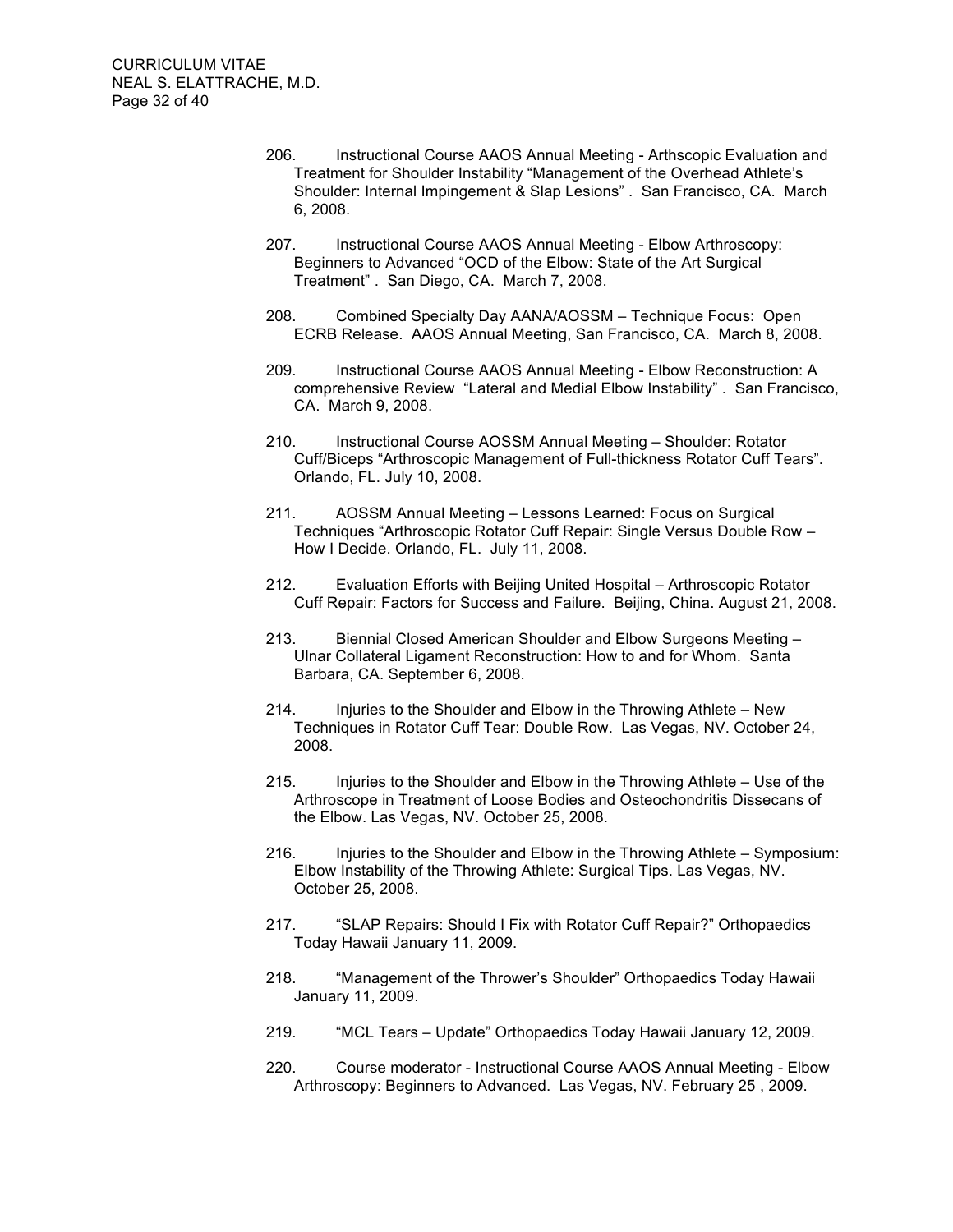- 221. Instructional Course AAOS Annual Meeting Elbow Arthroscopy: Beginners to Advanced "OCD of the Elbow: State of the Art Surgical Treatment". Las Vegas, NV. February 25, 2009.
- 222. Instructional Course AAOS Annual Meeting Arthroscopic Rotator Cuff Repair: An Evolution of Techniques, Are Our Patients Really Benefiting? "Double Row Techniques and Transosseous Equivalent Repairs". Las Vegas, NV. February 26, 2009.
- 223. Instructional Course AAOS Annual Meeting Elbow Reconstruction: A Comprehensive Review "Medial and Lateral Elbow Instability". Las Vegas, NV. February 27, 2009.
- 224. Specialty Day AOSSM Moderator, Scientific Session "Rotator Cuff". AAOS Annual Meeting, Las Vegas, NV. February 28, 2009.
- 225. Instructional Course AANA Annual Meeting "Elbow Injuries in the Athlete: VEO, Valgus Instability and OCD". San Diego, CA. May 1, 2009.
- 226. Instructional Course AANA Annual Metting "Operative Management of Rotator Cuff Pathology in Throwers". San Diego, CA. May 1, 2009.
- 227. "Outcome of Type II SLAP Repairs in Elite Overhead Athletes: Effect of Concomitant Partial-thickness Rotator Cuff Tears". 36<sup>th</sup> Annual Herodicus Meeting. Isle of Palm, SC. May 8, 2009.
- 228. "Glenohumeral Instability Return to Play: Are We Kidding Ourselves" AOSSM Annual Meeting, Keystone, CO, July 10, 2009.
- 229. Instructional Course AOSSM Annual Meeting "Throwing Shoulder". Keystone, CO. July 10, 2009.
- 230. Instructional Course AOSSM Annual Meeting "Overview of the Antlete's Elbow: Arthroscopic Treatment of OCD and Plica of the Elbow". Keystone, CO. July 11, 2009.
- 231.  $\blacksquare$  The Science of Rotator Cuff Repair: A Compendium of Studies".  $64<sup>th</sup>$ Annual Meeting Twentieth Century Orthopaedic Association. St. Jovite, Quebec. August 13, 2009.
- 232. "Science of Rotator Cuff Repair: A Compendium of Studies". 13<sup>th</sup> Annual Robert K. Kerlan, MD Memorial Lecture. University of Southern California, Los Angeles, CA. October 1, 2009.
- 233. "Thrower's Shoulder: Pathology and Treatment of the Rotator Cuff and Labrum". 13<sup>th</sup> Annual Robert K. Kerlan, MD Memorial Grand Rounds. University of Southern California, Los Angeles, CA. October 2, 2009.
- 234. "Fix it Where it's Torn". North American Sports Medicine Forum. Naples, FL. November 6, 2009.
- 235. "SLAP Mattress Pearls". North American Sports Medicine Forum. Naples, FL. November 6, 2009.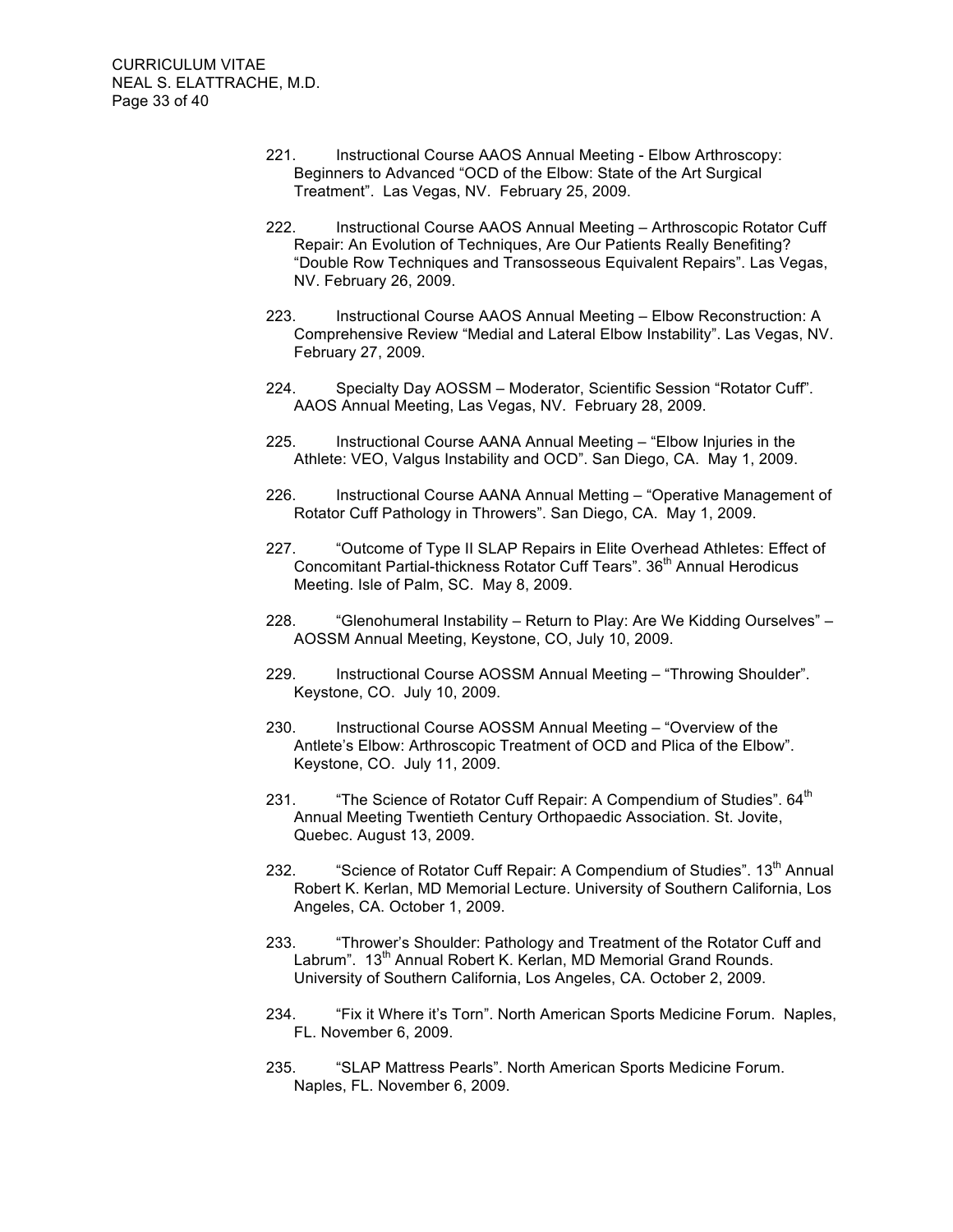- 236. "UCL Reconstruction". North American Sports Medicine Forum. Naples, FL. November 6, 2009.
- 237. "Partial Thickness Rotator Cuff Tears: State of the Art", 28<sup>th</sup> Annual Injuries in Baseball Course. Birmingham, AL. January 22, 2010.
- 238. "Labral Tears in Throwers: Diagnosis and Surgical Management". 28<sup>th</sup> Annual Injuries in Baseball Course. Birmingham, AL. January 22, 2010.
- 239. "OCD of the Elbow in Throwers".  $28<sup>th</sup>$  Annual Injuries in Baseball Course. Birmingham, AL. January 22, 2010.
- 240. Instructional Course AAOS Annual Meeting "Arthroscopic RCR: An Evolution of Techniques: Are our Patients Really Benefiting?: Double Row Techniques and Transosseous Equivalent Repairs" New Orleans, LA. March 10, 2010.
- 241. Instructional Course AAOS Annual Meeting "Optimizing Clinical Outcomes Following Rotator Cuff Repair: Double Row Techniques and Transosseous Equivalent Repairs" New Orleans, LA. March 12, 2010.
- 242. Instructional Course AAOS Annual Meeting "Elbow Arthroscopy: Beginners to Advanced: Arthroscopic Treatment of OCD of the Elbow". New Orleans, LA. March 12, 2010.
- 243. Youth Injuries in Sports. Sports Concussion Institute Summit 2010. Los Angeles, CA. May 14, 2010.
- 244. Live Surgical Demonstration: Shoulder Instability. 1<sup>st</sup> Annual Fellowship Forum. Naples, FL, June 19, 2010.
- 245. Panel Discussion Moderator: Current Controversies and Difficult Cases of the Shoulder. 1<sup>st</sup> Annual Fellowship Forum. Naples, FL, June 19, 2010.
- 246. "SLAP Lesions: Is it All About the Biceps?" VuMedi Webinar Shoulder Injuries in Throwers. August 16, 2010.
- 247. "The Science and Technique of Rotator Cuff Repair: A Compendium of Studies". Grand Rounds, Cedars Sinai Hospital. Beverly Hills, CA. September 22, 2010.
- 248. "The Science and Technique of Rotator Cuff Repair". 3<sup>rd</sup> National Congress SIGASCOT. Verona, Italy. October 15, 2010.
- 249. "Glenohumeral Instability: Treatment and Return to Play". 3<sup>rd</sup> National Congress SIGASCOT. Verona, Italy. October 16, 2010.
- 250. "Optimizing a Water-tight Construct in Arthroscopic Rotator Cuff Repair" American Shoulder and Elbow Surgeons Annual Closed Meeting. Scottsdale, AZ. October 22, 2010.
- 251. Instructional Course AAOS Annual Meeting "Elbow Arthroscopy: Beginners to Advanced: Arthroscopic Treatment of OCD of the Elbow". San Diego, CA. February 17, 2011.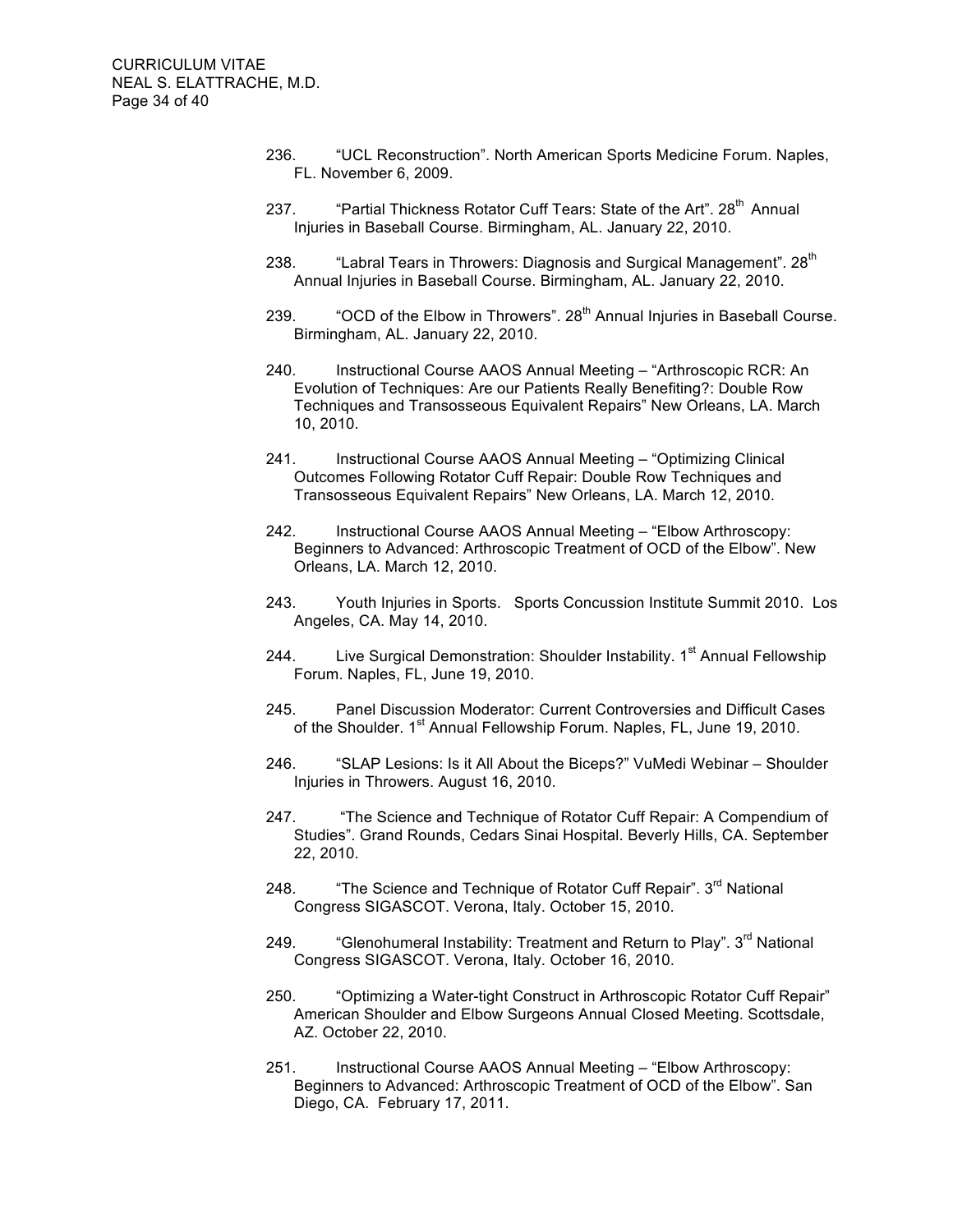- 252. Instructional Course AAOS Annual Meeting "Arthroscopic RCR: An Evolution of Techniques. Are our Patients Really Benefiting?: Double Row Techniques and Transosseous Equivalent Repairs". San Diego, CA. February 18, 2011.
- 253. "SLAP Tears in Overhead Athletes" VuMedi Webinar. March 14, 2011.
- 254. Instructional Course AOSSM Annual Meeting "Rotator Cuff Controversies:Double-row Techniques and Transosseous Equivalent Repairs". San Diego, CA. July 8, 2011.
- 255. Instructional Course AOSSM Annual Meeting –" Elbow Arthroscopy: Arthroscopic Treatment of OCD and Plica of the Elbow". San Diego, CA. July 9, 2011.
- 256. Moderator: Shoulder Instability Symposium. Closed ASES Meeting. White Sulphur Springs, WV. October 13, 2011.
- 257. "Point/Counterpoint: Allograft vs. Autograft for ACL Reconstruction". Kerlan Jobe Sports Medicine Conference, Beverly Hills, CA. November 14, 2011.
- 258. "Socratic Debate: Conservative vs. Surgical Management of Posterior Shoulder Instability". Sports Physical Therapy Section Team Concept Conference. Las Vegas, NV. December 2, 2011.
- 259. "Treatment of Partial Thickness Rotator Cuff Tears". Sports Physical Therapy Section Team Concept Conference. Las Vegas, NV. December 2, 2011.
- 260. "Socratic Debate: Rotator Cuff Repair Early Motion vs. Delayed Motion". Sports Physical Therapy Section Team Concept Conference. Las Vegas, NV. December 2, 2011.
- 261. "Throwing Shoulder: Pathology and Treatment of the Labrum, Biceps Tendon and Rotator Cuff". Grand Rounds, Columbia University, New York, NY. December 15, 20111.
- 262. "What Your Knots are Doing to the Rotator Cuff". North American Sports Medicine Symposium. Naples, FL. January 6, 2012.
- 263. "New Techniques in SLAP Repair". North American Sports Medicine Symposium. Naples, FL. January 6, 2012.
- 264. Dale Daniel Keynote Lecture "Double Row Techniques and Transosseous Equivalent Repairs". Southern California Permanente Medical Group Orthopaedic Symposium. Los Angeles, CA, January 14, 2012.
- 265. "Arthroscopic Treatment of OCD of the Elbow". VuMedi Webinar. January 16, 2012.
- 266. Video Demonstration: Clinical Evaluation of the Shoulder. 30<sup>th</sup> Annual Injuries in Baseball Course. Birmingham, AL. January 27, 2012.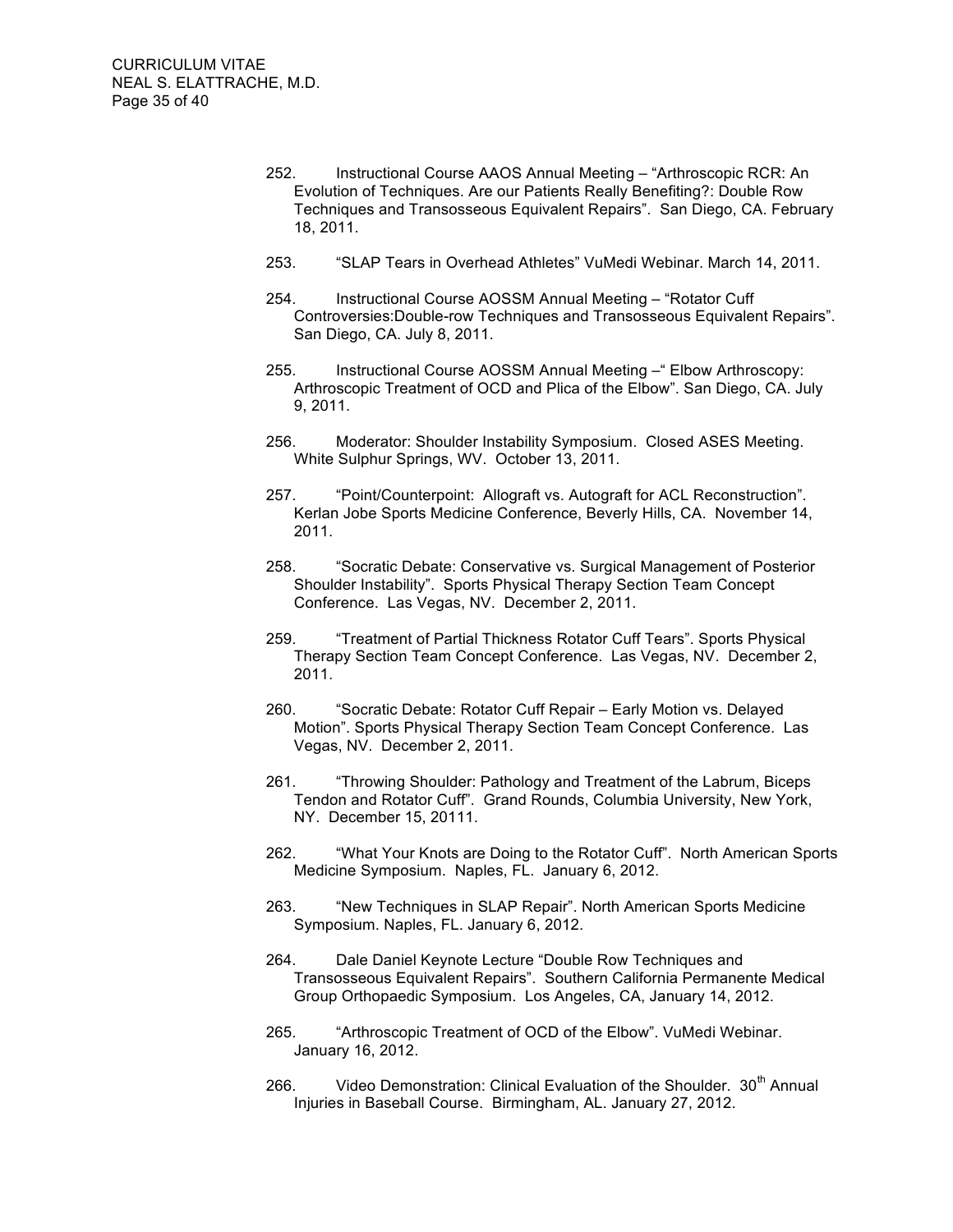- 267. "Partial Thickness Rotator Cuff Tears: State of the Art". 30<sup>th</sup> Annual Injuries in Baseball Course. Birmingham, AL. January 27, 2012.
- 268. "Current Techniques to Repair SLAP Lesions". 30<sup>th</sup> Annual Injuries in Baseball Course. Birmingham, AL. January 27, 2012.
- 269. Instructional Course AAOS Annual Meeting "Diagnosis and Treatment of the Biceps-Labral Complex: The State of the Art 2012 – Labral Tears in Throwers". San Francisco, CA. February 10, 2012.
- 270. Moderator: Sports Shoulder Scientific Session I, Annual AOSSM Specialty Day. San Francisco, CA. February 11, 2012.
- 271. "SLAP Repair: Where Are We in the Overhead Athlete?"Annual AOSSM Specialty Day. San Francisco, CA. February 11, 2012.
- 272. "Rotator Cuff Repair".  $7<sup>th</sup>$  Annual Current Advances in Orthopaedic Sports Medicine and Trauma. Naples, Florida. March 16, 2012.
- 273. "SLAP Repairs". Annual Current Advances in Orthopaedic Sports Medicine and Trauma. Naples, Florida. March 16, 2012.
- 274. "Ulnar Collateral Ligament Reconstruction". Annual Current Advances in Orthopaedic Sports Medicine and Trauma. Naples, Florida. March 17, 2012.
- 275. "Point/Counterpoint: Biceps Labral Complex Repair vs Tenodesis in the Overhead Athlete – Repair" Annual AOSSM meeting. Baltimore, MD. July 12, 2012.
- 276. Instructional Course AOSSM Annual Meeting Rotator Cuff Controversies: Double Row Techniques and Transosseous Equivalent Repairs. Baltimore, MD. July 13, 2012.
- 277. Video Demonstration: Clinical Evaluation of the Shoulder. 31<sup>st</sup> Annual Injuries in Baseball Course. Phoneix, AZ. January 25, 2013.
- 278. 
Labrum and Biceps Issues in Throwers" 31<sup>st</sup> Annual Injuries in Baseball Course. Phoenix, AZ. January 25, 2013.
- 279. Video Demonstration: Clinical Evaluation of the Elbow. 31<sup>st</sup> Annual Injuries in Baseball Course. Phoenix, AZ. January 26, 2013.
- 280. "My Approach to the Professional Pitcher with Acute Medial Elbow Pain". 31<sup>st</sup> Annual Injuries in Baseball Course. Phoenix, AZ. January 26, 2013.
- 281. Instructional Course AAOS Meeting "Diagnosis and Treatment of the Biceps-Labral Complex: My Approach to Labrum Tears in the Throwing Athlete". Chicago, IL. March 21, 2013.
- 282. Instructional Course AAOS Meeting "Cases and Controversies in Treatment of SLAP Injuries". Chicago, IL. March 22, 2013.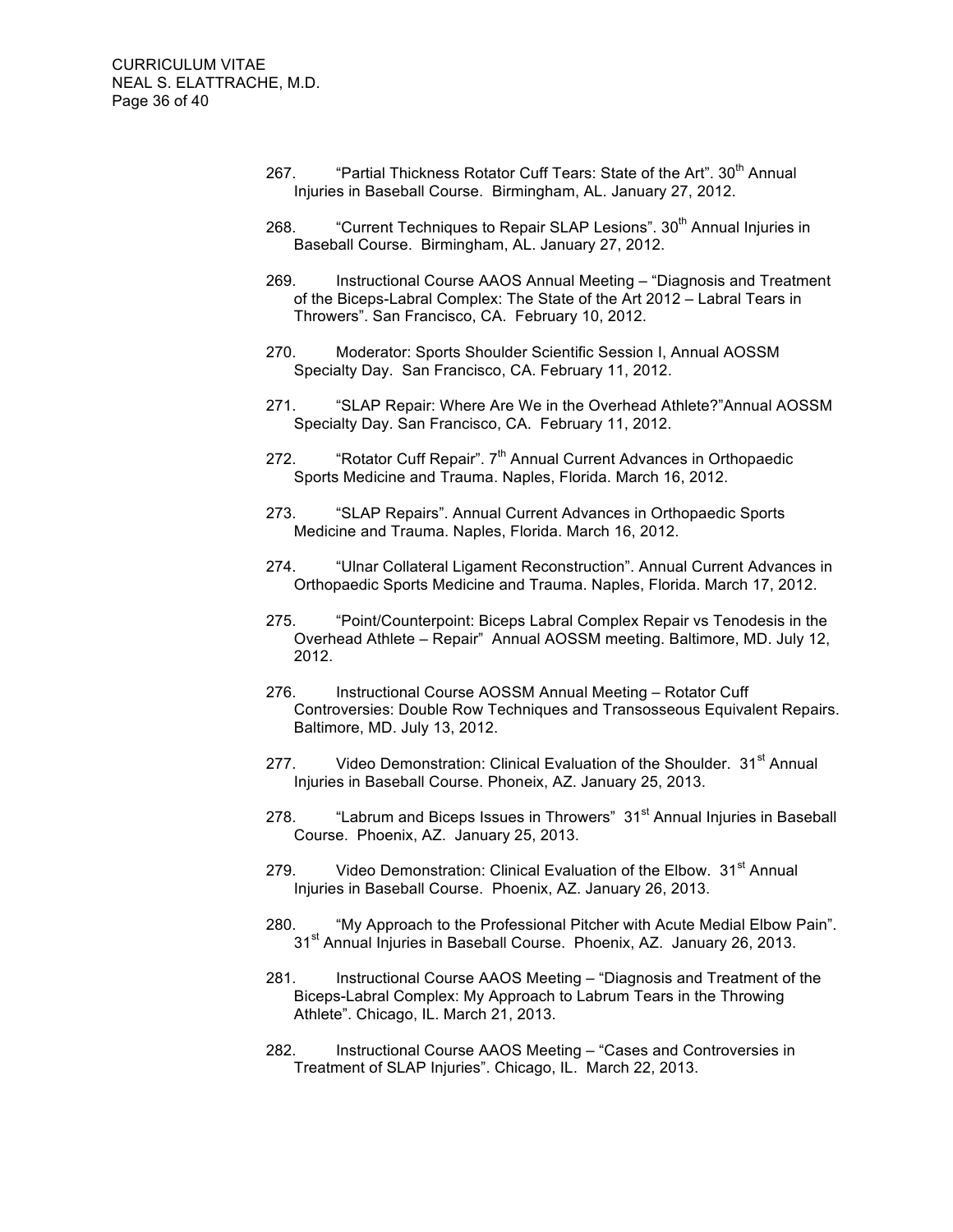- 283. "Physical Examination of the Shoulder". Hospital for Special Surgery CORE Lecture Conferences. New York, NY. April 17, 2013.
- 284. "Labral Tears in Throwers". Hospital for Special Surgery CORE Lecture Conferences. New York, NY April 17, 2013.
- 285. "My Life in Sports MedIcine". Hospital for Special Surgery Dinner. New York, NY. April 17, 2013.
- 286. John L. Marshall Memorial Lectureship: "The Rotator Cuff 2013 A Compendium of Studies". Hospital for Special Surgery Grand Rounds. New York, NY. April 18, 2013.
- 287. "Current Concepts: Surgical Options for UCL Instability". Hospital for Special Surgery Annual Sports Medicine Conference. New York, NY. April 18, 2013.
- 288. "My Approach to Rotator Cuff Repair". Annual San Antonio Cowboy Way Shoulder Meeting. San Antonio, TX. October 17, 2013.
- 289. "My Approach to Anterior Labral Repair". Annual San Antonio Cowboy Way Shoulder Meeting. San Antonio, TX. October 18, 2013.
- 290. "SLAP Tears in the Throwing Athlete". Shoulder Symposium. Irvine, CA. February 21, 2014.
- 291. Instructional Course AAOS Meeting "Cases and Controversies in Treatment of SLAP Injuries". New Orleans, LA. March 12, 2014.
- 292. Instructional Course AAOS Meeting "Dilemmas of the Throwing Shoulder: Rotator Cuff". New Orleans, LA. March 13, 2014.
- 293. Instructional Course AAOS Meeting "Rotator Cuff Controversies Double vs. Single Row and Knotless vs Knot Systems". New Orleans, LA. March 14, 2014.
- 294. Case-Based Shoulder and Elbow Controversies in the Overhead Athlete. Combined AOSSM-ASES Session at AAOS Specialty Day: SLAP Tears in the Overhead Athlete – Fix Them. New Orleans, LA. March 15, 2014.
- 295. SLAP Tears in Throwing Athletes. Arthrex Knee and Shoulder Roadshow. Omaha, NE. June 14, 2014.
- 296. My Technique for Arthroscopic Rotator Cuff Repair. Knee and Shoulder Roadshow. Omaha, NE. June 14, 2014.
- 297. Case-Based Symposium: In-Season Management of Glenohumeral Instability in the Contact Athlete, Moderator. AOSSM Annual Meeting. Seattle, WA. July 10, 2014.
- 298. My Approach to Rotator Cuff Repair. Harvard University Grand Rounds. Boston, MA. October 30, 2014.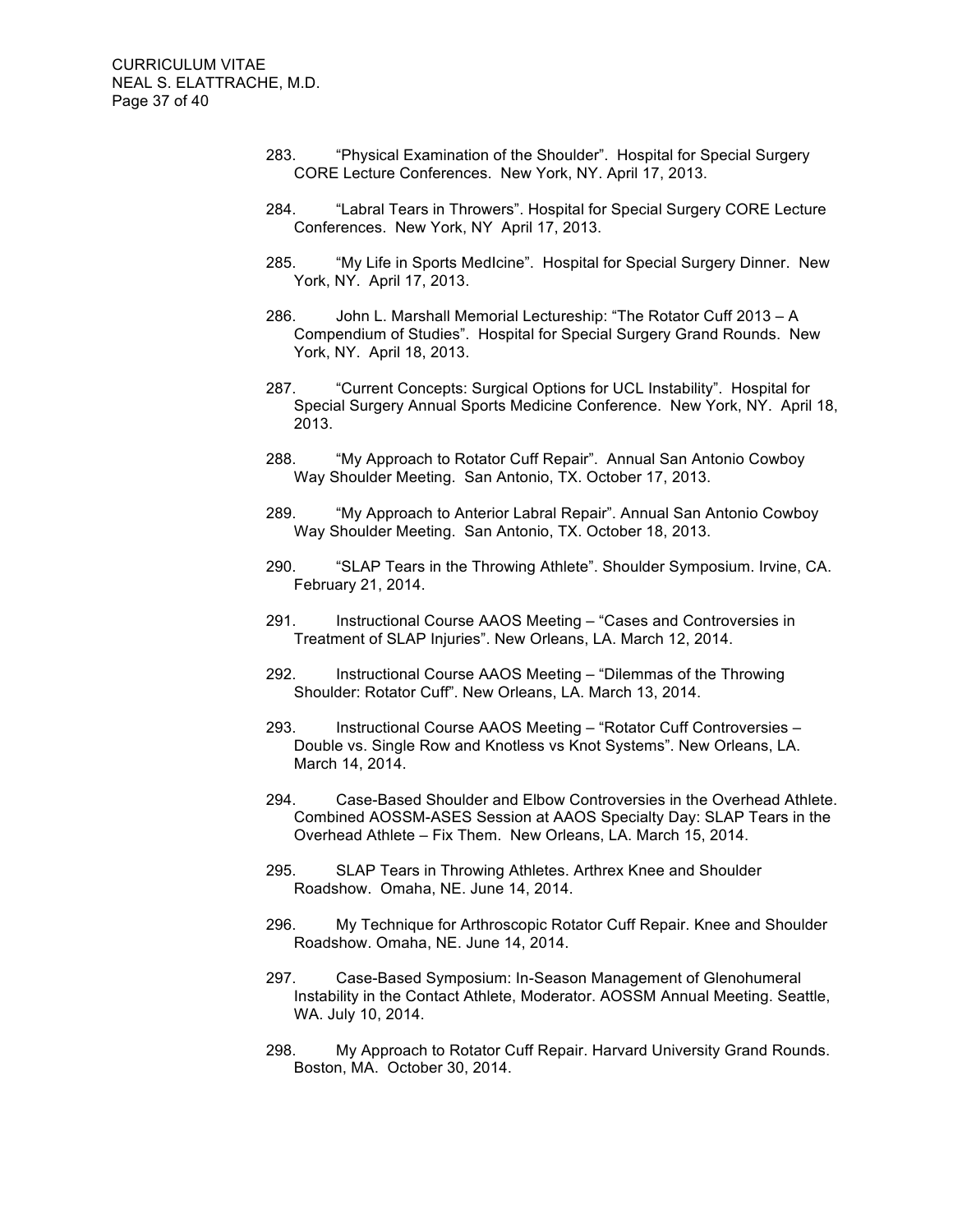- 299. Throwing Shoulder: Pathology and Treatment of the Labrum and Rotator Cuff. Harvard University Grand Rounds. Boston, MA. October 30, 2014.
- 300. Knotless Repair of Anterior Labral and SLAP Tears in Athletes. Arthex Sports Medicine Faculty Forum. Naples, FL. January 9, 2015.
- 301. Physical Exam of the Shoulder: Live Video Demonstration. 33<sup>rd</sup> Injuries in Baseball Course. Birmingham, AL. Jan 23, 2015.
- 302. Surgical Management of Capsulolabral Pathology in Throwers. 33<sup>rd</sup> Injuries in Baseball Course. Birmingham, AL Jan 23, 2015.
- 303. Epidemic of UCL Tears in Baseball: Where are We Now and Where Are We Headed. 33<sup>rd</sup> Injuries in Baseball Course. Birmingham, AL Jan 24, 2015.
- 304. Instructional Course AAOS Meeting "Dilemmas of the Throwing Shoulder: Rotator Cuff". Las Vegas, NV. March 25, 2015.
- 305. Instructional Course AAOS Meeting "Rotator Cuff Controversies Double vs. Single Row". Las Vegas, NV. March 26, 2015.
- 306. Instructional Course AAOS Meeting "Cases and Controversies in Treatment of SLAP Injuries". Las Vegas, NV, March 26, 2015.
- 307. AOSSM Exchange Lecture, Keynote Speaker: Tommy John "Epidemic" – AMSSM Annual Meeting. Hollywood, FL. April 16, 2015.
- 308. Pardon the Interruption Controversies in Shoulder Injuries in Athletes: Partial Thickness Rotator Cuff Tears: Fix It. VuMedi Webinar. April 28, 2015.
- 309. AOSSM Annual Meeting ICL: Controversises in Rotator Cuff Surgery "Five Technical Pearls for Success in Rotator Cuff Repair" . Orlando, FL, July 10, 2015
- 310. AOSSM Annual Meeting Moderator : Biceps/SLAP Scientific Session. Orlando, FL, July 10, 2015
- 311. Arthrex Faculty Forum "Knotless Around the World for Glenohumeral Instability" Naples, Fl Jan 10 – 11, 2016
- 312. Current Concepts: Labral Injuries and Treatments in Baseball 2016  $34<sup>th</sup>$ Injuries in Baseball Course. Costa Mesa, CA. Jan 29, 2016.
- 313. Physical Exam of the Elbow. 34<sup>th</sup> Injuries in Baseball Course. Costa Mesa, CA. Jan 30, 2016.
- 314. State of the Art Treatment of UCL Injuries.  $34<sup>th</sup>$  Injuries in Baseball Course. Costa Mesa, CA. Jan 30, 2016.
- 315. AAOS Annual Meeting ICL Rotator Cuff Controversies "Double vs Single Row and Knotless vs Knot Systems" Orlando, FL, March 1, 2016
- 316. AAOS Annual Meeting ICL Dilemmas of the Throwing Shoulder "PTRCT in Throwing Athletes" Orlando, FL, March 1, 2016.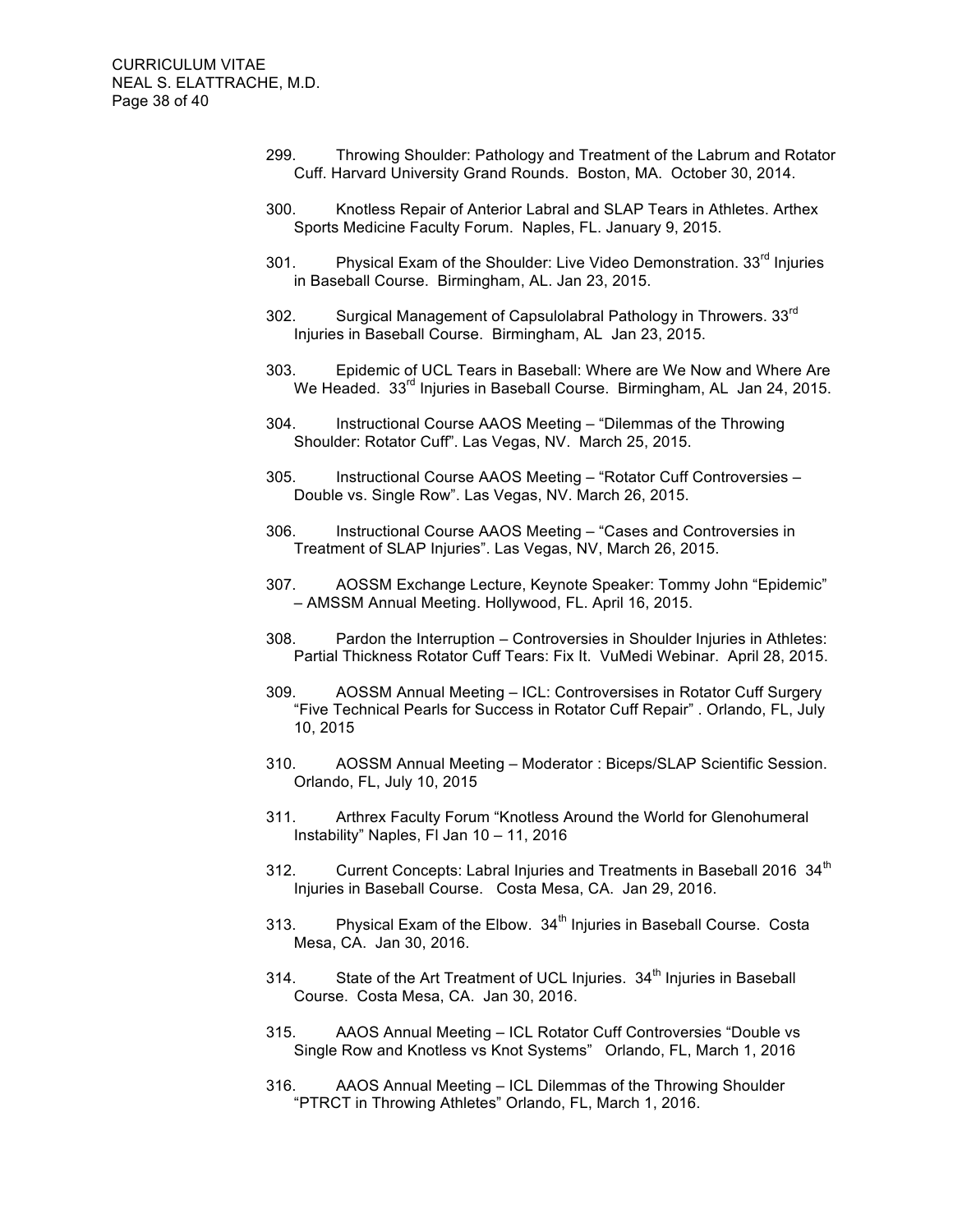- 317. ASES Specialty Day How to Video- UCLR of The Elbow. Orlando, FL, March 2, 2016.
- 318. JOA  $89^{TH}$  Annual Meeting "Shoulder and Elbow Injuries in Throwing Athletes: Management of Labral Tears in Throwin Athletes" Tokyo, Japan, May 12, 2016.
- 319. JOA  $89^{TH}$  Annual Meeting "Treatment of Ulnar Collateral Tear in the Elbow" Tokyo, Japan, May 14, 2016.
- 320. JOA  $89^{TH}$  Annual Meeting "Injuries to the Labrum and Rotator Cuff in Throwing Athletes" Tokyo, Japan, May 14, 2016.
- 321. AOSSM Annual Meeting ICL: Controversies in Rotator Cuff Surgery. "Treatment of Partial Thickness Rotator Cuff Tears" Colorado Springs, Colorado, July 7-10, 2016.
- 322. Arthrex Academy of Technology Consultant Annual Meeting- Suture and 2.4 mm Pushlock. Panel – What's Next in Shoulder/Elbow Panel Discussion. Dallas, TX September 30, 2016.
- 323. 2<sup>nd</sup> Annual Lewis A. Yocum, MD Memorial PBATS Baseball Medicine Conference "Evolution of Tommy John Surgery" Renaissance Hotel, Glendale, AZ. January 12-14, 2017
- 324. Arthrex Orthopaedic Technology & Innovation Forum "Knotless Labral Repair in Athletes" Hyatt Regency Coconut Point, Bonita Springs, FL January 22, 2017
- 325. Arthrex Team Physician Controversies. Case Presentation "UCL Revision in MLB Player Failure after One Year Tunnel Malposition" Panel – "MLB Player Heterotopic Ossification after Elbow Scope for VEO. Panel- ACL, MCL, Patellar Tendon Ruputure. Symposium – The Thrower's Shoulder. Arthrex Medical Education, Naples, FL. February 3-4, 2017
- 326. Alpha Orthopedic Systems WebEx Meeting Hosted by AOS Featuring - Neal ElAttrache, MD. February 23, 2017
- 327. 2017 Columbia Orthopedics/New York Orthopedic Hospital Graduation. "The Process of Progress --- Baseball, Jobe and Tommy John". Research Presentations Moderator. June 15, 2017
- 328. 2017 AOSSM Annual Meeting, Metro Toronto Convention Center, Toronto, ON . Arthrex – "Instability: When Soft Tissue is the Answer (Labral Repair and Remplissage)" July 20, 2017